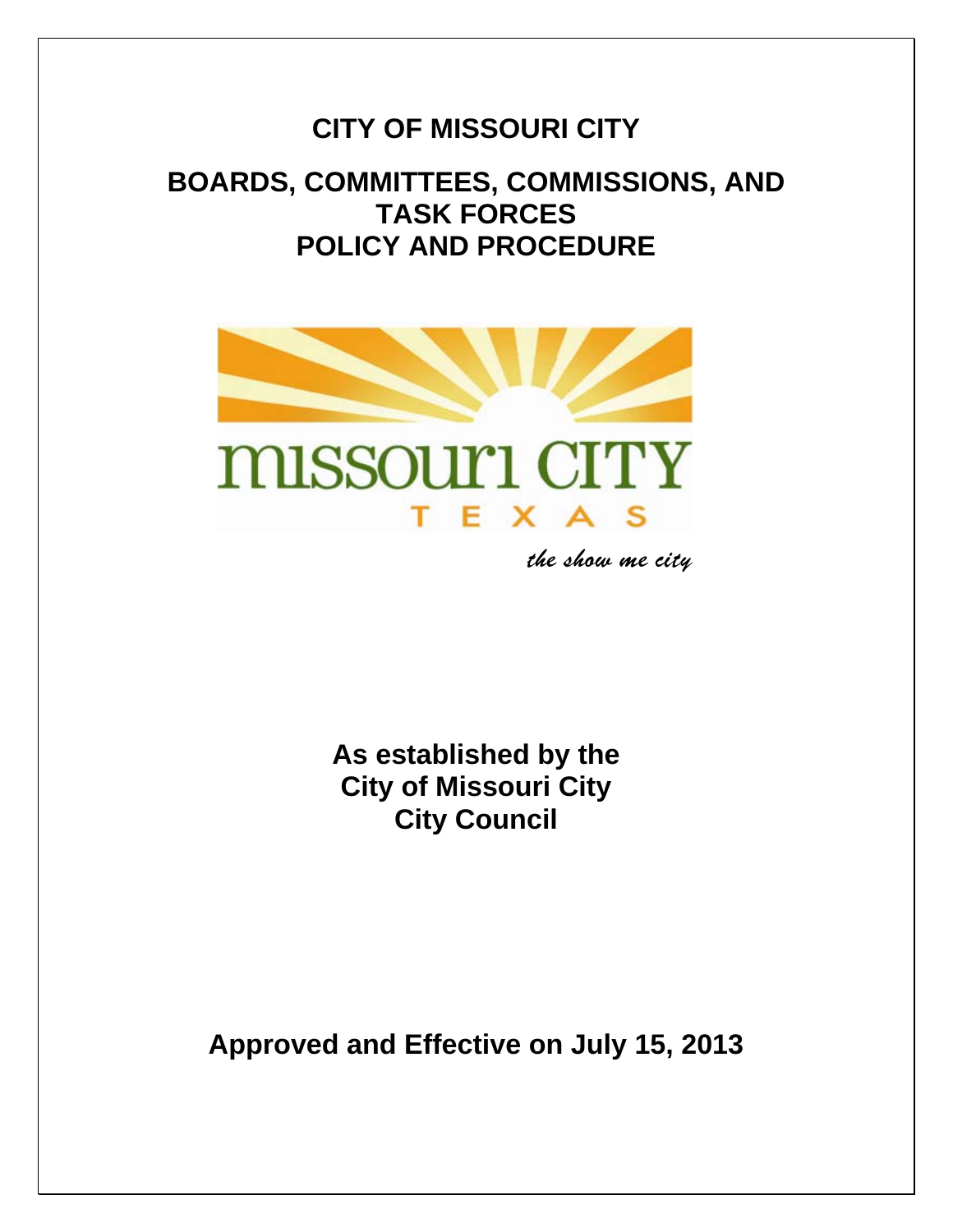| <b>SECTION</b> | <b>PAGE</b>                                       |
|----------------|---------------------------------------------------|
| I.             |                                                   |
| II.            |                                                   |
| III.           |                                                   |
| IV.            |                                                   |
| V.             |                                                   |
| VI.            |                                                   |
| VII.           |                                                   |
| VIII.          |                                                   |
| IX.            |                                                   |
| Χ.             |                                                   |
| XI.            |                                                   |
| XII.           | BOARD, COMMITTEE, AND COMMISSION AND CITY COUNCIL |
| XIII.          |                                                   |
| XIV.           |                                                   |
| XV.            |                                                   |
| XVI.           |                                                   |
| XVII.          |                                                   |
|                |                                                   |
| XIX.           |                                                   |
| XX.            |                                                   |
| XXI.           |                                                   |
|                |                                                   |
|                |                                                   |
|                |                                                   |
|                |                                                   |
|                |                                                   |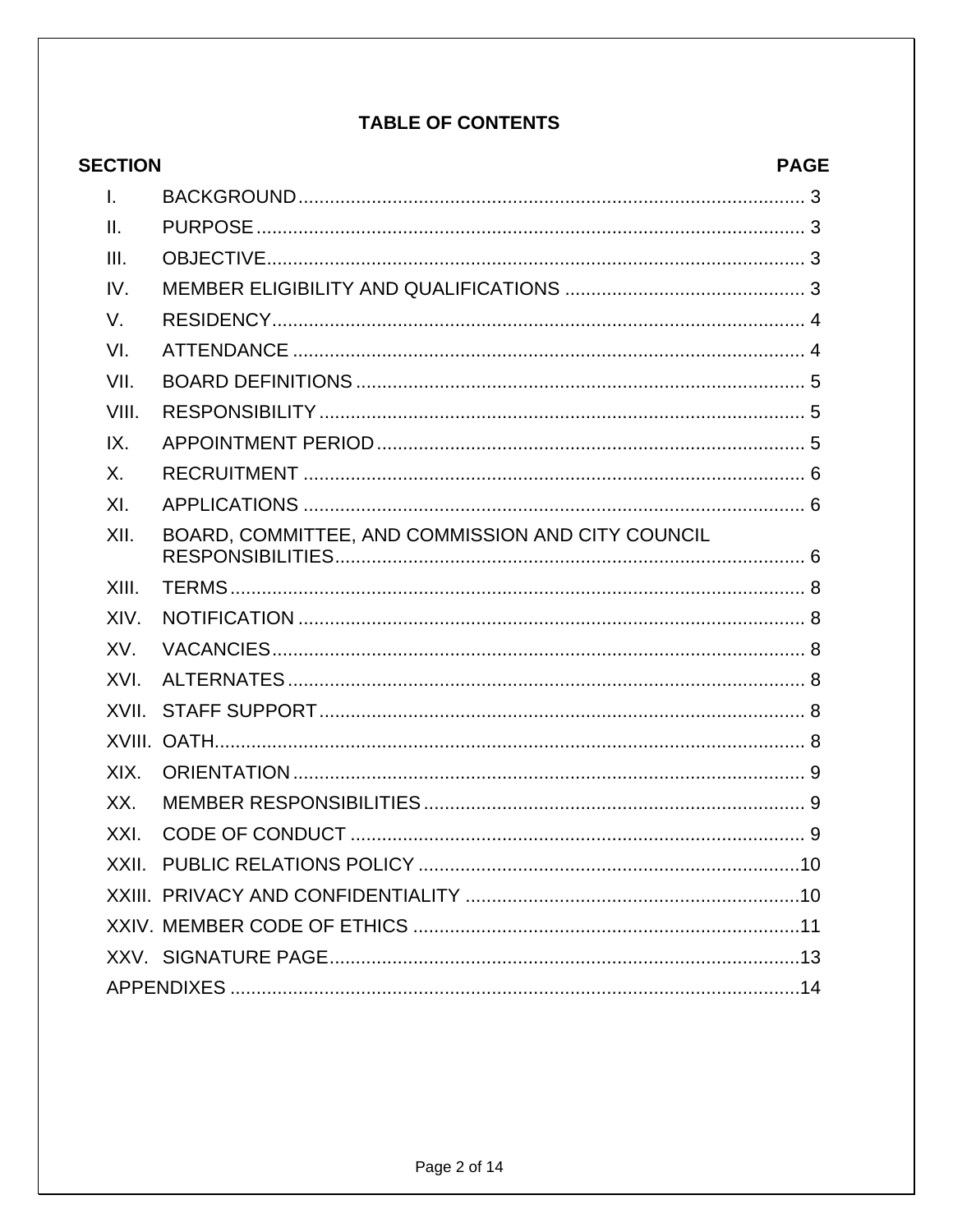# **I. BACKGROUND:**

It is the policy of City Council to annually appoint citizens to serve on various boards, committees, commissions, and task forces. Each exercises a number of advisory and quasi-judicial powers and functions essential or useful to the operation of the city government.

Boards, committees, commissions, and task forces are a vital part of city government, providing an opportunity for citizen involvement in the governing processes of the City and providing City Council with input, ideas, feedback and suggestions on public policy.

Boards, committees, commissions, and task forces are created and enabled in different ways. Some are creations of the statutes and laws that govern them, while others are creations of City Council. Terms of office and qualifications for office vary. Terms begin and expire either with the beginning of the fiscal year (July), at the beginning of the calendar year (January), or as deemed appropriate by City Council.

# **II. PURPOSE:**

This policy and procedure establishes guidelines for the appointment of citizens to boards, committees, commissions, and task forces; the recognition of their many contributions; and provides reference for orientation and training for members. This policy and procedure applies to all citizen volunteer boards, committees, commissions, task forces and the appropriate staff members who support them. This policy and procedure does not apply to City Council committees.

# **III. OBJECTIVE:**

It is the intent of City Council to manage the appointment process so that:

- Boards, committees, commissions, and task forces are composed of capable, dependable and effective members and that the members reflect the diversity of the community.
- Citizens are encouraged to apply for board, commission and committee appointments.
- To encourage maximum participation, City Council gives strong consideration to both the reappointment of incumbents and new appointees.
- Appointments are made thirty days prior to the beginning of term.
- City Councilmembers discuss each appointment in workshop and where allowed by the laws that govern in closed executive session, prior to appointing and voting in open session.
- New members are oriented and prepared for their respective roles prior to the beginning of the fiscal year or calendar year and prior to the oath of office.

# **IV. MEMBER ELIGIBILITY AND QUALIFICATIONS:**

Applicant qualifications include the following:

Must be a resident of the City for at least one (1) year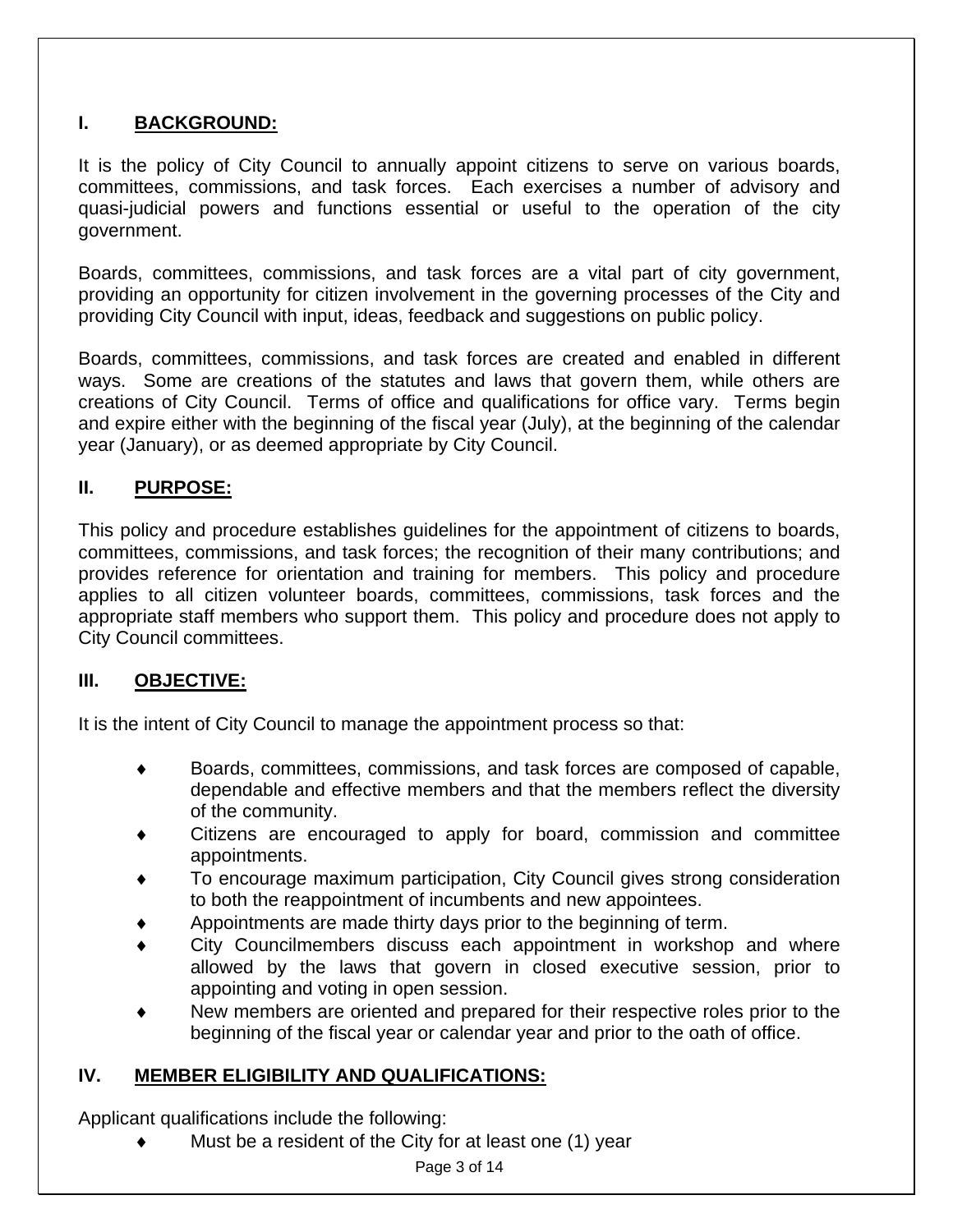- Must be a qualified voter
- Must not be in arrears in the payment of any taxes or other liability due to the **City**
- May not apply to serve on a board with their immediate family members
- Regular full-time City employees are not eligible unless required by State statute
- No persons within the second degree by affinity or within the third degree by consanguinity to a City Councilmember are eligible to become a member of a board or commission
- In the event that State statute requires certain qualifications, those qualifications shall be required
- All qualified candidates applying for the first time, must complete an application form and forward it to the City Secretary's office prior to the advertised deadline

Members shall be appointed for terms of two (2) years and may be removed at any time by the City Council. Terms of office will be staggered so approximately one-half the membership at any time has experience. In the event a vacancy occurs prior to the expiration of a full term, the City Council may appoint a new member to complete the unexpired term.

A member of a board, committee, commission ceasing to reside in the City of Missouri City during his or her term of office shall immediately forfeit his or her position.

Eligibility for board, committee, commission, or task force appointments shall be defined by City charter, ordinance, resolution or by the state statute that established and governs the board, commission, committee or task force.

Appointments to boards, committees, and commissions that have specific eligibility requirements must be made in accordance with the governing requirement and appointed members must continue to meet the eligibility requirements during the term of appointment. If a member does not continue to maintain the necessary requirements the member shall resign the appointed position.

# **V. RESIDENCY:**

Except by special circumstance as approved by the City Council, all members of boards, commissions, committees or task forces must be residents of the City.

# **VI. ATTENDANCE:**

Members are expected to be available to attend most board meetings. If a member becomes unable to attend most board meetings, the member should submit his or her resignation so that a replacement may be named.

The City Council may dismiss any member for poor attendance. Unless the board, committee, or commission already has a policy in place, the following shall be applicable to all members: a member who shall miss three (3) cumulative meetings per City fiscal year (July 1 to June 30) is subject to removal from their respective position at the direction of the governing body.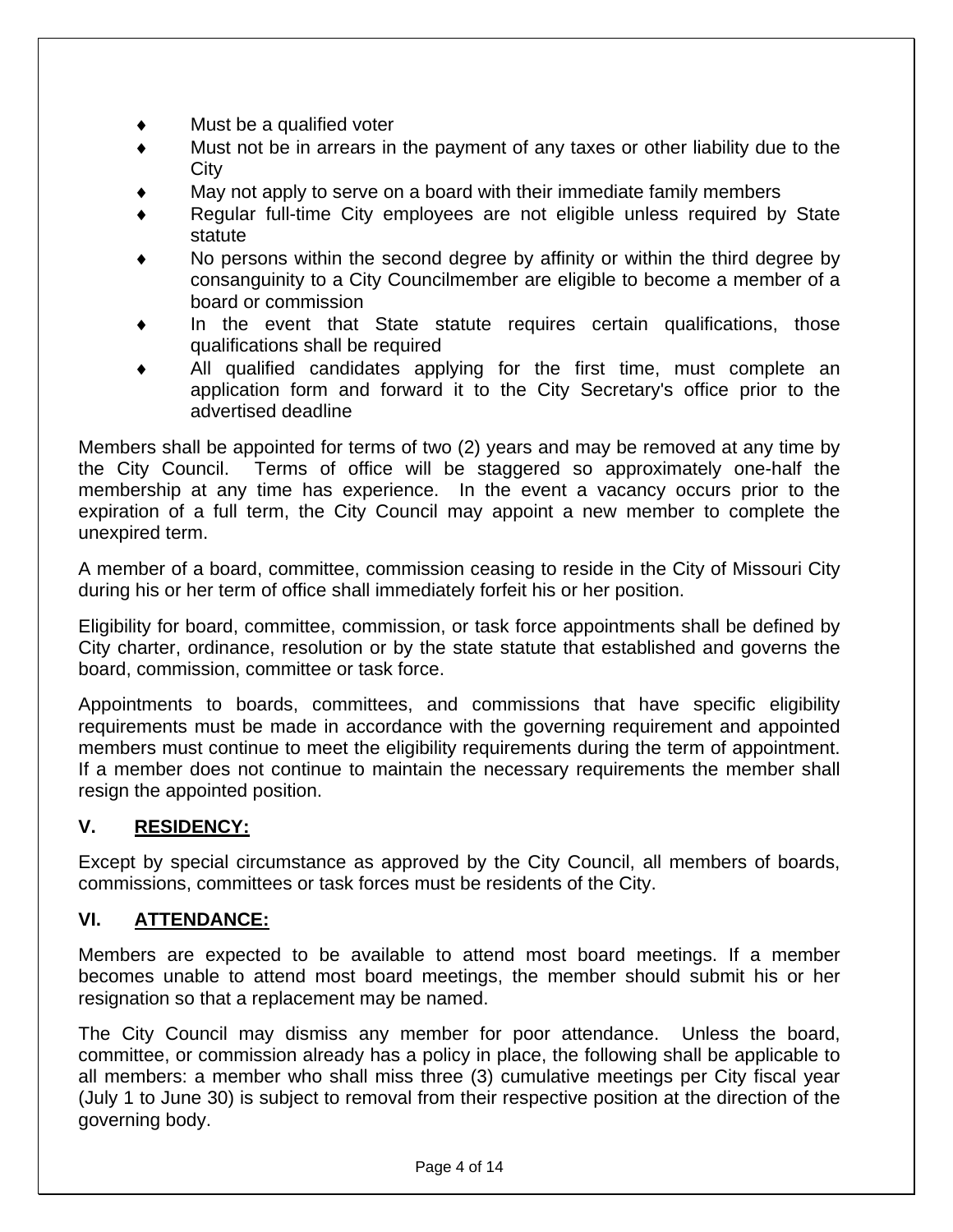# **VII. BOARD DEFINITIONS:**

**BOARD TYPES:** Boards, committees, and commissions serve many different roles within the City. It is important that staff and the board, committee, commission members understand the role of each board and the authority and responsibility for the board, committee, commission and its members. To help define these roles, each board, commission and committee will be designated as to type, as defined below:

- **Advisory Boards**: An advisory board serves as an ongoing forum for providing public input to the City Council and appropriate department, providing them with advice on issues. Advisory boards are not authorized to make decisions on behalf of the City. The City Council will consider input from the advisory boards, as well as from other sources, in making decisions on issues. The City Council may or may not take action that is in agreement with the advice of an advisory board. Advisory boards may not speak for the City or take independent positions on issues with the public or the press. The purpose of the boards is only to advise the City Council or the appropriate department.
- **Quasi-Judicial Boards, committees, and commissions**: These boards, committees, and commissions are defined in state statute and have certain statutory responsibilities and authorities, as designated by statute. The boards, committees, and commissions have the authority to hold formal hearings and issue decisions. The decisions are not subject to review by the City Council. Members of these boards must be cognizant of protecting the unbiased quasi-judicial nature of the board and its formal hearings. Activities of these boards, committees, and commissions are limited to those authorities granted by statute.
- **Committees and Task Forces**: These are special ad-hoc panels created by the City Council for a specific project or task and are limited in duration and are not ongoing. The City Council will consider the input of the committee or task force in making decisions on issues. The City Council may or may not take action that is in agreement with the advice of the committee or task force. A committee or task force may not speak for the City, and are to only advise the City Council or the appropriate department, and are not to take independent positions on issues with the public or press.

# **VIII. RESPONSIBILITY:**

The City Secretary shall be responsible for the implementation of this policy and procedure.

# **IX. APPOINTMENT PERIOD:**

The City Council shall make appointments to board, commission and committees in June of each year before the beginning of terms starting July 1<sup>st</sup> of each year; and in November for terms beginning January 1<sup>st</sup>.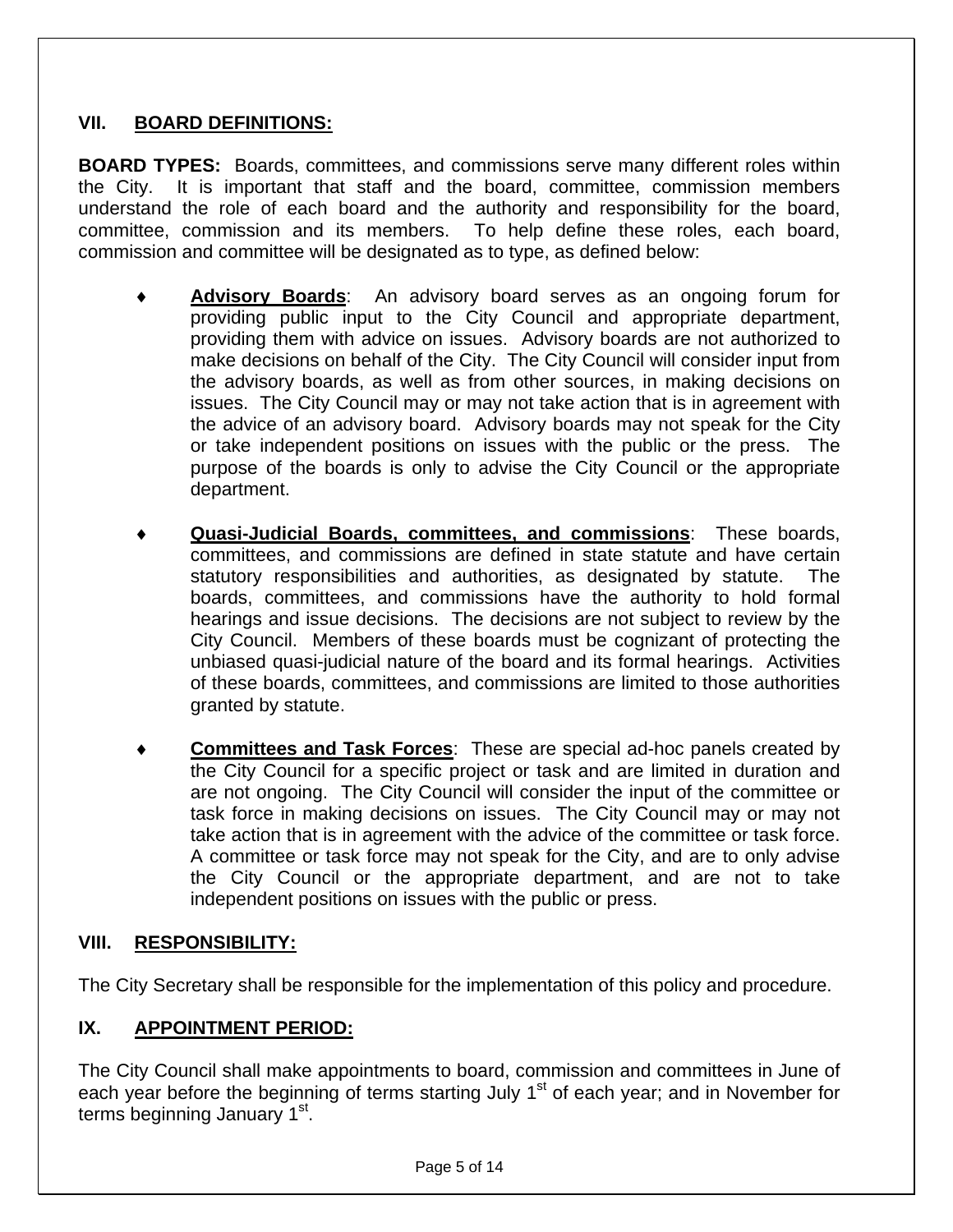# **X. RECRUITMENT:**

The City Council will seek the most qualified individuals representing a cross-section of gender, diversity, geographical representation and representation of the public at large, as well as viewpoints and special interest and expertise.

The City Secretary's Office will market and advertise board, commission, and committee positions in the official newspaper and MCTV approximately four (4) months prior to term expiration date and on an as needed basis throughout the year; will extend invitations periodically in the City newsletter, print media, the City web page and other produced materials that might engage interested residents.

The deadline for returning the application shall be stated in the public notice.

# **XI. APPLICATIONS:**

Applications shall be available in the City Secretary's Office and on the City web page (www.missouricitytx.gov). Applications may be submitted at any time and will be retained during the appointment process and when vacancies occur. Citizens may apply for more than one board and may prioritize their requests on the application form.

All citizens interested in serving on a board, commission, committee or task force shall complete an official application. Completed applications shall be submitted to the City Secretary's Office and during the regular appointment period must be returned by the stated deadline.

An application book used in the appointment process shall be compiled and made available to City Council in May of each year prior to July appointments.

# **XII. BOARD, COMMITTEE, AND COMMISSION SELECTION AND CITY COUNCIL RESPONSIBILITIES:**

# **a. City Council Responsibility**

During the month of February (June term) or August (December term) City Council will be notified electronically of those members whose term will expire.

At the first Special City Council meeting in March (June term) or September (December term) the City Council shall be charged with screening applications and making recommendations of appointment for advisory boards and quasi-judicial boards.

Special meetings will be held as necessary to discuss the reappointments and appointments of members and to conduct interviews of potential new candidates.

Should a District City Councilmember wish to not reappoint a board, committee, or commission whom resides in their district, the District City Councilmember would be required to notify the board, committee, commission member of their decision. The District City Councilmember would then need to seek candidates to fill the vacancy from their district and review the applicants who submitted an application to the City.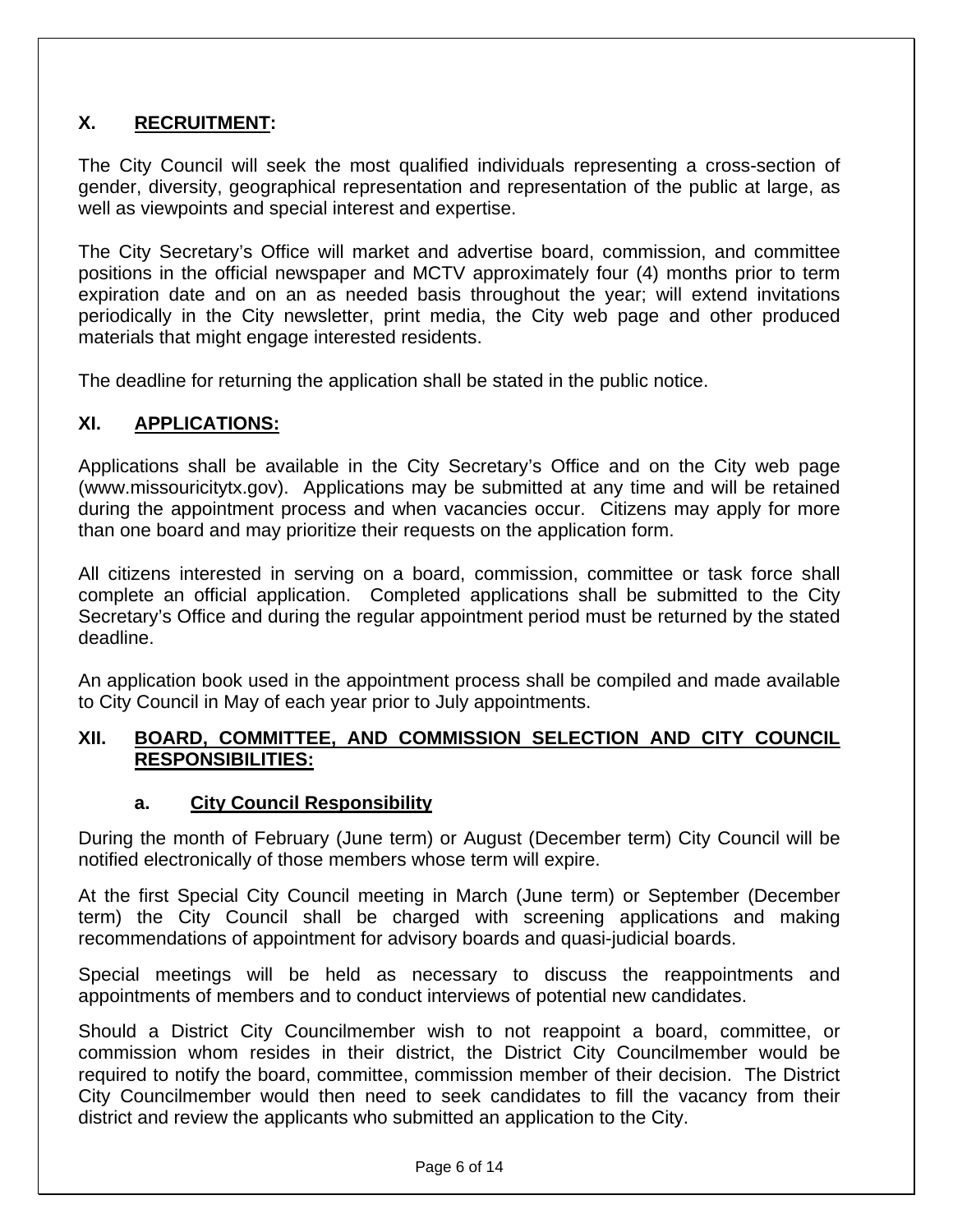# **b. Applicant Review**

The City Council will review the applications in accordance with the eligibility criteria set for each board. Additional information available for consideration could include evaluations from the staff liaison and member attendance records.

# **c. Interview Process**

City Council reserves the right to interview existing members who wish to reapply for their current position or new applicants. The City Secretary shall schedule and confirm interviews under the direction of the City Council.

Interviews will be conducted in mid-April/early November to ensure City Council has time for evaluation of each applicant. The City Secretary shall schedule and confirm interviews under the direction of the City Council. Applicants who fail to attend their scheduled interview forfeit the interview and will not be rescheduled.

City Council will strive to achieve a balance of:

- Qualified applicants covering the range of qualifications specified for the board
- Experienced and new members

# **d. Appointment Process**

The City Council shall evaluate each applicant for each vacant position considered for appointment. Prior to making recommendations, the City Council shall advise the City Secretary to notify each board member as to whether or not their name will be placed in nomination before the full City Council.

When the entire Council is reviewing the committees' selections in the final step of the process, open meeting rules shall be enforced. Quasi-judicial board appointments may be discussed in executive session, while advisory board applications must be discussed in an open session either in workshop or at the open Council Meeting.

The next business day, after the City Council makes the appointments, the City Secretary shall prepare and mail letters to each person appointed to a board and each applicant not selected for service. Appointment letters shall state the name of the board the member has been appointed to; the term of service; and Council's appreciation for their service to the citizens of Missouri City.

The City Secretary's Office will contact boards and commission members with terms expiring, asking if they desire a reappointment. Members who desire reappointment are considered along with all other applicants.

By agreeing to serve on a City board, commission, committee or task force, the member agrees to abide by the policies and procedures of the City. Any board, commission, committee or task force member who violates the terms of the ordinances, policies and procedures or the bylaws of the board may be asked to resign or be removed from the board, commission, committee or task force by the City Council.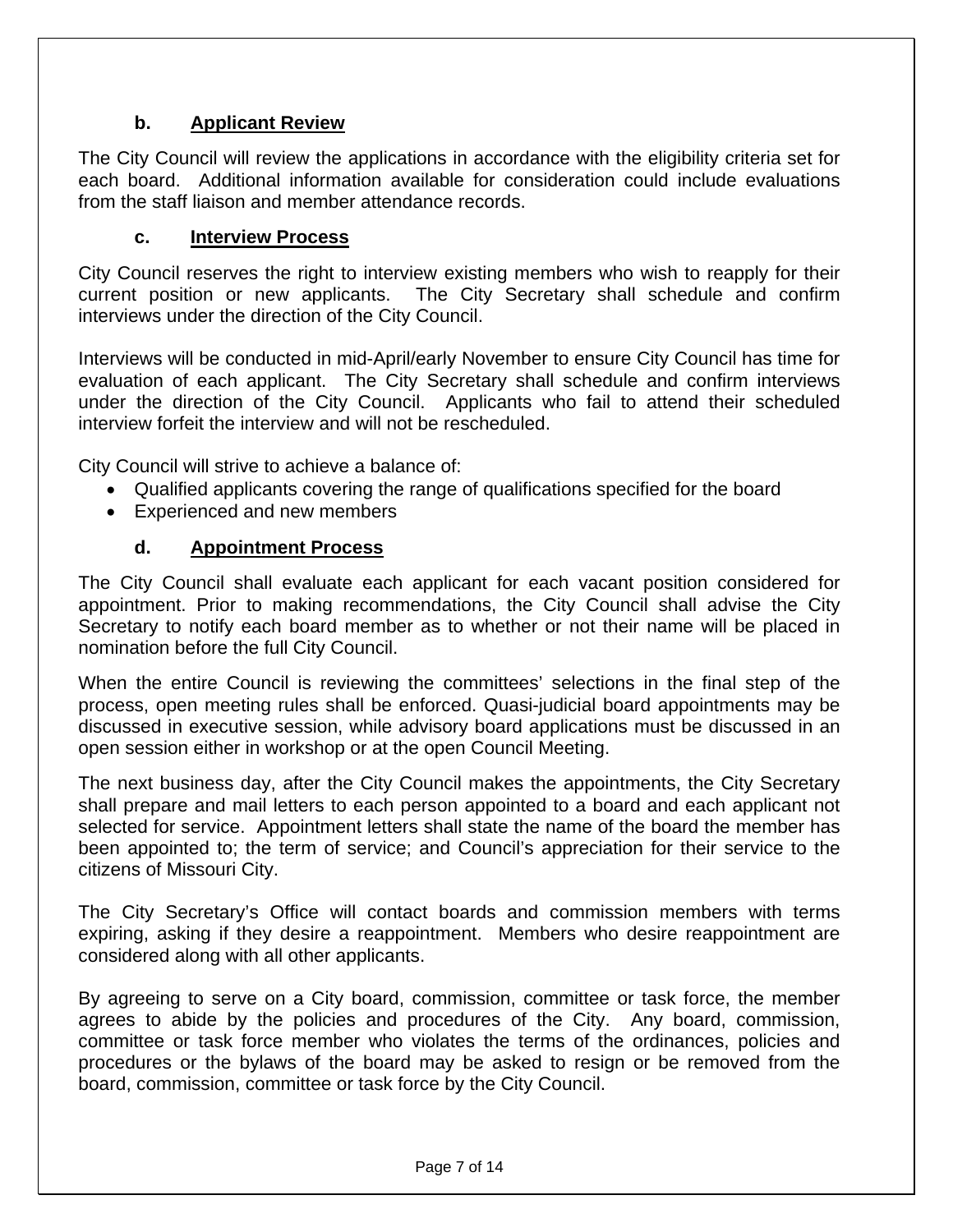# **XIII. TERMS:**

Terms shall be staggered, beginning July  $1<sup>st</sup>$  and ending June  $30<sup>th</sup>$  of the following year, except for the Tax Increment Reinvestment Zone Boards whose terms shall end on December  $31<sup>st</sup>$  and begin on January  $1<sup>st</sup>$  of each year.

Occasionally a member may be unable to finish his or her term or will be removed by the City Council prior to the term ending. In such cases, the vacant position must be filled by a mid-term appointee who will serve out the remainder of the term. The Councilmember of the district will be notified of the vacancy and seek candidates to fill the vacancy from their district and present those individuals to City Council.

# **XIV. NOTIFICATION:**

The City Secretary's Office shall prepare letters for the Mayor notifying appointees of their appointment by City Council, with copies to the board staff liaison. The City Secretary's Office shall prepare letters notifying all applicants of the status of their application.

# **XV. VACANCIES:**

If vacancies occur during the year, the position may be filled from the current list of applicants using the appointment process delineated above or through advertising for interested volunteers. The City Secretary's Office shall maintain applications on file for two years.

Resignations from any board, commission, committee or task force shall be in writing addressed to the Mayor with a copy to members of City Council. A vacancy occurs on the effective date shown in the resignation, when a member is removed, or has been deemed to have automatically resigned from the position.

# **XVI. ALTERNATES:**

Alternate members shall be appointed as deemed appropriate by the City Council. Alternate members have full membership and voting privileges.

# **XVII. STAFF SUPPORT:**

Staff support is available to the board, commission, committee and task force through the responsible staff liaison assigned to support each board, commission, committee or task force.

It is the responsibility of the staff liaison to ensure the board, commission, committee or task force has adequate and reasonable support staff. Staff liaisons and staff support will not be members of the board, commission, committee or task force to which they are assigned.

# **XVIII. OATH:**

Upon appointment, the City Secretary will schedule the appointee's oath of office. The members must sign the oath and it must be notarized and kept in the appropriate file within the office of the City Secretary. Those persons authorized to administer the statement and the oaths are: the Mayor, the City Secretary, and any notary public.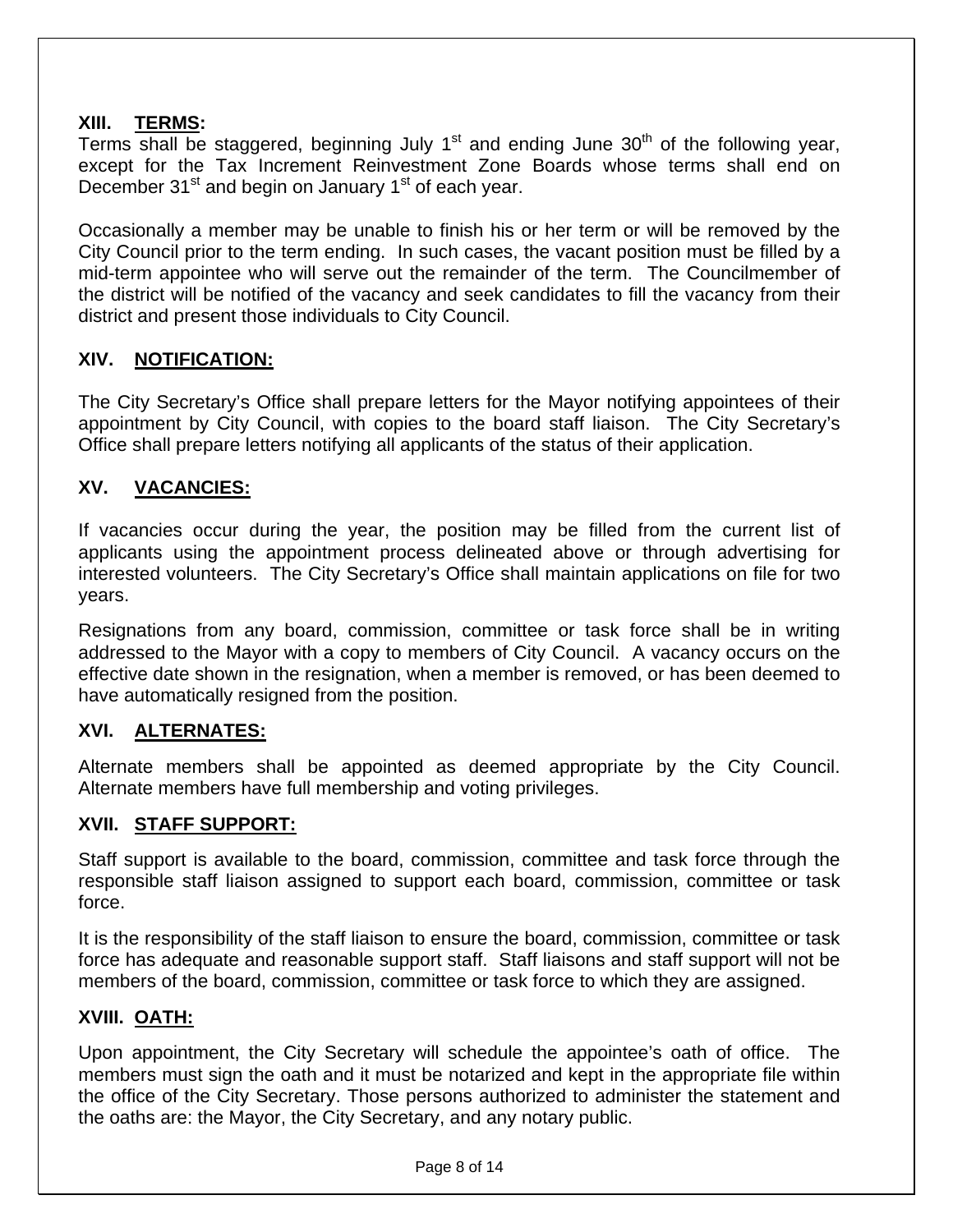# **XIX. ORIENTATION:**

Upon appointment, the staff liaison will notify the appointee regarding orientation for new members.

New members shall be encouraged to attend meetings before their term begins and established board members shall be encouraged to share their experience and knowledge with new members.

New members shall be required to attend specialized training on the Open Meetings Act, Public Information Act and any State statues pertinent to their position on the board within three (3) months of their appointment. Such training shall be coordinated by and expenses born by the City.

# **XX. MEMBER RESPONSIBILITIES:**

- 1. Each member is responsible for being prepared to attend meetings and discuss the agenda.
- 2. Each member is encouraged to stay informed on issues facing other municipalities.
- 3. It is the responsibility of members to be informed about previous action taken by the board, committee, or commission in their absence. In the case of absence from a meeting where information is given, the individual member is responsible for obtaining this information prior to the meeting when said item is to be voted upon.
- 4. When addressing an agenda item, the member shall first be recognized by the Chairperson, confine himself/herself to the question under debate, avoid reference to personalities, and refrain from impugning the integrity or motives of any other member, staff member, or individual addressing the board in his/her argument or vote.

# **XXI. CODE OF CONDUCT**

- 1. During the meetings, members shall preserve order and decorum, shall not interrupt or delay proceedings, and shall not refuse to obey the requests of the Chairperson or the rules of procedure.
- 2. Members shall demonstrate respect and courtesy to each other, to Staff members and to members of the public appearing before the board, committee, or commission.
- 3. Members shall refrain from rude and derogatory remarks and shall not belittle other Members, Staff members, or members of the public.
- 4. Members will not use their position to secure special privileges and shall avoid situations that create a perception of bias or partiality in regard to a question before the board, committee, or commission.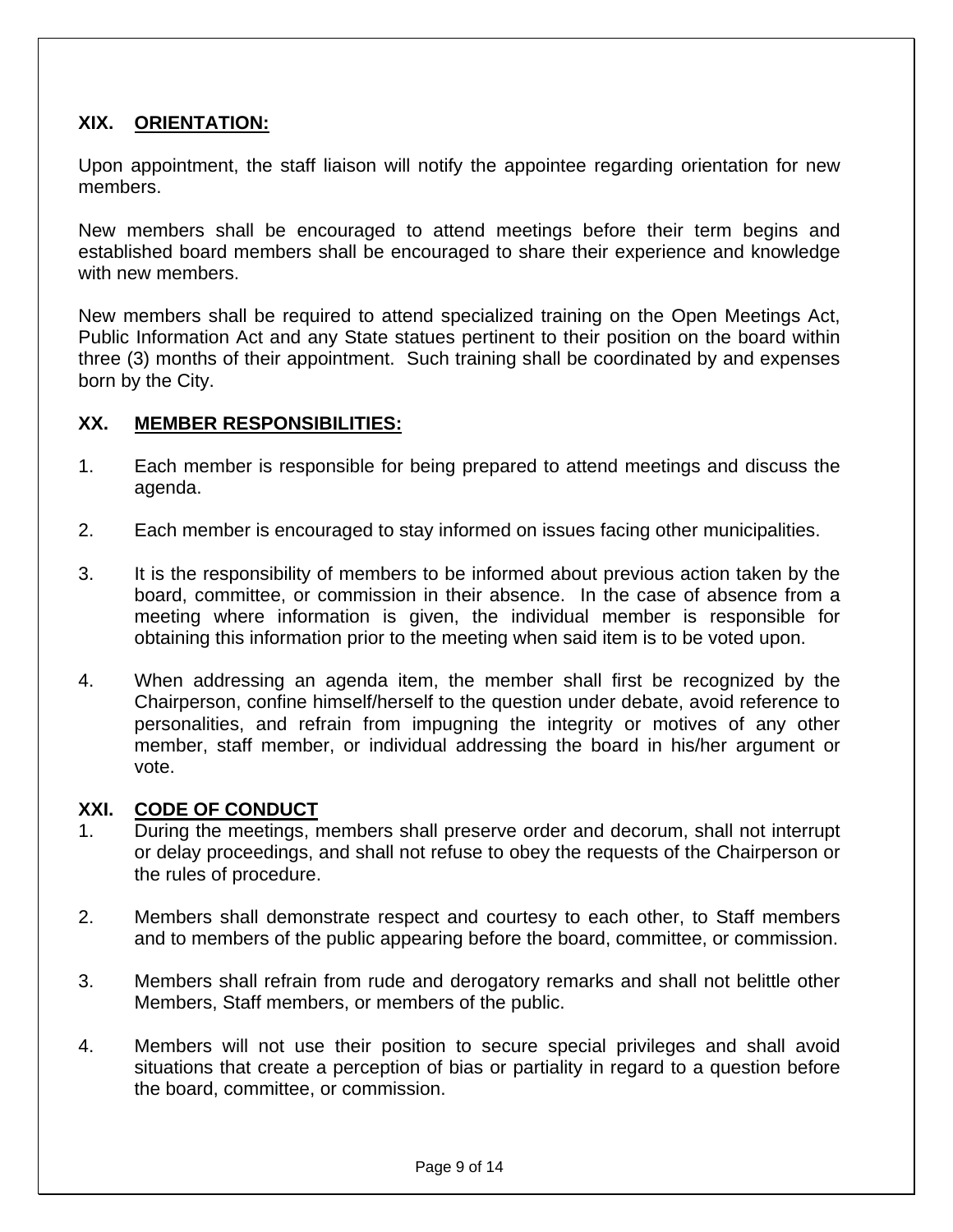- 5. Members of the board, committee, or commission will not condone any unethical or illegal activity. All members agree to uphold the intent of this policy and govern their actions accordingly.
- 6. Members of the board, committee, or commission are responsible for the professional and ethical behavior of himself/herself in any matter related to unprofessional or unethical behavior.
- 7. Members of the board, committee, or commission shall show each other, Mayor and City Councilmembers, and the public respect and courtesy at all times. They are also responsible for making objective, professional presentations to ensure public confidence in the process.
- 8. Robert's Rules of Order (latest revision) shall govern in all cases, unless Robert's Rules of Order are in conflict with the City Charter, City ordinances, or rules or procedures adopted by the board, committee, or commission.

# **XXII. PUBLIC RELATIONS POLICY**

Members must take care to separate their personal roles from their board, committee, commission, or task force positions when communicating on matters not involving the board, committee, or commission business. Members must not use organization identification, stationery, supplies, and equipment for personal or political matters.

When communicating publicly on matters that involve the board, committee, or commission's business, members must not presume to speak for the board, committee, or commission on any topic, unless they are certain that the views they express are those of the board, committee, or commission, and it is the board, committee, or commission's desire that such views be publicly disseminated.

When dealing with anyone outside the board, committee, commission, or task force, including public officials, members must take care not to compromise the integrity or damage the reputation of either the City, or any outside individual, business, or government body.

# **XXIII. PRIVACY AND CONFIDENTIALITY**

When handling financial and personal information about customers or others with whom the Organization has dealings, observe the following principles:

- Collect, use, and retain only the personal information necessary for the board, committee, or commission's business. Whenever possible, obtain any relevant information directly from the person concerned. Use only reputable and reliable sources to supplement this information.
- Retain information only for as long as necessary or as required by law. Protect the physical security of this information.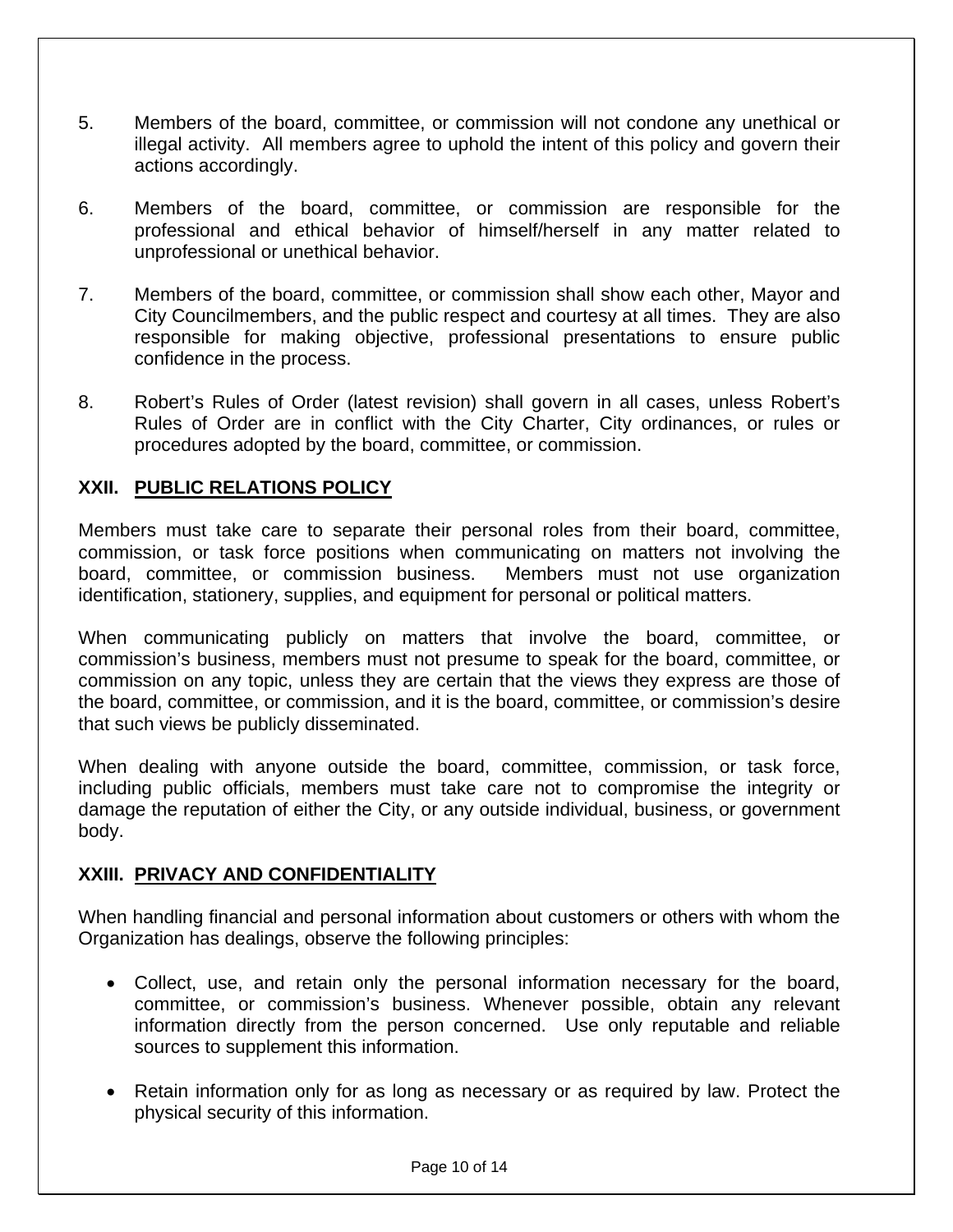Limit internal access to personal information to those with a legitimate business reason for seeking that information. Use only personal information for the purposes for which it was originally obtained. Obtain the consent of the person concerned before externally disclosing any personal information, unless legal process or contractual obligation provides otherwise.

# **XXIV. MEMBER CODE OF ETHICS**

The position of a member is one of trust and service to the citizens of Missouri City. This position creates a special responsibility for the board, committee, commission, or task force member. In response to this unique challenge, the board, committee, commission, or task force is expected to govern in a manner associated with commitment to the preservation of the values and integrity of appointed City of Missouri City Councilmembers and local democracy and dedication to the promotion of efficient and effective governing.

To further these objectives, certain ethical principles shall govern the conduct of every member, who shall adhere to the following:

- 1. Dedicate themselves to the highest ideals of honor and integrity in all public and personal relationships in order that the member may merit the respect and confidence of the citizens of Missouri City.
- 2. Recognize the chief function of the board, committee, commission, or task force at all times is to serve the best interest of all the people of Missouri City.
- 3. Be dedicated to public service by being cooperative and constructive, and by making the best and most efficient use of available resources.
- 4. Refrain from any activity or action that may hinder one's ability to be objective and impartial on any matter coming before the board, committee, commission, or task force.
- 5. Do not seek or accept gifts or special favors in exchange for official conduct; do not utilize their official position for personal gain; do not use confidential information for personal gain; do not misuse public funds or public property.
- 6. Avoid the undesirable influences of family relationships or close relatives of the members of the board, committee, commission, or task force, the appearance of preferential treatment related to family relationships or close relatives, and any interference with the proper administration of the affairs of the City.
- 7. A close relative is defined as a person who is related within the second degree of affinity or the third degree of consanguinity.
- 8. The term spouse shall mean persons who are living together in conjugal relationship, whether legally married or not, and such persons shall be considered a spouse for the purposes of determining by affinity.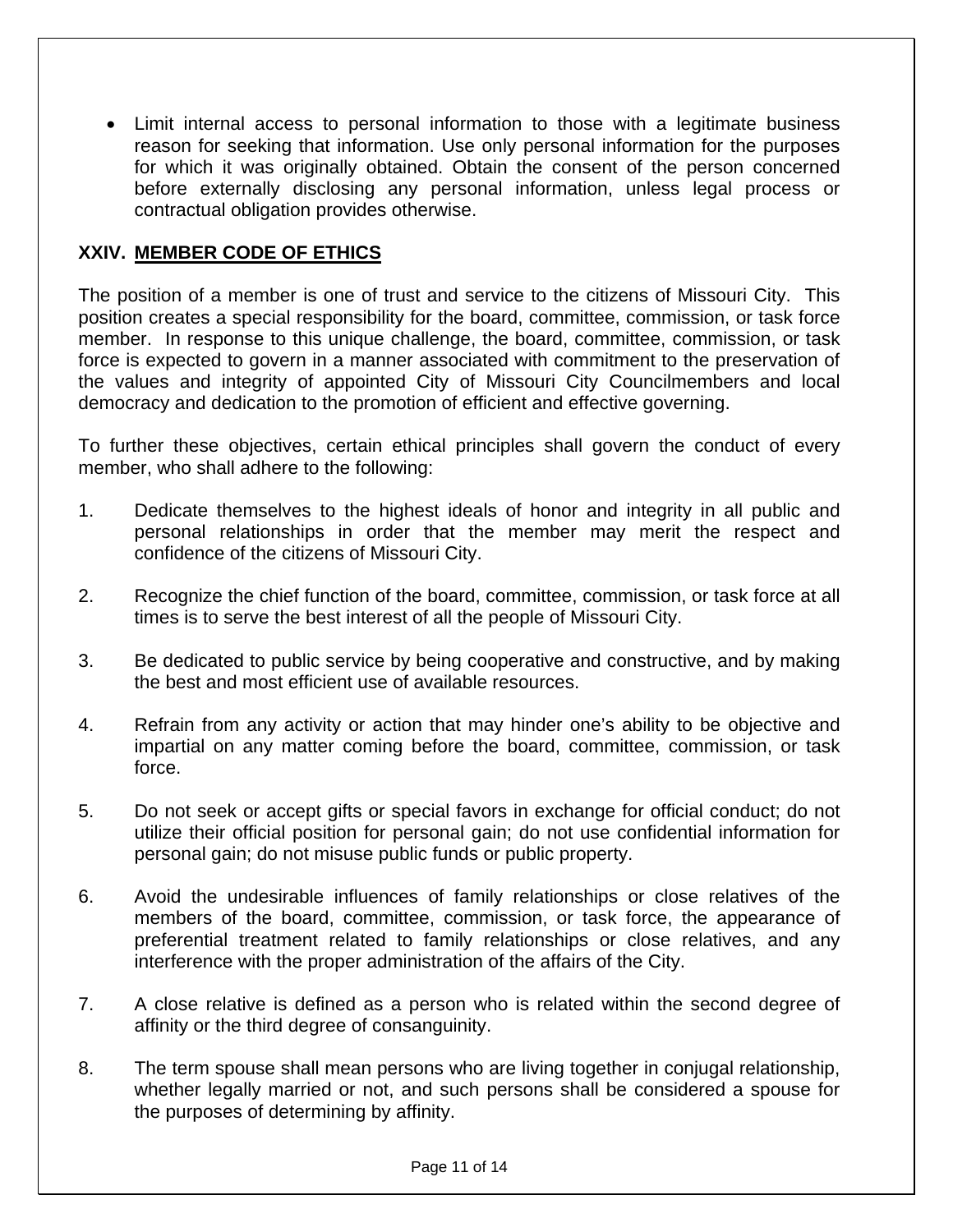- 9. Recognize that public and political policy decisions, based on established values are ultimately the responsibility of the board, committee, commission, or task force.
- 10. Conduct business in open, well-publicized meetings in order to be directly accountable to the citizens of Missouri City and recognize that certain exceptions are made by the State for executive sessions and any action as a result of that type of meeting will be handled later in the open session as noted on the agenda.
- 11. Members of the board, committee, commission, or task force should refrain from voting on issues that do not necessarily constitute a legal conflict but may be perceived as a conflict of interest by the public or members of the City Council.
- 12. A member of the board, committee, commission, or task force shall not intentionally or knowingly disclose any confidential information gained by reason of said official position concerning the property, operations, policies or affairs of the city. This rule does not prohibit:
	- (a) Any disclosure that is no longer confidential by law; or
	- (b) The confidential reporting of illegal or unethical conduct to authorities designated by law.
- 13. Any sustained violation of the Code of Conduct by any member of the board, committee, commission, or task force are grounds for removal by the governing body at any time without cause.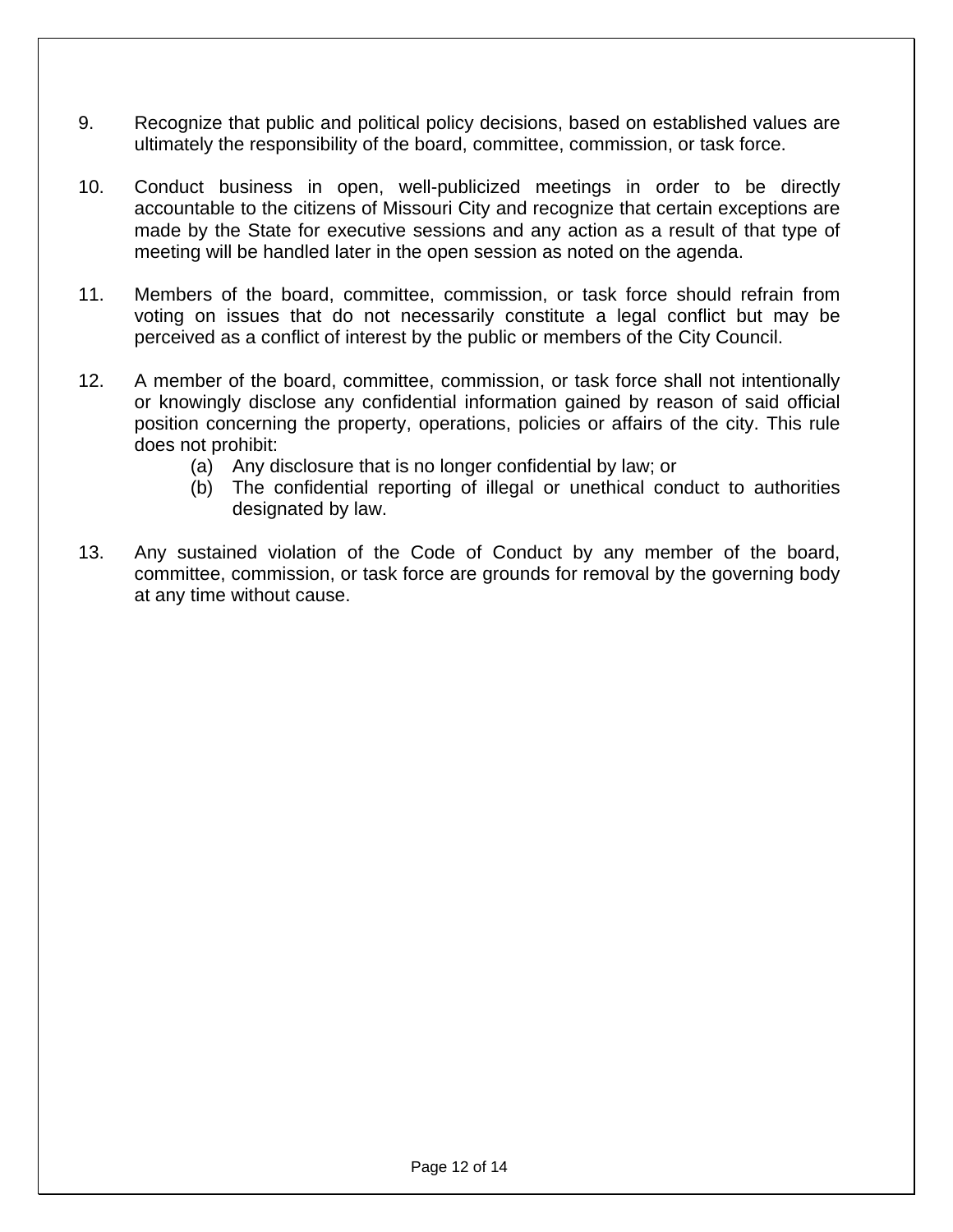# **XXV. SIGNATURE PAGE**

**I HAVE A RESPONSIBILITY TO PROTECT THE INTEGRITY OF OUR GOVERNING PROCESS AND THEREFORE HAVE READ AND AGREED TO THE ABOVE GUIDELINES.** 

**BY AFFIXING MY SIGNATURE, I ACKNOWLEDGE THAT I WILL ABIDE BY THE CITY OF MISSOURI CITY BOARDS, COMMITTEES, COMMISSIONS, AND TASK FORCES POLICY AND PROCEDURE.** 

Printed Name **Signature** Signature Date

 $\overline{a}$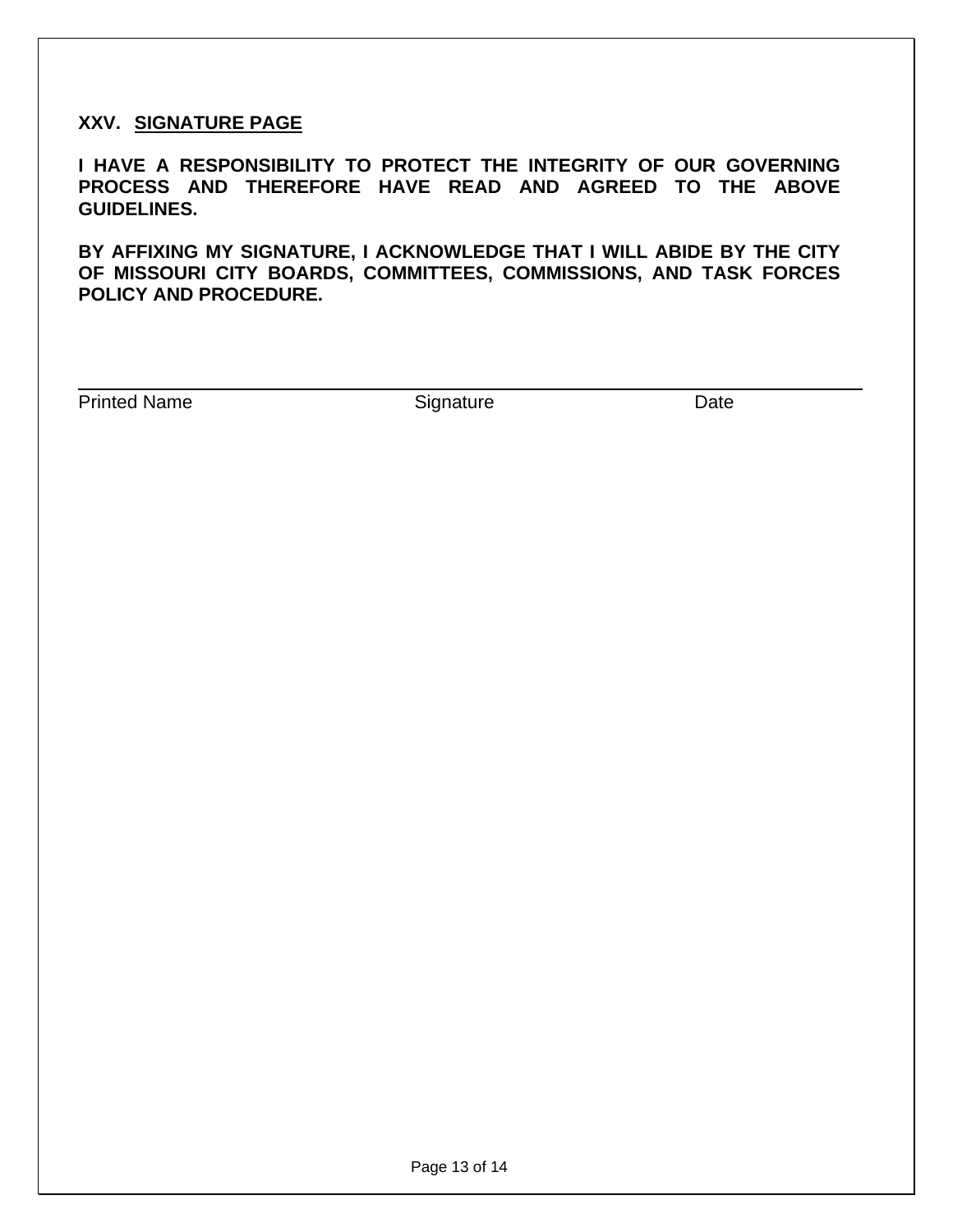# **APPENDIXES**

# **APPENDIX ONE:**

Excerpt from the Missouri City Home Rule Charter

- Article XI General Provisions
	- o Sec. 11.13 Charter review commission

# **APPENDIX TWO**

Excerpt from the Code of Ordinances

- Chapter 2 (Administration), Article III. Boards, Committees and Commissions
	- $\circ$  Division 1 Generally
	- o Division 2 Planning and Zoning Commission
	- o Division 3 Construction Board of Adjustment and Appeals
	- o Division 4 Electrical Board
- Chapter 38 (Fire Prevention and Protection), Article I In General
	- o Division 2 Adjustment and Appeals
- Chapter 74 (Parks and Recreation), Article II Parks Board o Ordinance No. O-13-20
- Appendix A (Zoning), Section 18 Board of Adjustment

# **APPENDIX THREE:**

Resolution No. 12-22: Rules of Procedure for the Planning and Zoning Commission

# **APPENDIX FOUR:**

Roles and Responsibilities of Officers of the Parks Board

# **APPENDIX FIVE:**

Board, Committee, and Commission Appointment/Reappointment Discussions

# **APPENDIX SIX:**

Office of the Attorney General Open Government Training Information

# **APPENDIX SEVEN:**

Robert's Rules of Order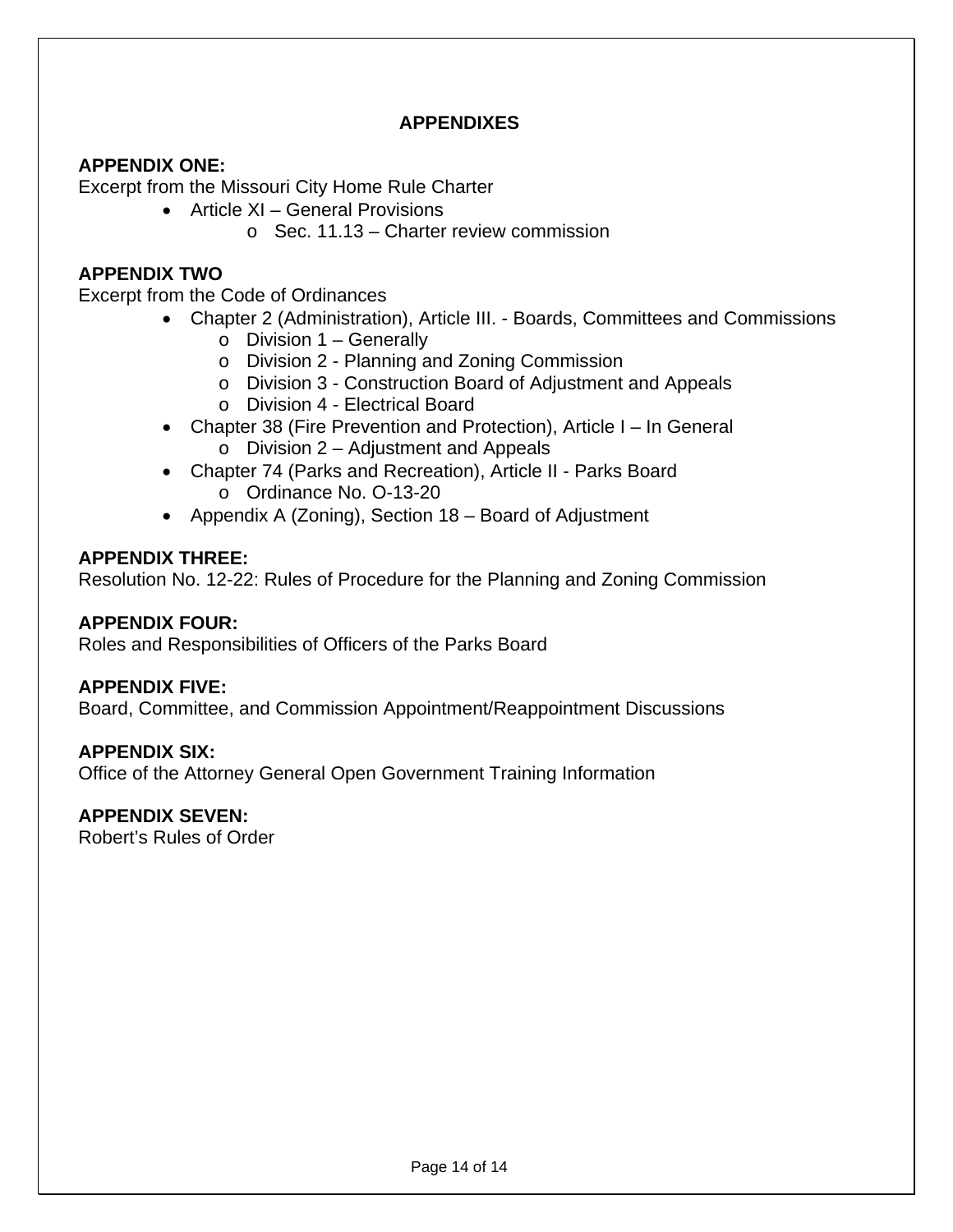## **ARTICLE XI. GENERAL PROVISIONS**

- Sec. 11.01. Assignment, execution and garnishment.
- Sec. 11.02. Security or bond not required.
- Sec. 11.03. Effect of Charter on existing law.
- Sec. 11.04. Construction of Charter.
- Sec. 11.05. Judicial notice.
- Sec. 11.06. Separability clause.
- Sec. 11.07. Rearrangement and renumbering.
- Sec. 11.08. Interim municipal government.
- Sec. 11.09. Reserved.
- Sec. 11.10. Nepotism.
- Sec. 11.11. Grammatical classification.
- Sec. 11.12. Amending the Charter.
- Sec. 11.13. Charter review commission.
- Sec. 11.14. Submission of Charter to voters.

## **Sec. 11.01. - Assignment, execution and garnishment.**

The property, real and personal, belonging to the city shall not be liable for sale or appropriation under any writ of execution. The funds belonging to the city, in the hands of any person, firm, or corporation, shall not be liable to garnishment, attachment, or sequestration; nor shall the city be liable to garnishment on account of any debt it may owe or funds or property it may have on hand or owing to any person. Neither the city nor any of its officers or agents shall be required to answer any such writ of garnishment on any account whatever. The city shall not be obligated to recognize any assignment of wages or funds by its employees, agents or contractors.

## **Sec. 11.02. - Security or bond not required.**

It shall not be necessary in any action, suit, or proceeding in which the city is a party for any bond undertaking or security to be demanded or executed by or on behalf of the city. The city shall have all remedies of appeal provided by law to all courts in this state without bond or security of any kind, but shall be liable in the same manner and to the same extent as if such bond, undertaking, or security had actually been executed or given.

## **Sec. 11.03. - Effect of Charter on existing law.**

All ordinances, resolutions, rules, and regulations now in force under the city government and not in conflict with the provisions of this Charter shall remain in force until altered, amended, or repealed by the council after this Charter takes effect. All rights of the city under existing franchises and contracts and all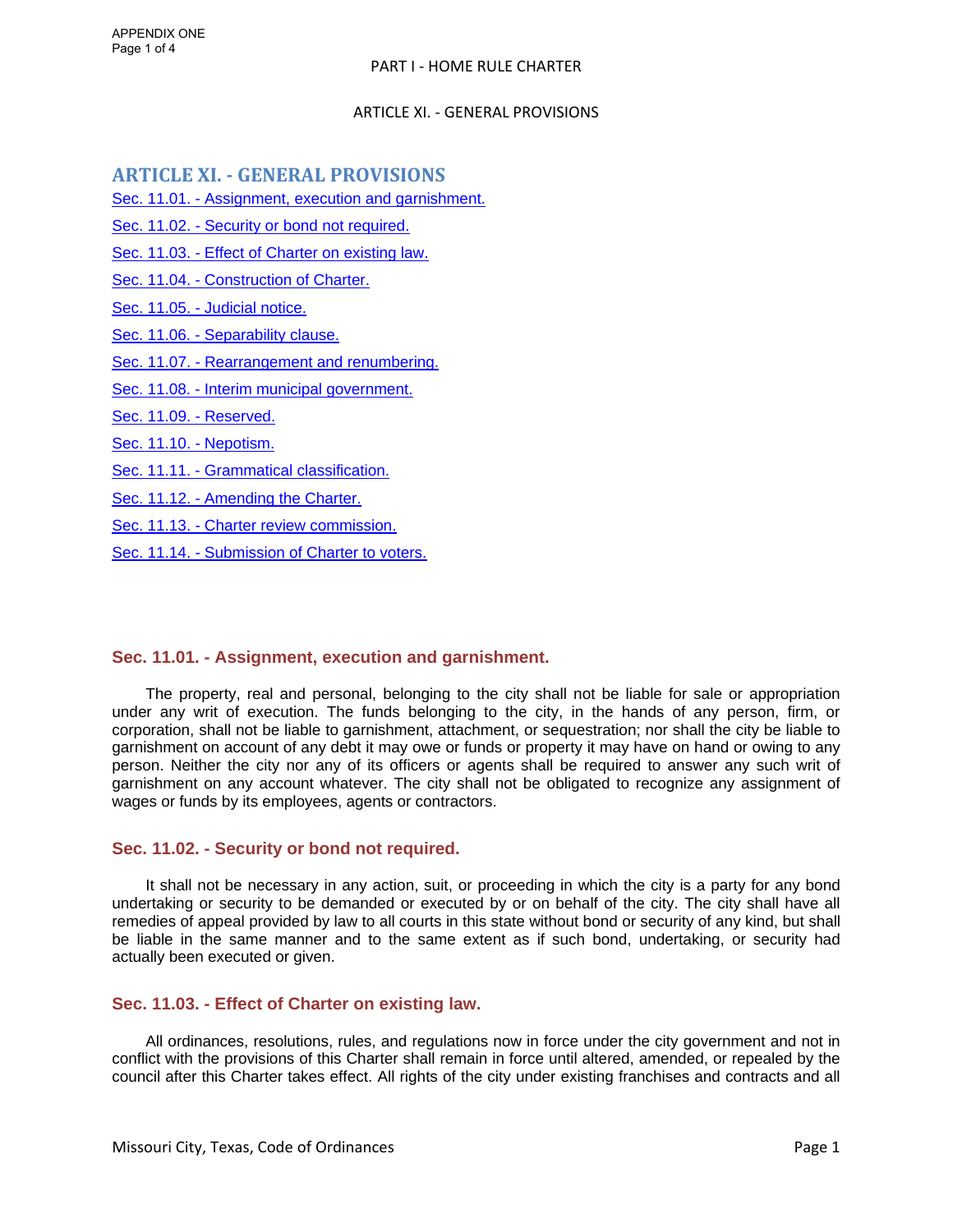existing authority for the issuance of bonds, not in conflict with the provisions of this Charter, shall be preserved in full force and effect.

## **Sec. 11.04. - Construction of Charter.**

This Charter shall not be construed as a mere grant of enumerated powers, but shall be construed as a general grant of power and as a limitation of power on the government of the City of Missouri City in the same manner as the Constitution of Texas is constructed as a limitation on the powers of the legislature. Except where expressly prohibited by this Charter, each and every power under Article XI, Section 5 of the Constitution of Texas, which it would be competent for the people of the City of Missouri City to expressly grant to the city, shall be construed to be granted to the city by this Charter.

## **Sec. 11.05. - Judicial notice.**

This Charter shall be deemed a public act, may be read in evidence without pleading or proof, and judicial notice shall be taken thereof in all courts and places.

## **Sec. 11.06. - Separability clause.**

If any section, subsection, paragraph, sentence or clause of this Charter is held to be invalid or unconstitutional by a court of competent jurisdiction, the same shall not invalidate or impair the validity, force, or effect of any other section, subsection, paragraph, sentence or clause of this Charter.

## **Sec. 11.07. - Rearrangement and renumbering.**

The council shall have the power, by ordinance, to renumber and rearrange all articles, sections, and paragraphs of this Charter or any amendments thereto, as it shall deem appropriate, and upon the passage of any such ordinance, a copy thereof, certified by the city secretary, shall be forwarded to the secretary of state for filing.

## **Sec. 11.08. - Interim municipal government.**

From and after the date of the adoption of this Charter and until the completion of the first city election thereunder and until the qualifications of the mayor and councilmembers therein elected, the mayor and councilmembers in office on the date of the adoption of this Charter, shall continue in office and shall exercise all of the powers conferred upon the city by this Charter.

## **Sec. 11.09. - Reserved.**

## **Editor's note—**

The election of May 1, 1999, Amendment No. 7, deleted section 11.09 in its entirety. Former section 11.09 pertained to contracts concerning public improvements and derived from Ord. No. O‐86‐10, § 3(9) and from Ord. No. 1‐30‐1986/4‐5‐1986.)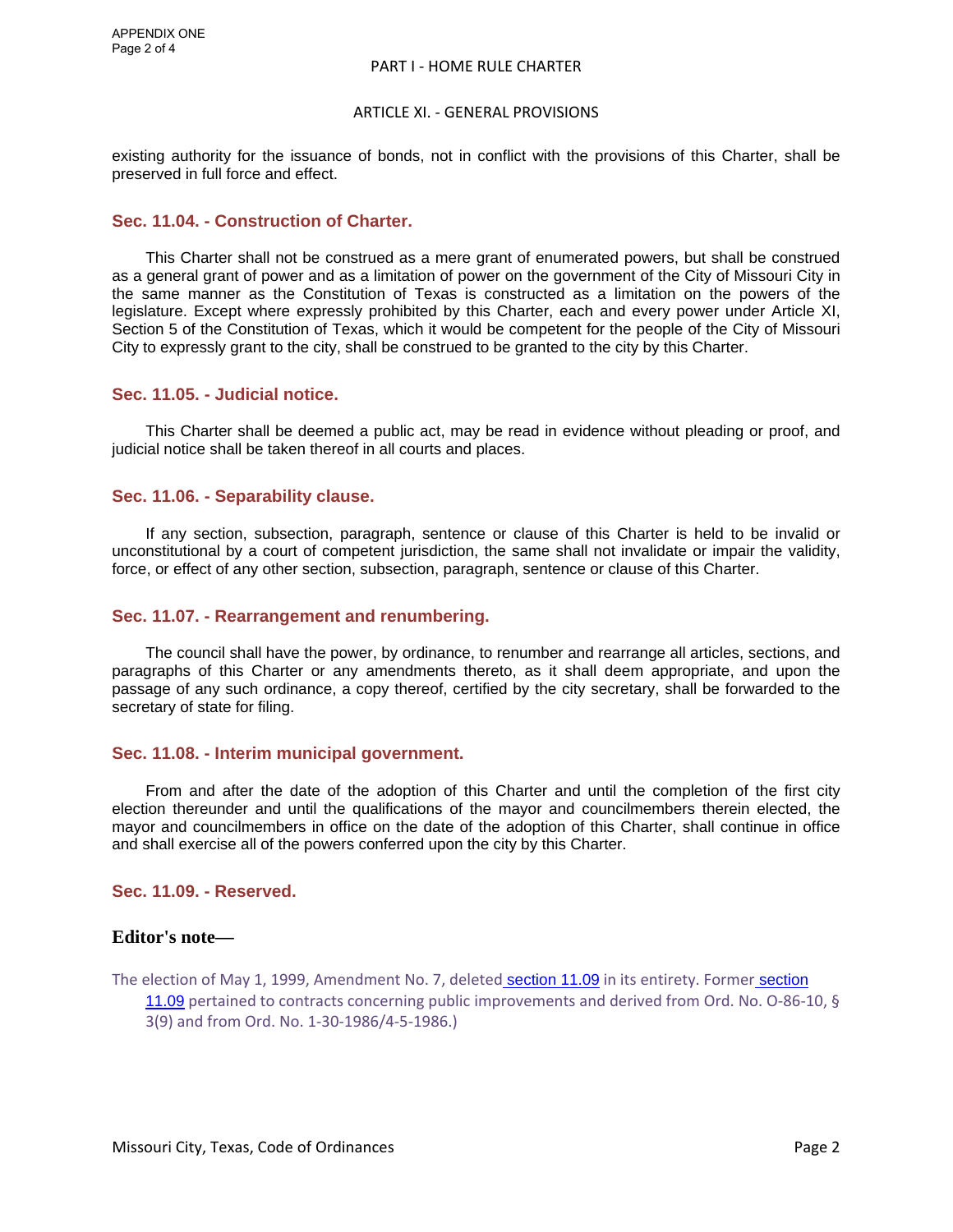## **Sec. 11.10. - Nepotism.**

No elected officer of the city or the city manager shall appoint, or vote for, or confirm the appointment to any office, position, clerkship, employment or duty, of any person related within the second degree by affinity or within the third by consanguinity to the person so appointing or so voting, or to any other member of the city council of Missouri City, Texas or the then city manager of Missouri City, Texas, when the salary, fees or compensation of such appointee is to be paid for, directly or indirectly, out of or from public funds of the City of Missouri City, Texas, or fees of office of any kind or character whatsoever; provided, that nothing herein contained, nor in any ordinance of this municipality, shall prevent the appointment by voting for or confirmation of any person who shall have been continuously employed in any such office, position, clerkship, employment or duty for a period of two (2) years prior to the election or appointment of the officer voting for or confirming the appointment or to the election or appointment of the officer, or city manager, related to such employee in the herein prohibited degree. No such prohibited person shall be allowed to embark upon any duties or commence employment with the city or receive any salary or fee from the city.

If the mayor or any other member of the city council or the city manager violates any provision of the immediately foregoing paragraph, then ipso facto such violation shall render vacant the office held by the person so violating it as he having violated an express prohibition of this Charter as prescribed in section  $3.06(B)(2)$ .

**State law reference—** Nepotism, V.T.C.A., Government Code § 573.001 et seq.

## **Sec. 11.11. - Grammatical classification.**

The use of any gender herein shall be applicable to all genders. The present or past tense shall include the future. The singular and plural number shall each include the other, unless otherwise expressly provided.

## **Sec. 11.12. - Amending the Charter.**

Amendments to this Charter may be framed and submitted to the voters of the city in the manner provided by chapter 13 of title 28 of the revised Civil Statutes of Texas, 1925, as same now reads or as may be hereafter amended [V.T.C.A., Local Government Code § 9.001 et seq.].

## **Sec. 11.13. - Charter review commission.**

The council shall appoint a charter review commission at least every four (4) years. The council shall appoint the first charter review commission after the adoption of this provision no later than July, 1981. All charter review commissions shall be appointed in July and each shall consist of five (5) citizens of the City of Missouri City.

- A. *Duties of the commission:*
	- 1. Inquire into the operation of the city government under the Charter provisions and determine whether any such provisions require revision. To this end public hearings may be held, and the commission shall have the power to compel the attendance of any officer or employee of the city and require the submission of any of the city records which it may deem necessary to the conduct of such hearing.
	- 2. Propose any recommendations it may deem desirable to insure compliance with the provisions of the Charter by the several departments of the city government.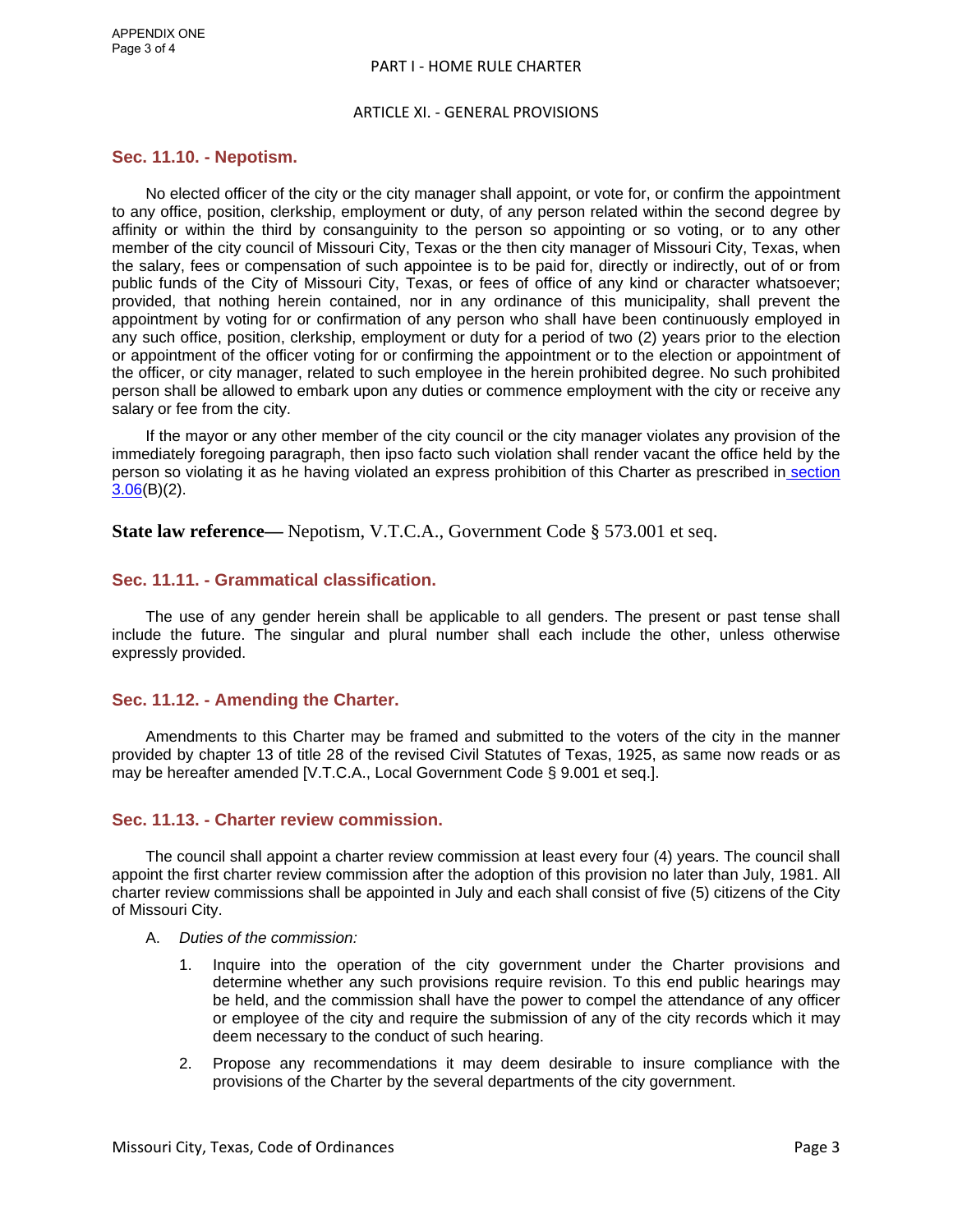- 3. Propose, if it deems desirable, amendments to this Charter to improve the effective application of the Charter to current conditions.
- 4. Report its finding and present its proposed amendments, if any, to the council.
- B. *Action by council:* The council shall receive and have published in the designated official public newspaper of the city a summary of any report presented by the Charter review commission; shall consider any recommendations made, and if any amendments be presented as part of such report, may order such amendment or amendments to be submitted to the voters of the city in the manner provided by law.
- C. *Term of office:* The term of office of such Charter review commission shall be six (6) months; and at the completion of such term a report shall be presented to the council, and all records of the proceedings of such commission shall be filed with the city secretary and shall become a public record.

(Ord. No. O-78-12, § 3(12), 5-1-1978/4-1-1978; Ord. No. O-92-14, § 1, 3-1-1992/5-2-1992)

## **Sec. 11.14. - Submission of Charter to voters.**

Pursuant to article 1167, V.A.C.S. [V.T.C.A., Local Government Code § 9.003], the Charter commission finds and determines that it is impracticable to segregate each subject or section contained in this Charter so that the voter may vote "Yes" or "No" on the same. This Charter was drafted and framed in such a manner that the articles and sections of the Charter are so interrelated and dependent, one upon the other, to the extent that the Charter would not function properly if it were not adopted in its entirety. Therefore, the Charter commission directs that said Charter be voted upon as a whole and that it shall be submitted to the qualified voters of the City of Missouri City at an election to be held for that purpose on the twenty-third day of November, 1974, which time is fixed by the Charter commission at a time not less than forty (40) nor more than ninety (90) days after the completion of the work of the Charter commission. Not less than thirty (30) days prior to the aforesaid date of election, the city council shall cause the city secretary to mail a copy of this proposed Charter to each qualified voter of the City of Missouri City as appears from the tax collectors' rolls for the year ending January thirty-first, preceding said election. If a majority of the qualified voters voting in such election shall vote in favor of the adoption of this Charter, it shall become the Charter of the City of Missouri City, after the returns have been canvassed by the mayor and city council and an official order has been entered upon the records of the city by the mayor and council thereby declaring the adoption of this Charter. A copy of the adopted Charter, authenticated and certified by the signature of the mayor and the seal of the city, shall be forwarded to the secretary of state of the State of Texas.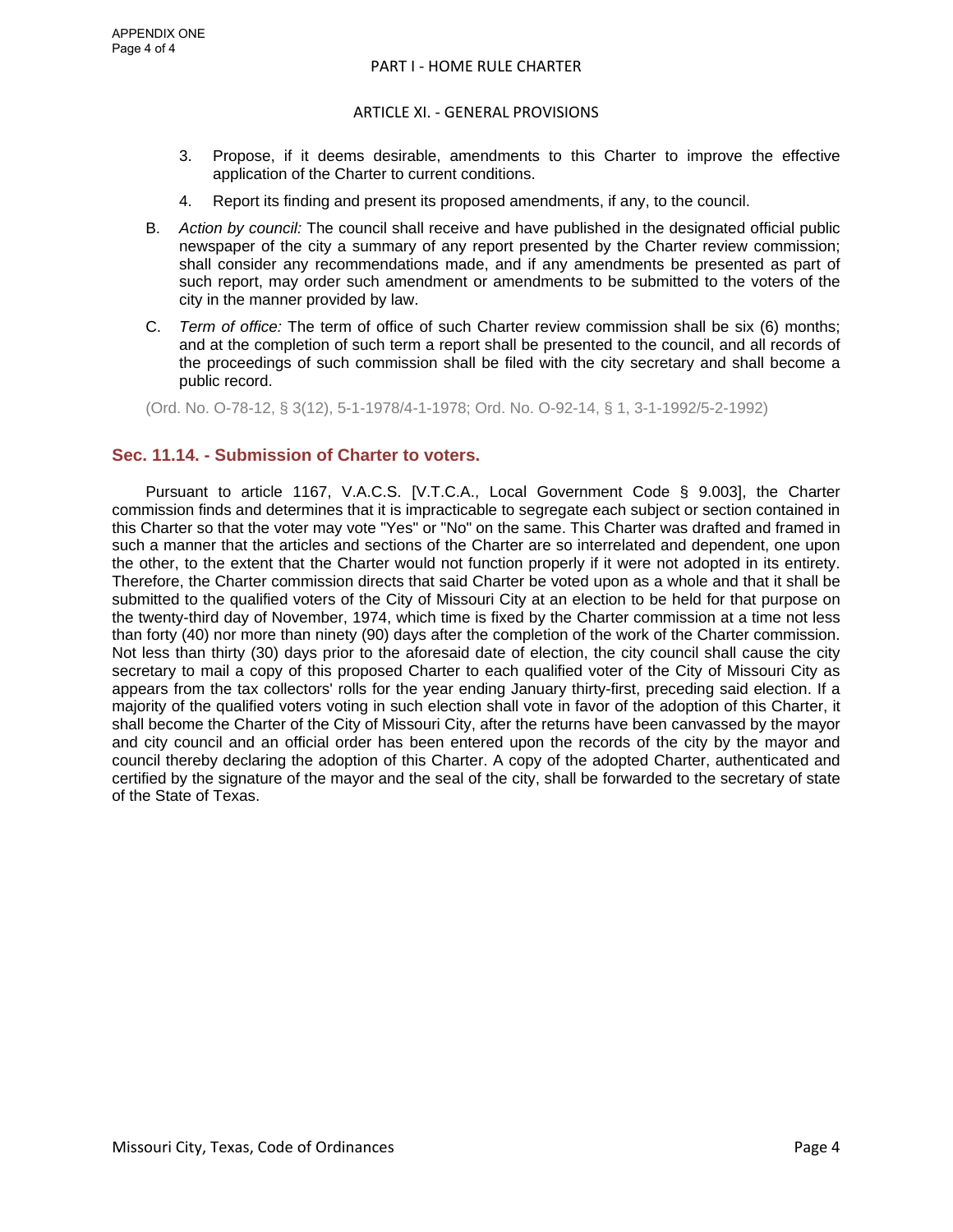<span id="page-18-0"></span>**ARTICLE III. BOARDS, COMMITTEES AND COMMISSIONS [\[4\]](#page-18-0)**  DIVISION 1. - GENERALLY

DIVISION 2. - PLANNING AND ZONING COMMISSION

DIVISION 3. - CONSTRUCTION BOARD OF ADJUSTMENTS AND APPEALS

DIVISION 4. - ELECTRICAL BOARD

FOOTNOTE(S):

--- (**4**) ---

**Cross reference—** Electrical board, § 14-171 et seq.; parks board, § 74-31 et seq.; board of adjustment, app. A, § 18. [\(Back\)](#page-18-0)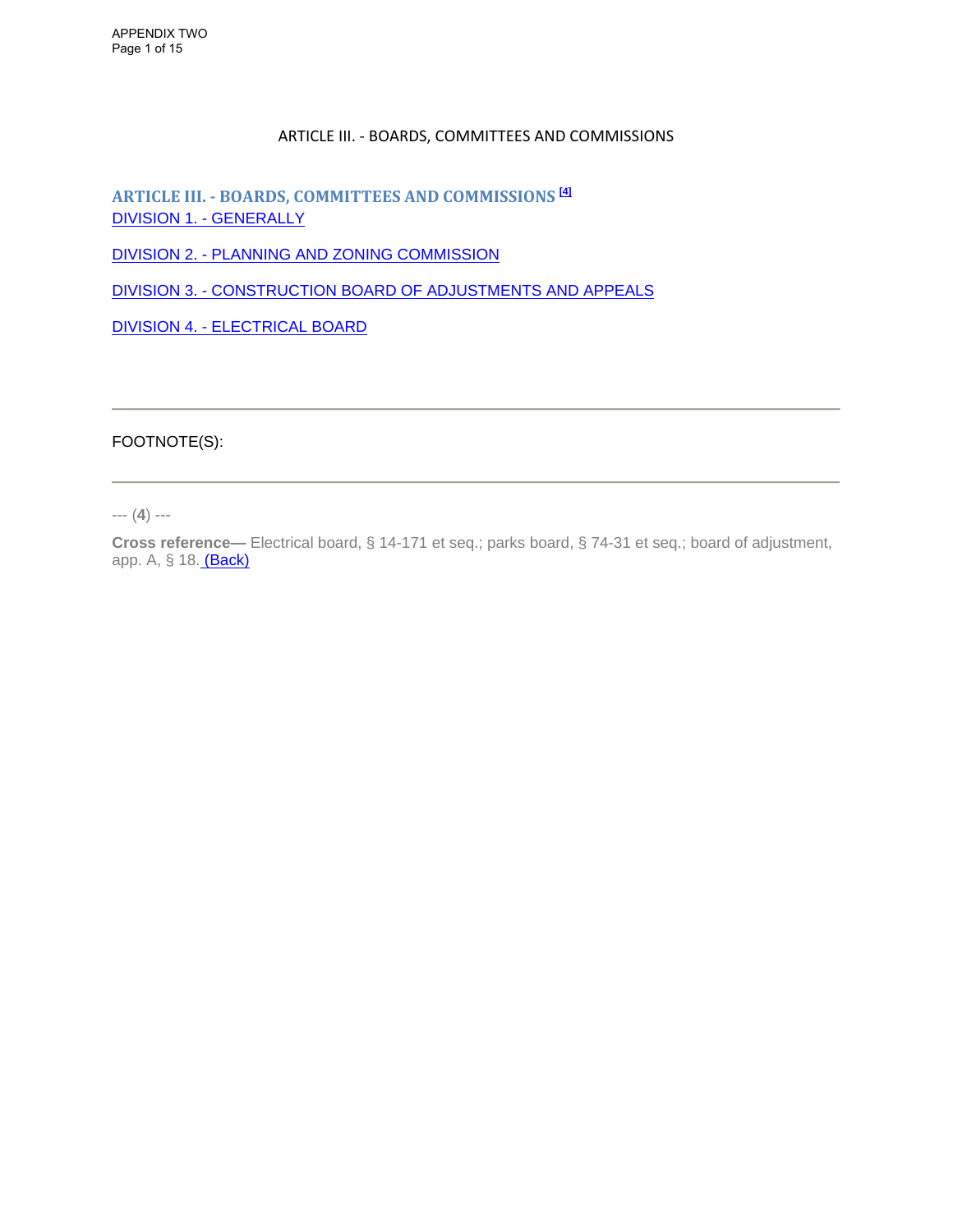## DIVISION 1. ‐ GENERALLY

*DIVISION 1. GENERALLY* [Sec. 2-111. - Compensation of members.](#page-19-0) [Sec. 2-112. - Indemnification of members.](#page-19-1) [Secs. 2-113—2-130. - Reserved.](#page-19-2)

## <span id="page-19-0"></span>**Sec. 2-111. - Compensation of members.**

Unless expressly provided otherwise, members of a board, committee or commission shall serve without compensation; however, they shall be reimbursed for any expenses incurred in connection with such service, provided such expenses are authorized in advance by the city manager.

(Ord. No. O-10-32, § 1, 8-2-2010)

## <span id="page-19-1"></span>**Sec. 2-112. - Indemnification of members.**

The city shall defend and indemnify members of a board, committee or commission from any suit or action brought against them in connection with their performance as members of the board, committee or commission.

(Ord. No. O-10-32, § 1, 8-2-2010)

<span id="page-19-2"></span>**Secs. 2-113—2-130. - Reserved.**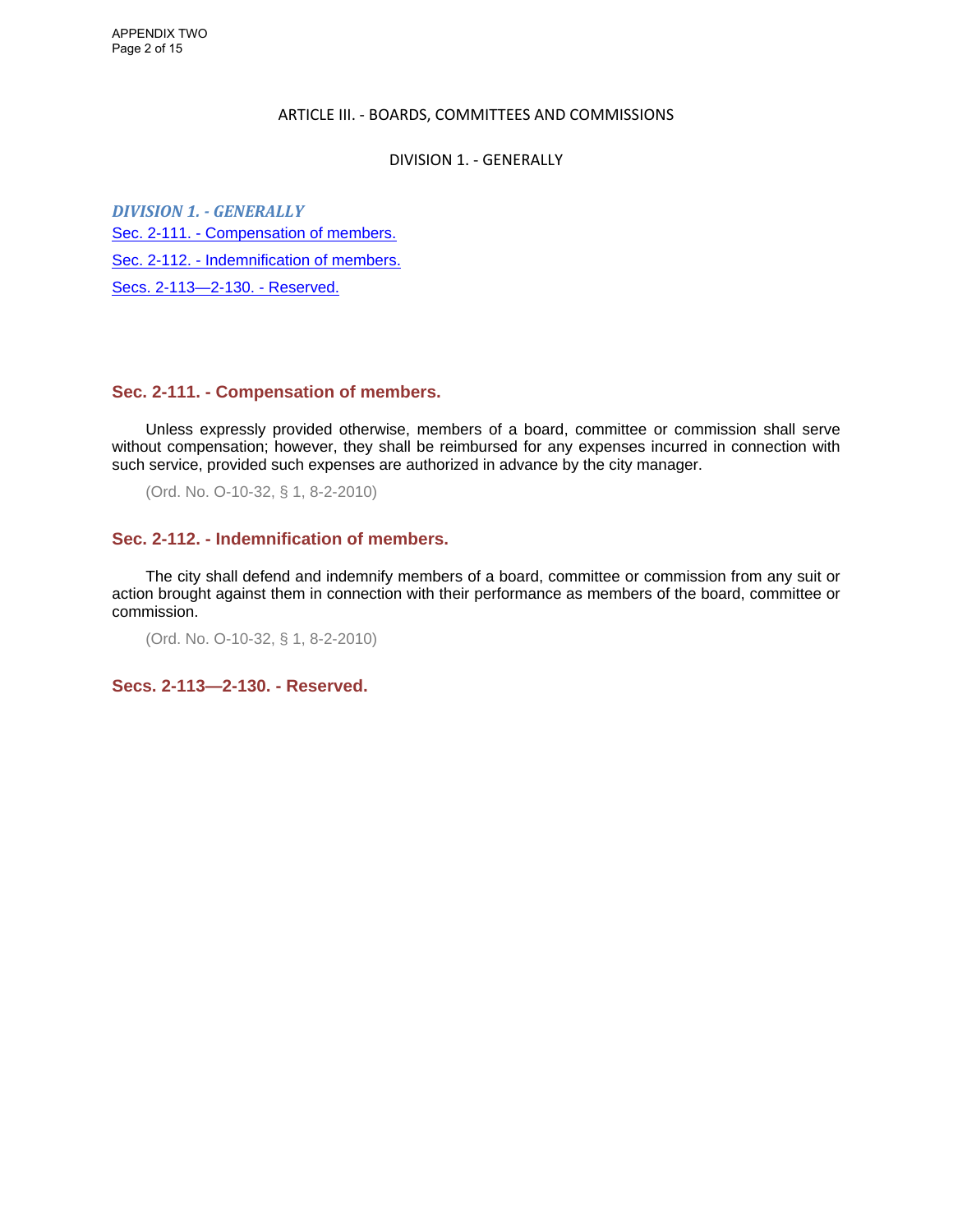## DIVISION 2. ‐ PLANNING AND ZONING COMMISSION

*DIVISION 2. PLANNING AND ZONING COMMISSION [\[5\]](#page-18-0)* 

[Sec. 2-131. - Established; membership.](#page-20-0)

[Sec. 2-132. - Term of members.](#page-20-1)

[Sec. 2-133. - Rules of procedure.](#page-20-2)

[Sec. 2-134. - Minutes.](#page-20-3)

[Sec. 2-135. - Powers and duties.](#page-21-0)

[Sec. 2-136. - Qualifications.](#page-21-1)

[Secs. 2-137—2-140. - Reserved.](#page-21-2)

## <span id="page-20-0"></span>**Sec. 2-131. - Established; membership.**

There is established a city planning and zoning commission pursuant to section 8.01 of the Charter. The ex officio members appointed pursuant to section 8.01 of the Charter shall participate in the work of the planning and zoning commission but shall not have a vote in its official actions.

(Code 1981, § 2-19)

## <span id="page-20-1"></span>**Sec. 2-132. - Term of members.**

- (a) Each member of the planning and zoning commission, except the ex officio members, shall be appointed by the council for a term as provided in section 8.01 of the Charter. The terms of five members of the planning and zoning commission shall expire on June 30 of every odd-numbered year and the terms of the other four members shall expire on June 30 of every even-numbered year.
- (b) The terms of office of the ex officio members shall correspond to their respective official tenures.

(Code 1981, §§ 2-20, 2-21)

## <span id="page-20-2"></span>**Sec. 2-133. - Rules of procedure.**

The planning and zoning commission shall have the authority and responsibility to adopt rules and regulations governing the conduct of its affairs and establishing the time and place of its regular meetings. Before such rules and regulations shall become effective, they shall be approved by the council.

(Code 1981, § 2-22)

## <span id="page-20-3"></span>**Sec. 2-134. - Minutes.**

The planning and zoning commission shall cause to be kept minutes of its meetings and proceedings, and such minutes shall constitute a public record.

(Code 1981, § 2-23)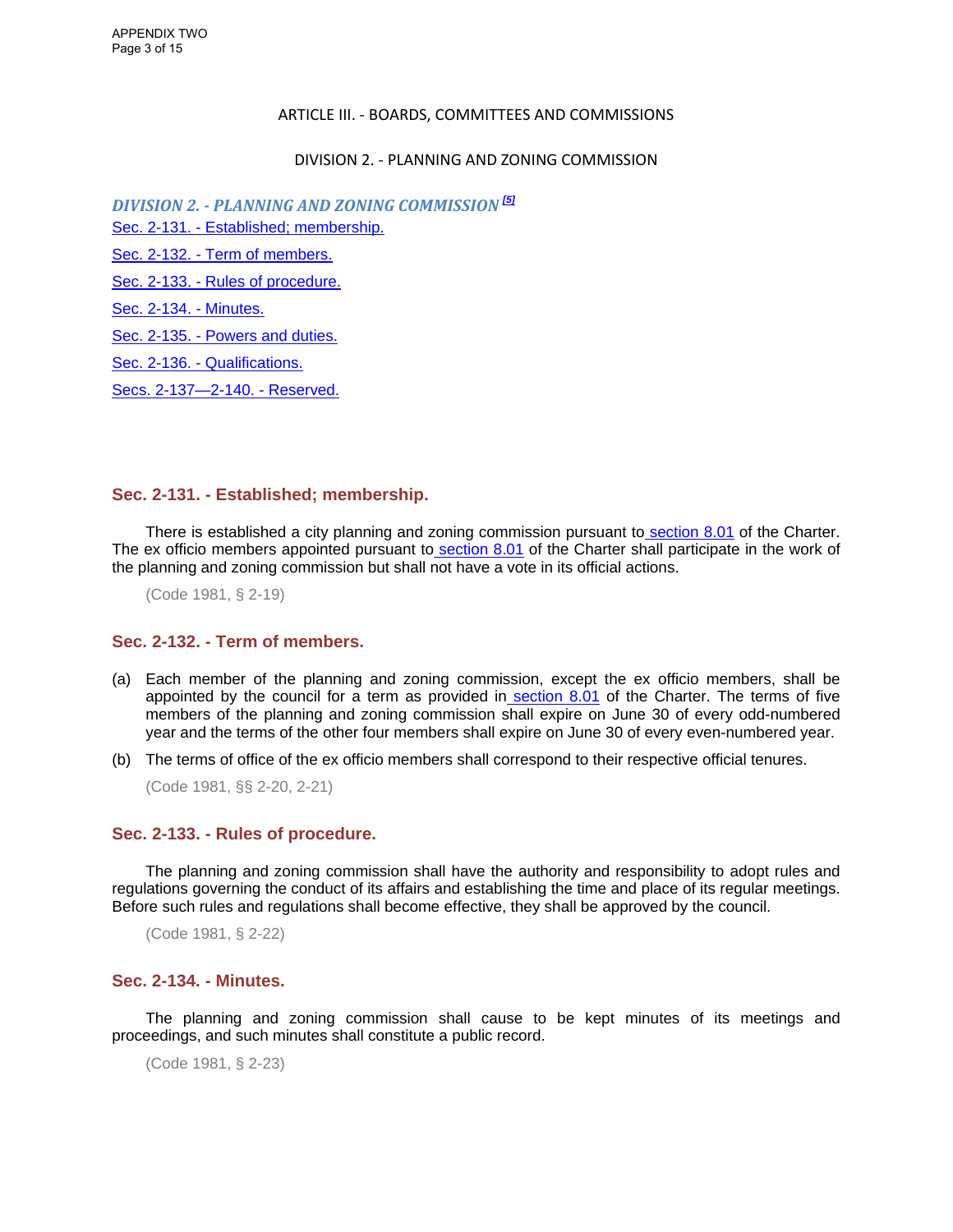APPENDIX TWO Page 4 of 15

# PART II ‐ CODE OF ORDINANCES Chapter 2 ‐ ADMINISTRATION ARTICLE III. ‐ BOARDS, COMMITTEES AND COMMISSIONS

## DIVISION 2. ‐ PLANNING AND ZONING COMMISSION

## <span id="page-21-0"></span>**Sec. 2-135. - Powers and duties.**

In addition to the powers and duties prescribed by the Charter, the planning and zoning commission shall have the authority and responsibility to act as an advisory body to the council on all matters relating to the development and advancement of the city's physical layout and appearance. Further, the planning and zoning commission shall have and perform such specific powers and duties as may be prescribed by this Code or other ordinances of the city.

(Code 1981, § 2-24)

## <span id="page-21-1"></span>**Sec. 2-136. - Qualifications.**

A member of the planning and zoning commission may not hold another public office while serving as a planning and zoning commission member.

(Ord. No. O-00-54, § 1, 10-2-2000)

## <span id="page-21-2"></span>**Secs. 2-137—2-140. - Reserved.**

## FOOTNOTE(S):

--- (**5**) ---

**Charter reference—** Planning, § 8.01 et seq[. \(Back\)](#page-18-0)

**Cross reference—** Zoning, app. A. [\(Back\)](#page-18-0)

**State Law reference—** Planning and zoning commissions, V.T.C.A., Local Government Code § 211.007. [\(Back\)](#page-18-0)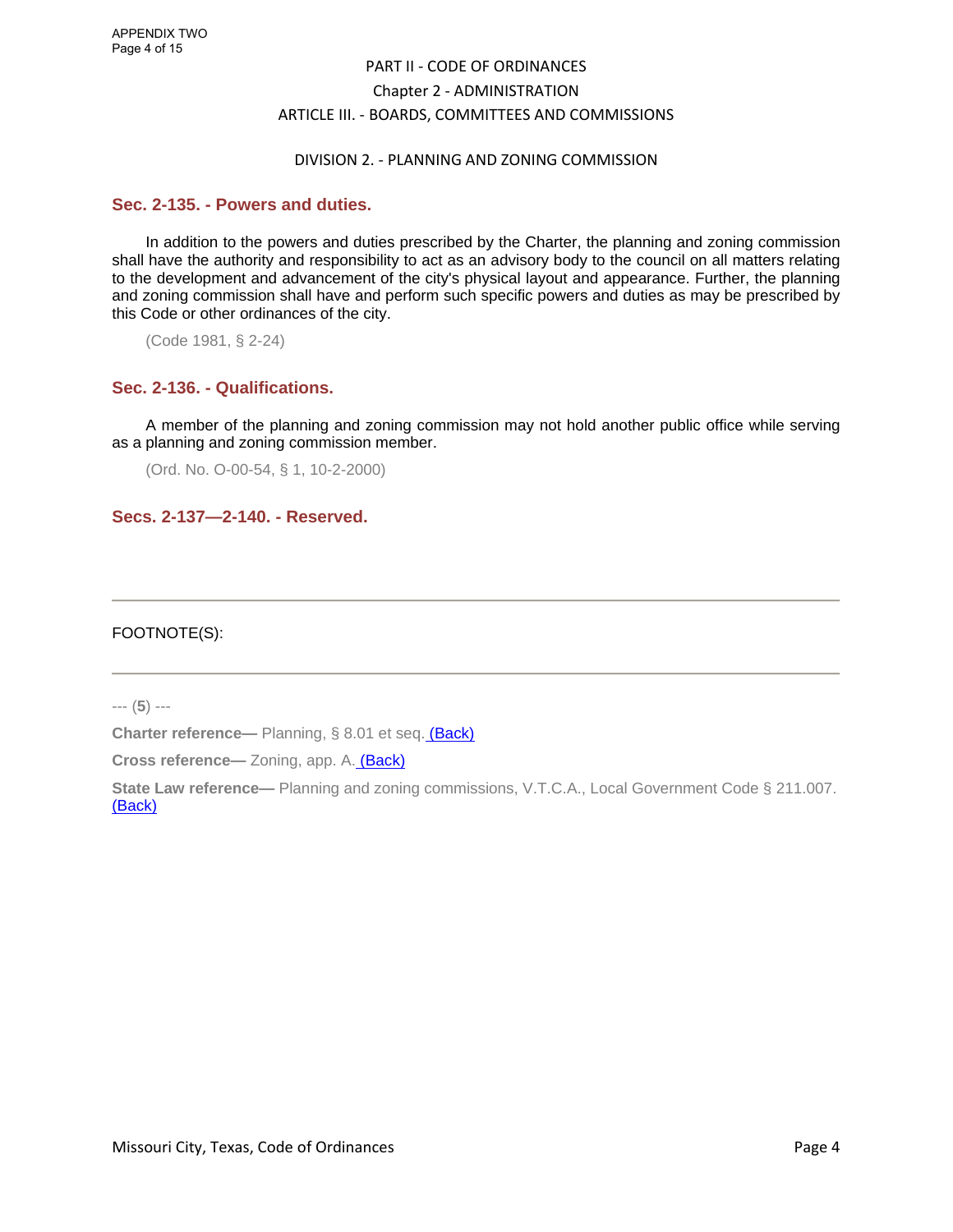## DIVISION 3. ‐ CONSTRUCTION BOARD OF ADJUSTMENTS AND APPEALS

*DIVISION 3. CONSTRUCTION BOARD OF ADJUSTMENTS AND APPEALS*

[Sec. 2-141. - General.](#page-22-0)

[Sec. 2-142. - Membership and terms.](#page-22-1)

[Sec. 2-143. - Authority, procedure and administration.](#page-22-2)

[Secs. 2-144—2-150. - Reserved.](#page-22-3)

## <span id="page-22-0"></span>**Sec. 2-141. - General.**

There is hereby established a board to be known as the construction board of adjustments and appeals. The construction board of adjustments and appeals shall be appointed by the city council of the City of Missouri City, Texas. The board shall hear appeals made pursuant to article I of chapter 14 and appeals made pursuant to article I of chapter 38 of this Code of Ordinances.

(Ord. No. O-08-71, § 1, 11-3-2008)

## <span id="page-22-1"></span>**Sec. 2-142. - Membership and terms.**

- (a) *Membership.* The construction board of adjustments and appeals shall consist of five regular members and two alternate members. All regular and alternate members shall be residents of the city. All regular and alternate members shall be individuals with knowledge and experience in the technical codes, such as design professionals, contractors or building industry representatives. The alternate members shall be one representative from the building industry and one representative from the general public.
- (b) *Term.* Members of the board shall be appointed for staggered terms of two years. The members of the board shall serve at the pleasure of the city council and shall be subject to removal or replacement by the city council at any time with or without cause, and a vacancy on said board shall be filled by the city council for the unexpired term of such vacancy. The members of said board shall serve without compensation.

(Ord. No. O-08-71, § 1, 11-3-2008)

## <span id="page-22-2"></span>**Sec. 2-143. - Authority, procedure and administration.**

The construction board of adjustments and appeals shall be governed by the provisions set forth in the chapter under which an appeal is made.

(Ord. No. O-08-71, § 1, 11-3-2008; Ord. No. O-09-54, § 1, 12-21-2009)

<span id="page-22-3"></span>**Secs. 2-144—2-150. - Reserved.**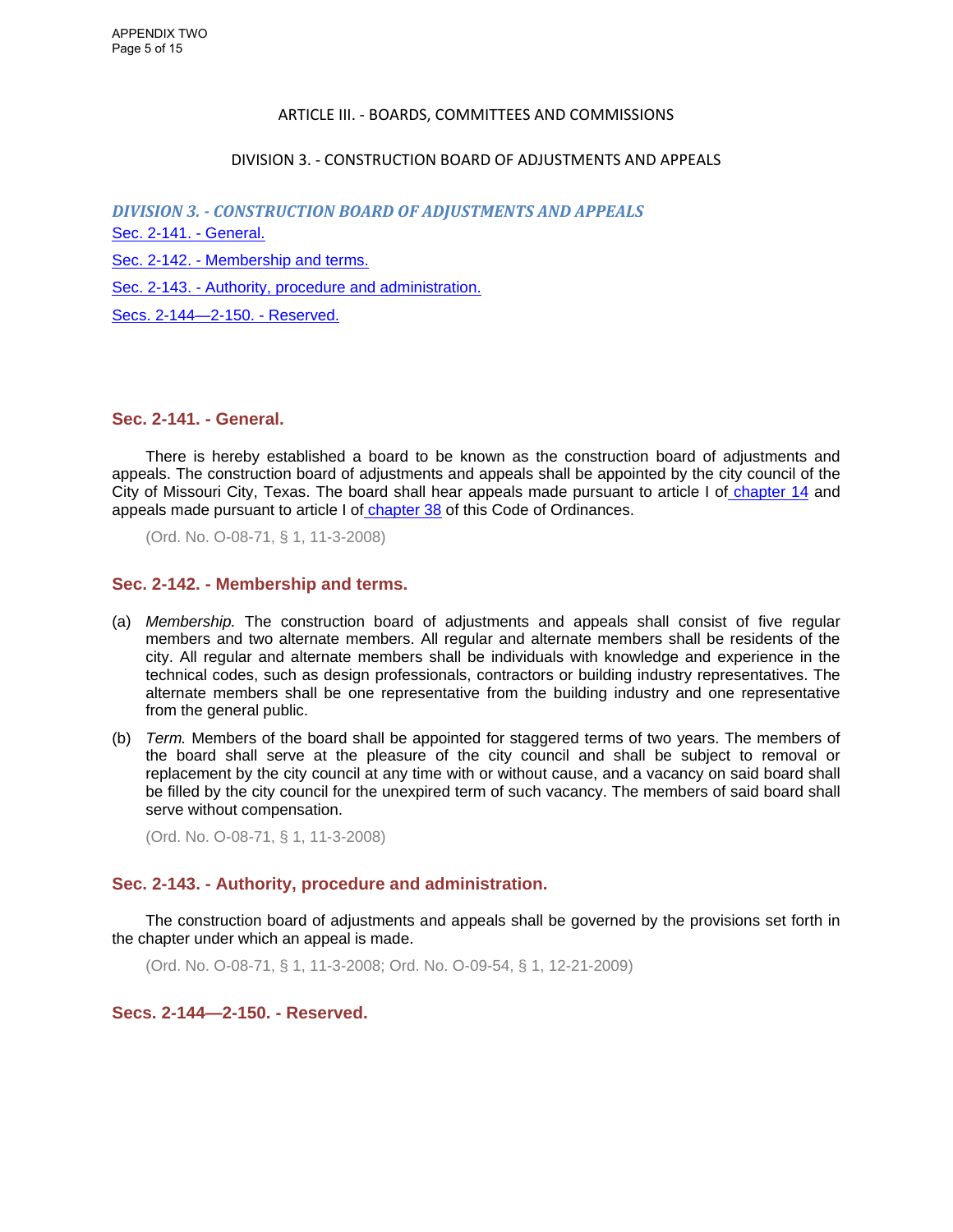## DIVISION 4. ‐ ELECTRICAL BOARD

*DIVISION 4. ELECTRICAL BOARD* [Sec. 2-151. - Established; membership; term of members; ex officio members.](#page-23-0) [Sec. 2-152. - Officers; meetings; quorum.](#page-23-1) [Sec. 2-153. - Duties.](#page-23-2) [Secs. 2-154—2-160. - Reserved.](#page-24-0)

## <span id="page-23-0"></span>**Sec. 2-151. - Established; membership; term of members; ex officio members.**

- (a) A five-member electrical board is created in and for the city, consisting of:
	- (1) Position 1: A master electrician.
	- (2) Position 2: A registered electrical engineer.
	- (3) Position 3: A master electrician or a registered engineer.
	- (4) Position 4: A representative of a transmission and distribution utility serving the electric utility customers of the City of Missouri City.
	- (5) Position 5: A citizen at large.

In addition to the five members, the building official and a city electrical inspector designated by the building official shall serve as ex officio members of the electrical board. The ex officio members shall participate in the work of the board but shall not have a vote in its official actions.

- (b) Each member of the electrical board, except the ex officio members, shall be appointed by the council for a term of two years. The terms of the odd-numbered positions shall expire on June 30 of every odd-numbered year. The terms of the even-numbered positions shall expire on June 30 of every even-numbered year.
- (c) The terms of office of the ex officio members shall correspond to their respective official tenures.

(Ord. No. O-10-33, § 1, 8-2-2010)

## <span id="page-23-1"></span>**Sec. 2-152. - Officers; meetings; quorum.**

The electrical board shall elect a chair and a vice-chair from its members. The building official shall serve as secretary. The board shall meet as necessary. At least three members, including either the chair or the vice-chair, must be present for the board to conduct business.

(Ord. No. O-10-33, § 1, 8-2-2010)

## <span id="page-23-2"></span>**Sec. 2-153. - Duties.**

(a) The electrical board shall monitor and assist the city in the implementation of the requirements of article VI of chapter 14 of this Code of Ordinances. The board shall make such recommendations as it deems necessary to the city manager regarding the implementation of these requirements.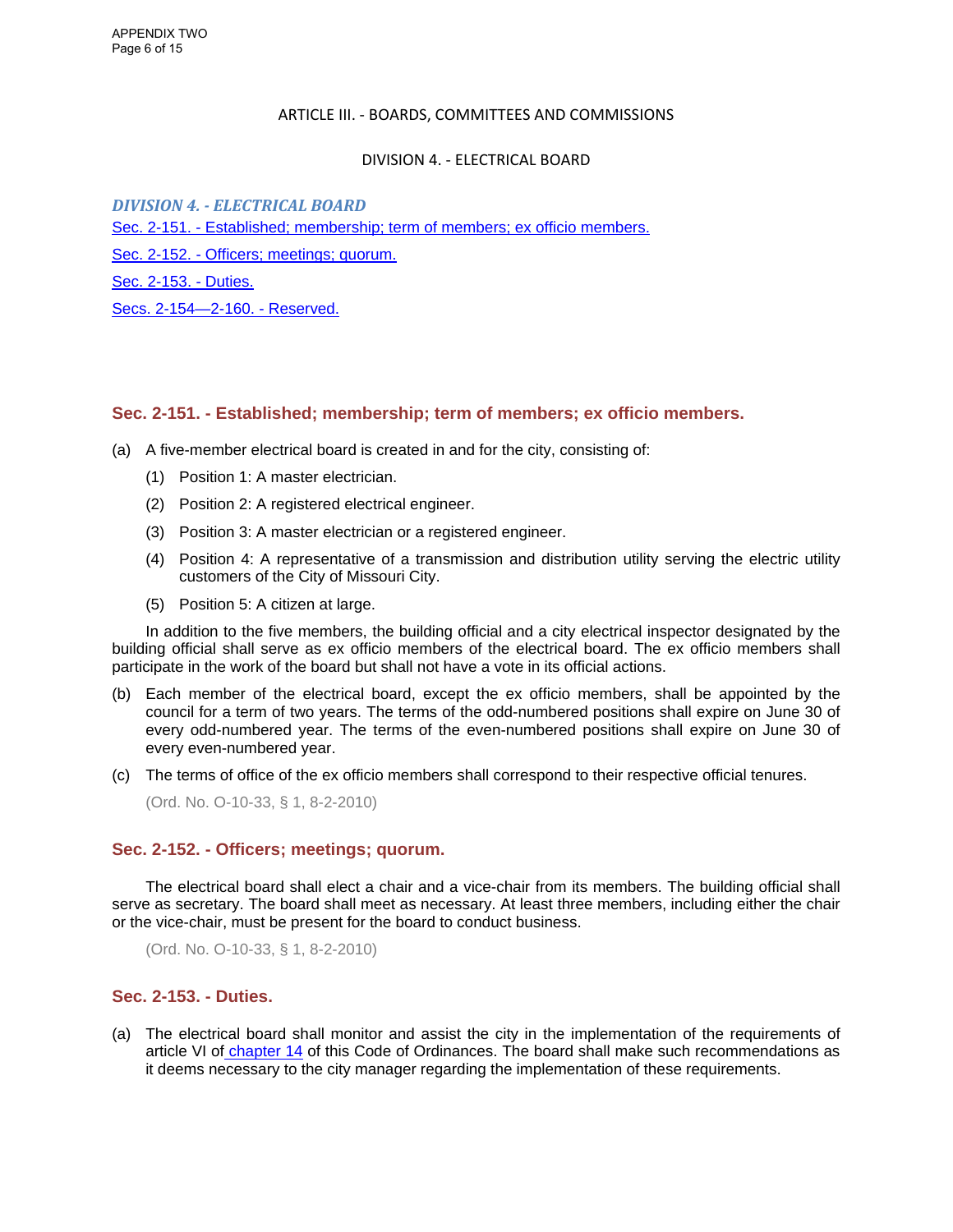## **PART II ‐ CODE OF ORDINANCES**

Chapter 2 ‐ ADMINISTRATION

## ARTICLE III. ‐ BOARDS, COMMITTEES AND COMMISSIONS

## DIVISION 4. ‐ ELECTRICAL BOARD

- (b) The board shall advise the city manager of any recommended changes to article VI of chapter 14 of this Code of Ordinances. The board shall be given an opportunity to review and comment on all proposed revisions to article VI of chapter 14 of this Code of Ordinances.
- (c) The electrical board shall act as a board of appeals as provided in article VI of chapter 14 of this Code of Ordinances.

(Ord. No. O-10-33, § 1, 8-2-2010)

<span id="page-24-0"></span>**Secs. 2-154—2-160. - Reserved.**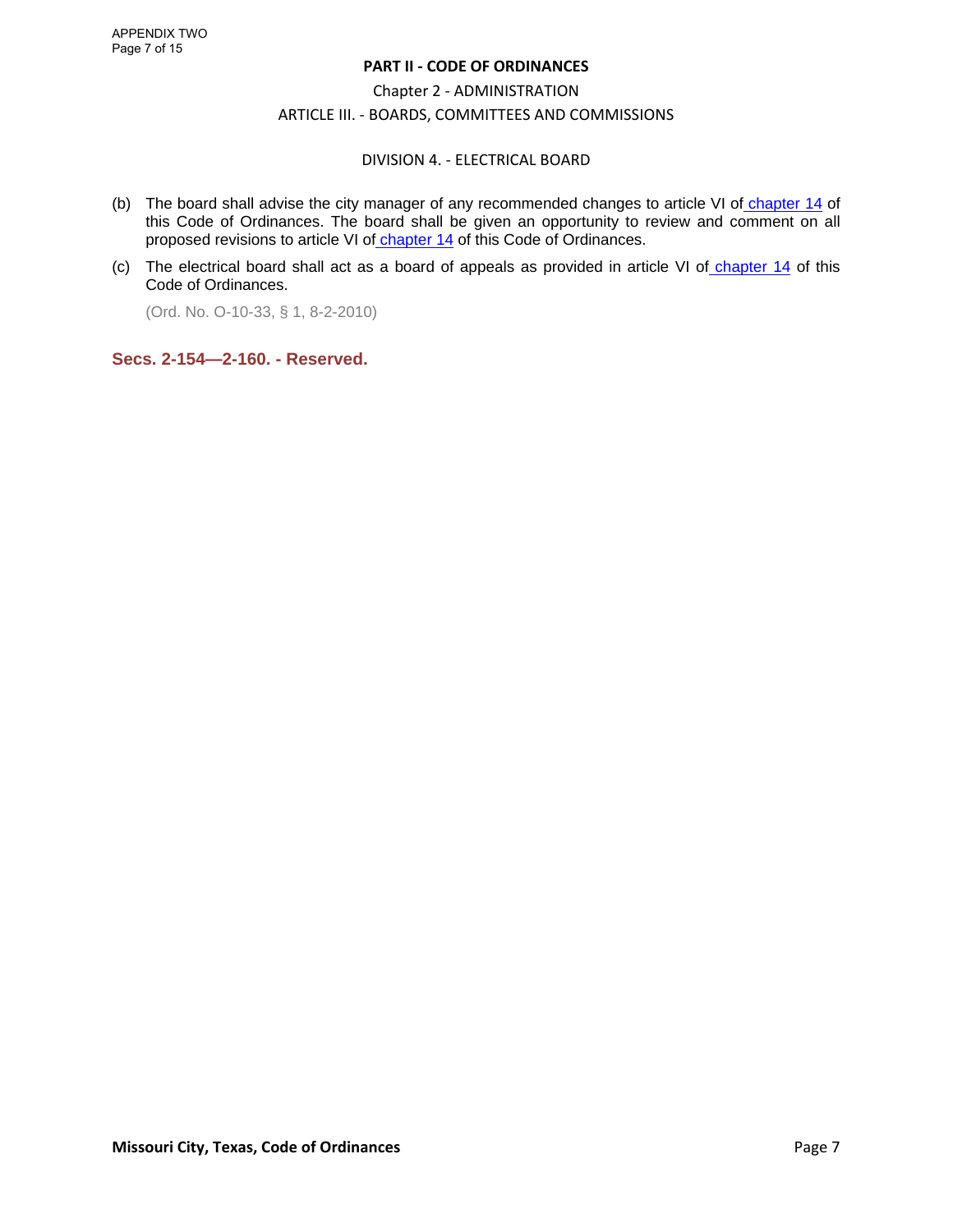## ARTICLE I. ‐ IN GENERAL

### DIVISION 2. ‐ ADJUSTMENTS AND APPEALS

*DIVISION 2. ADJUSTMENTS AND APPEALS* [Sec. 38-11. - Right to appeal.](#page-25-0) [Sec. 38-12. - Limitations on authority.](#page-25-1) [Sec. 38-13. - Procedures.](#page-25-2) [Sec. 38-14. - Administration.](#page-25-3) [Sec. 38-15. - Court review.](#page-26-0) [Secs. 38-16—38-30. - Reserved.](#page-26-1)

## <span id="page-25-0"></span>**Sec. 38-11. - Right to appeal.**

A person shall have the right to make an appeal of orders, decisions or determinations made by the fire code official pursuant to this chapter. Such appeals shall be made to the construction board of adjustments and appeals created pursuant to article III of chapter 2 of this Code of Ordinances.

(Ord. No. O-08-72, § 1, 11-3-2008)

## <span id="page-25-1"></span>**Sec. 38-12. - Limitations on authority.**

An application for appeal shall be based on a claim that the true intent of this chapter or the rules legally adopted herein have been incorrectly interpreted, the provisions of this chapter do not fully apply or an equivalent method of protection or safety is proposed. The construction board of adjustments and appeals shall have no authority to waive the requirements of this chapter.

(Ord. No. O-08-72, § 1, 11-3-2008)

## <span id="page-25-2"></span>**Sec. 38-13. - Procedures.**

An appeal shall be made by filing a written request in the office of the fire code official within 15 business days of the issuance of an order, decision or determination of the fire code official. The construction board of adjustments and appeals shall meet to hold a hearing on the application for appeal within 30 business days from the filing of the application. In the case of an operation which, in the opinion of the fire code official, presents an imminent threat to the health, safety or welfare of the public, such operation shall immediately cease until such time that the construction board of adjustments and appeals makes a decision on the appeal. The construction board of adjustments and appeals shall file its decision in the office of the city manager and shall furnish certified copies to the appellant and the fire code official.

(Ord. No. O-08-72, § 1, 11-3-2008)

## <span id="page-25-3"></span>**Sec. 38-14. - Administration.**

The fire code official shall take immediate action in accordance with the decision of the construction board of adjustments and appeals.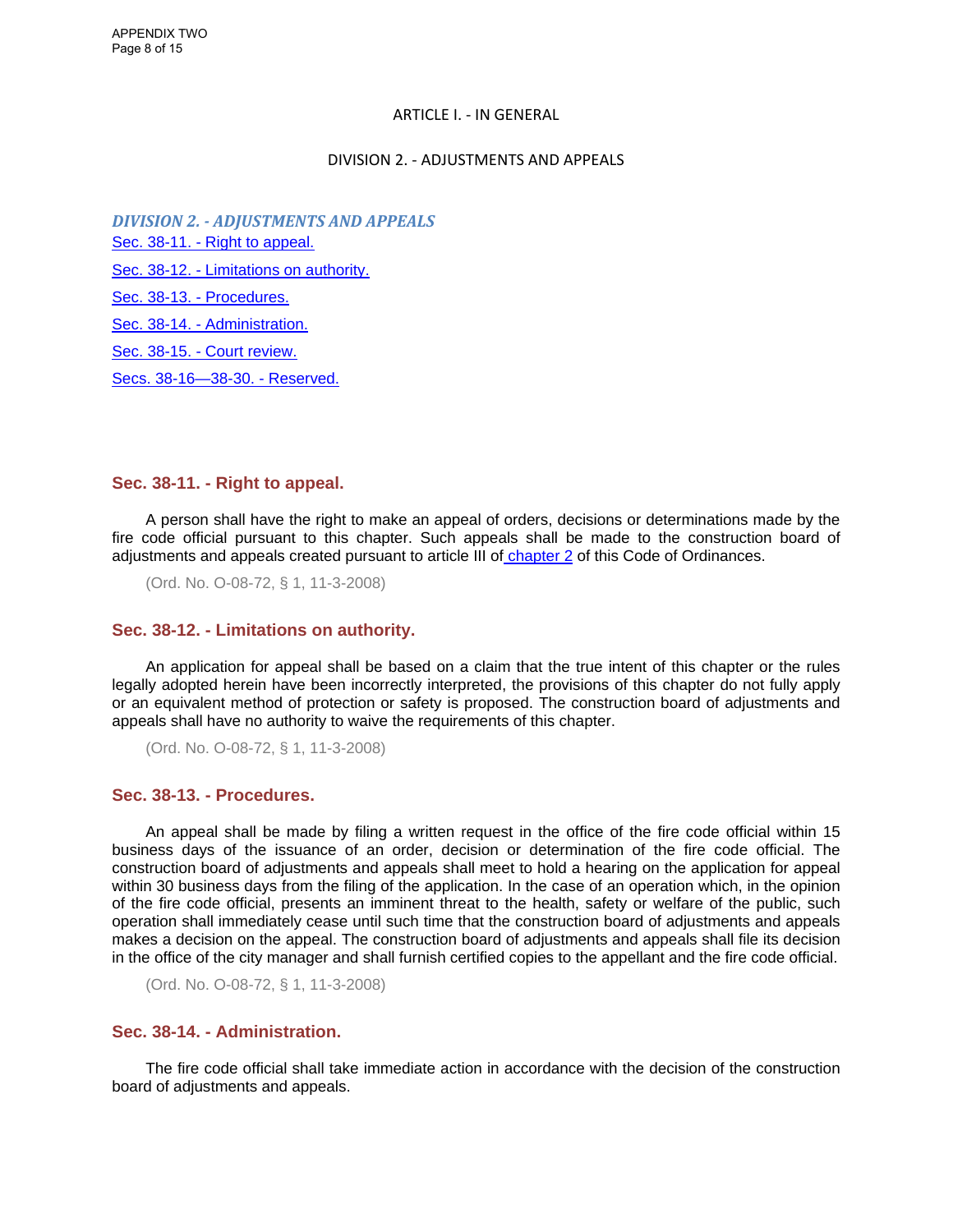# PART II ‐ CODE OF ORDINANCES Chapter 38 ‐ FIRE PREVENTION AND PROTECTION ARTICLE I. ‐ IN GENERAL

## DIVISION 2. ‐ ADJUSTMENTS AND APPEALS

(Ord. No. O-08-72, § 1, 11-3-2008)

## <span id="page-26-0"></span>**Sec. 38-15. - Court review.**

Any person, whether or not a previous party of the appeal, shall have the right to apply to the appropriate court to correct errors of law. Application for review shall be made in the manner and time required by law following the filing of the decision of the construction board of adjustments and appeals in the office of the city manager.

(Ord. No. O-08-72, § 1, 11-3-2008)

<span id="page-26-1"></span>**Secs. 38-16—38-30. - Reserved.**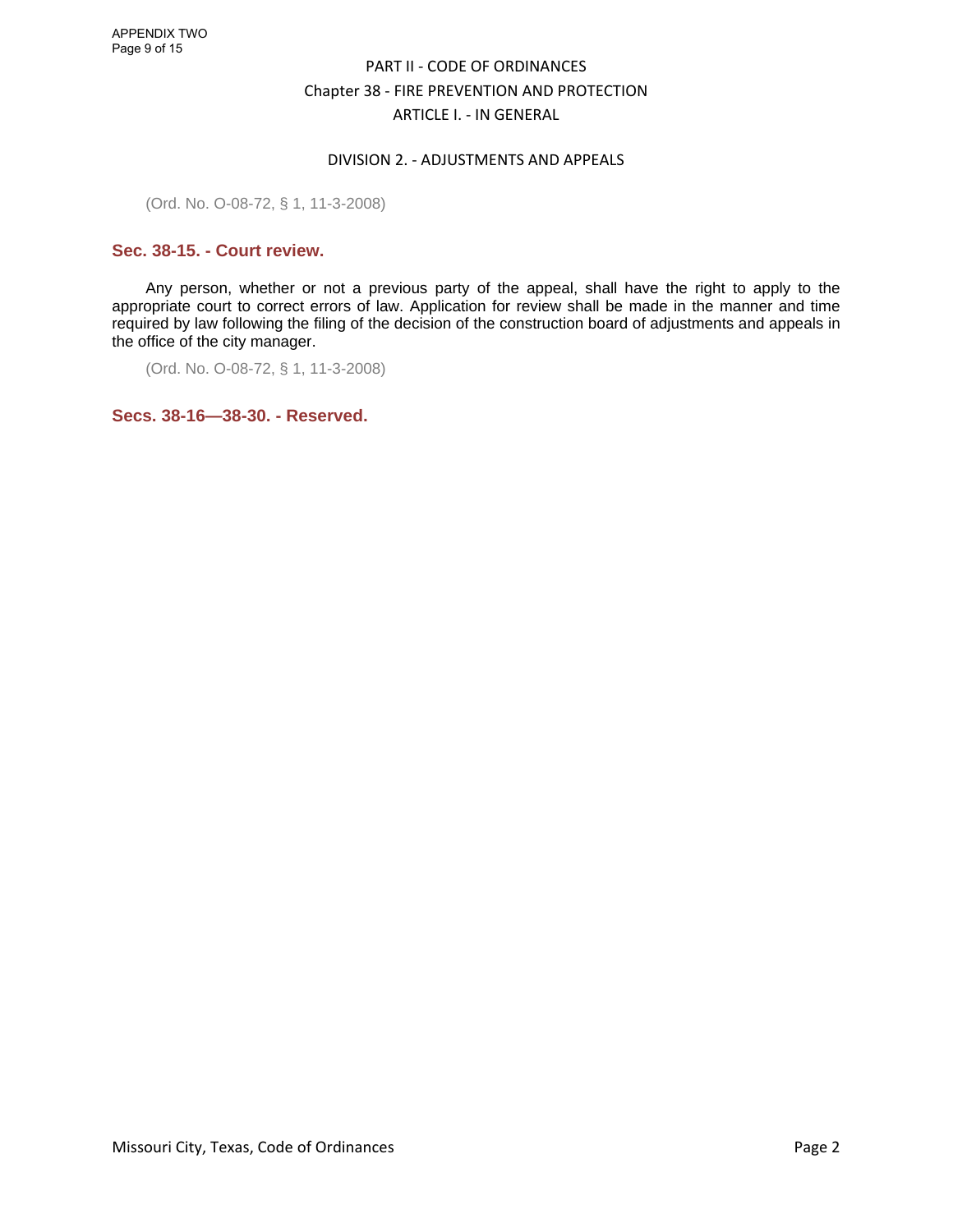## ARTICLE II. ‐ PARKS BOARD

<span id="page-27-0"></span>**ARTICLE II. PARKS BOARD [\[2\]](#page-27-0)** 

[Sec. 74-31. - Established; membership; compensation of members.](#page-27-1)

[Sec. 74-32. - Terms of members.](#page-27-2)

[Sec. 74-33. - Officers; rules of procedure; records.](#page-28-0)

[Sec. 74-34. - Duties.](#page-28-1)

[Sec. 74-35. - Board not empowered to obligate city.](#page-28-2)

[Secs. 74-36—74-60. - Reserved.](#page-28-3)

## <span id="page-27-1"></span>**Sec. 74-31. - Established; membership; compensation of members.**

There is hereby created and established a parks board in and for the city. The parks board shall consist of 11 members, who shall be appointed by the mayor subject to confirmation by the city council. Members of the parks board shall serve without compensation, and each shall be a resident of the city.

(Code 1981, § 18.5-31; Ord. No. O-02-01, § 1, 1-7-2002; Ord. No. O-08-26, § 1, 6-2-2008; Ord. No. O-09-25, § 1, 8-3-2009)

## <span id="page-27-2"></span>**Sec. 74-32. - Terms of members.**

(a) The terms of the members of the parks board shall be for two years and shall be as follows:

- (1) The terms of positions 1, 3, 5, 7, 9 and 11 shall be from July 1 of each odd-numbered year until June 30 of the next odd-numbered year.
- (2) The terms of positions 2, 4, 6, 8 and 10 shall be from July 1 of each even-numbered year until June 30 of the next even-numbered year.
- (b) The terms of such members shall continue until their successors have been appointed and confirmed. The vacancy of a position for any reason shall be filled by appointment as provided in section 74-31, and the duration of such appointment shall be for the remainder of the term of the position.

(Code 1981, § 18.5-32; Ord. No. O-02-01, § 1, 1-7-2002; Ord. No. O-08-26, § 1, 6-2-2008; Ord. No. O-09-25, § 1, 8-3-2009)

**Note—**Section 2 of Ordinance No. O-08-26, adopted June 2, 2008, states: "The park board member currently serving in position 2 is reassigned to position 5. The parks board member currently serving in position 5 is reassigned to position 2. The parks board member currently serving in position 8 is reassigned to position 9. The parks board member currently serving in position 9 is reassigned to position 8. The parks board member currently serving in position 10 is reassigned to position 7."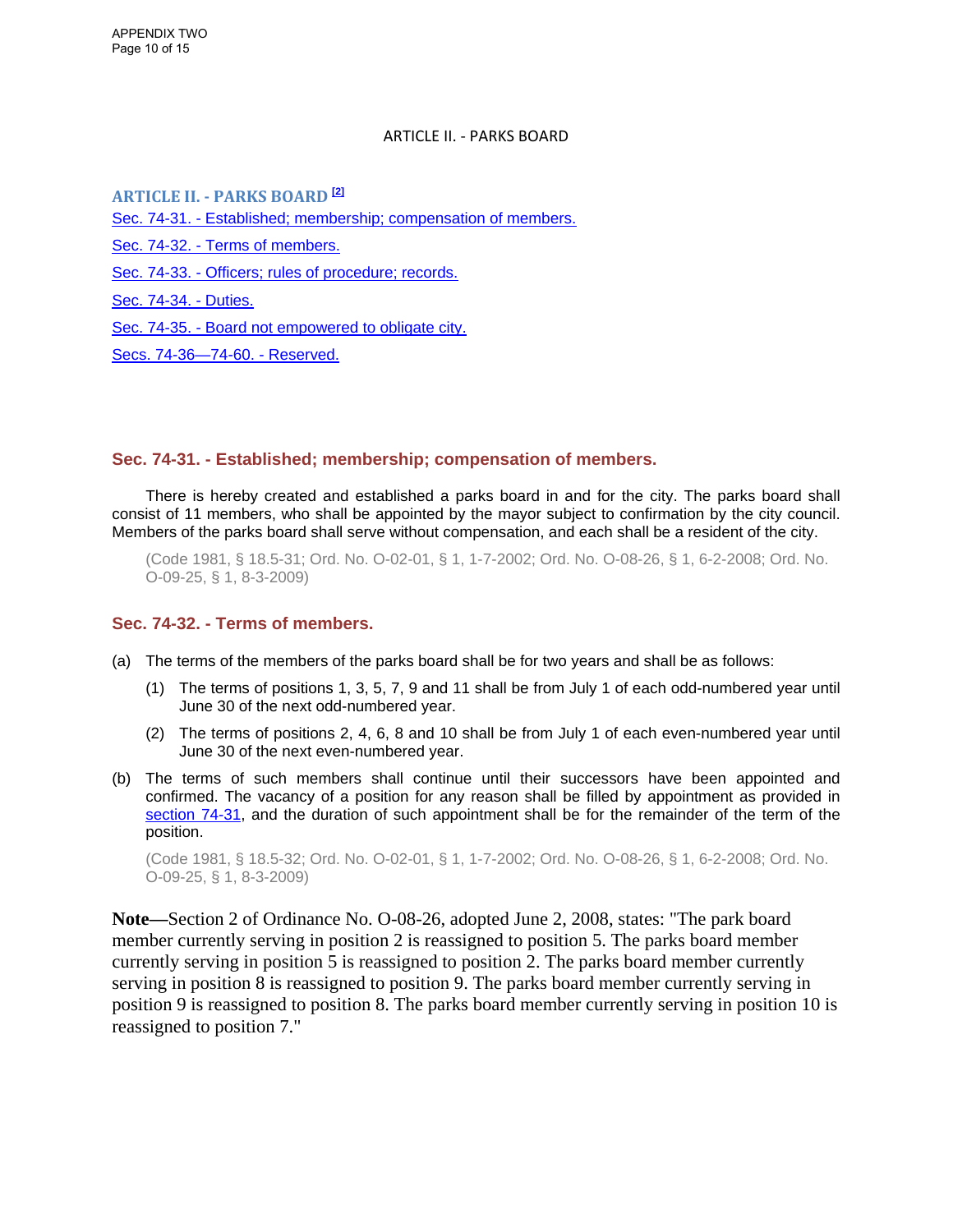# PART II ‐ CODE OF ORDINANCES Chapter 74 ‐ PARKS AND RECREATION

## ARTICLE II. ‐ PARKS BOARD

## **Sec. 74-33. - Officers; rules of procedure; records.**

<span id="page-28-0"></span>The parks board shall organize by electing from its membership a chair and a vice-chair, each of whom shall hold office for one year or until his successor shall have been elected. A majority of the members of the parks board shall constitute a quorum for the transaction of its business. The parks board may adopt its own rules of procedure for the conduct of its business, subject to the approval of such rules by the city council. The parks board shall keep a record of its proceedings and shall file the record with the city secretary.

(Code 1981, § 18.5-33; Ord. No. O-09-55, § 1, 12-21-2009)

## <span id="page-28-1"></span>**Sec. 74-34. - Duties.**

The parks board shall serve in an advisory capacity to the city council regarding policy matters pertaining to city parks and recreation. The parks board shall have the following specific purposes:

- (1) Solicit funds, gifts and bequests for park acquisitions, additions and improvements.
- (2) Review and make advisory recommendations to the city council on proposed park acquisitions, additions and improvements.
- (3) Review and make advisory recommendations on parks and recreation matters submitted by the director of parks and recreation or the city council.
- (4) Promote and stimulate public interest in parks and recreational programs, and assist the director of parks and recreation in solicitation of the cooperation of public and private agencies that may have a direct or indirect involvement in parks and recreation.
- (5) Review and make advisory recommendations to the city council on changes, modifications and amendments to parks and recreation policies of the city.

(Code 1981, § 18.5-34)

## <span id="page-28-2"></span>**Sec. 74-35. - Board not empowered to obligate city.**

The parks board shall have no right, power or authority to obligate or bind the city in any manner whatsoever.

(Code 1981, § 18.5-35)

## <span id="page-28-3"></span>**Secs. 74-36—74-60. - Reserved.**

## FOOTNOTE(S):

--- (**2**) ---

**Cross reference—** Boards, committees and commissions, § 2-111 et seq. [\(Back\)](#page-27-0)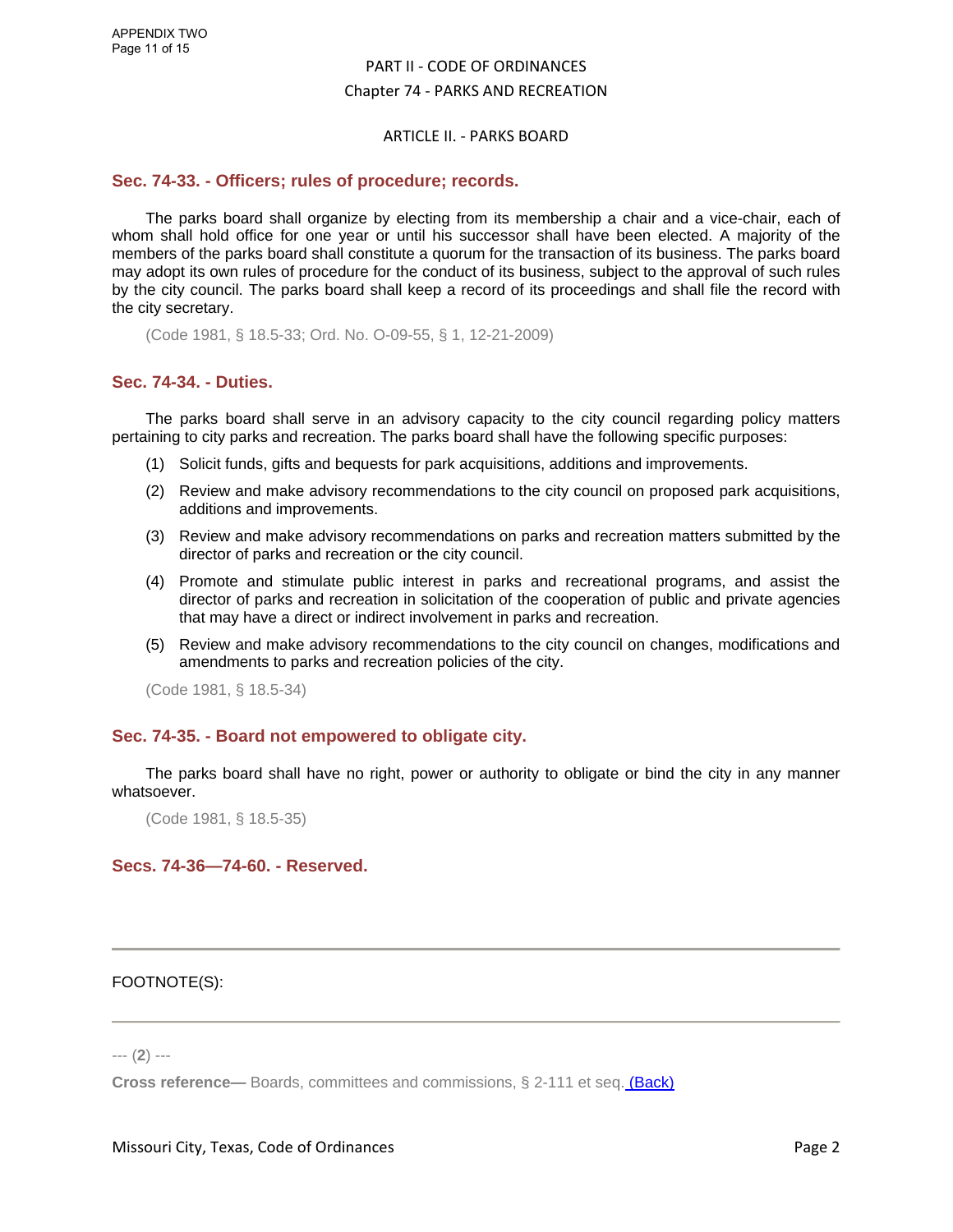# ORDINANCE NO. 0-13- $\mathcal{W}$

AN ORDINANCE OF THE CITY OF MISSOURI CITY, TEXAS, AMENDING CHAPTER 74, PARKS AND RECREATION, OF THE CODE OF ORDINANCES OF THE CITY OF MISSOURI CITY. TEXAS: AMENDING RULES REGARDING MEMBERS OF THE PARKS BOARD; PROVIDING FOR REPEAL: AND PROVIDING FOR SEVERABILITY.

 $\star$  $\star$  $\bullet$  $\star$  $\bullet$ 

Section 1. The Code of Ordinances of the City of Missouri City, Texas, is hereby amended by deleting Sections 74-31, 74-32, and 74-33 of Article II of Chapter 74 thereof and substituting therefor new Sections 74-31, 74-32, and 74-33, respectively, of Article II of Chapter 74 to provide as follows:

# "Chapter 74 - PARKS AND RECREATION

 $\cdots$ 

# **ARTICLE II. - PARKS BOARD**

## Sec. 74-31. - Established; membership; compensation of members.

There is hereby created and established a parks board in and for the city. The parks board shall consist of an odd number of members that shall be not less than 7 members and not more than 13 members as set by the city council. The members of the parks board shall be appointed by the mayor subject to confirmation by the city council. Members of the parks board shall serve without compensation, and each shall be a resident of the city.

# Sec. 74-32. - Terms of members.

 $(a)$ The terms of the members of the parks board shall be for two years and shall be as follows:

The terms of the odd-numbered positions shall be from July 1 of each  $(1)$ odd-numbered year until June 30 of the next odd-numbered year.

The terms of the even-numbered positions shall be from July 1 of each  $(2)$ even-numbered year until June 30 of the next even-numbered year.

 $(b)$ The terms of such members shall continue until their successors have been appointed and confirmed. The vacancy of a position for any reason shall be filled by appointment as provided in section 74-31, and the duration of such appointment shall be for the remainder of the term of the position.

# Sec. 74-33. - Officers; rules of procedure; records.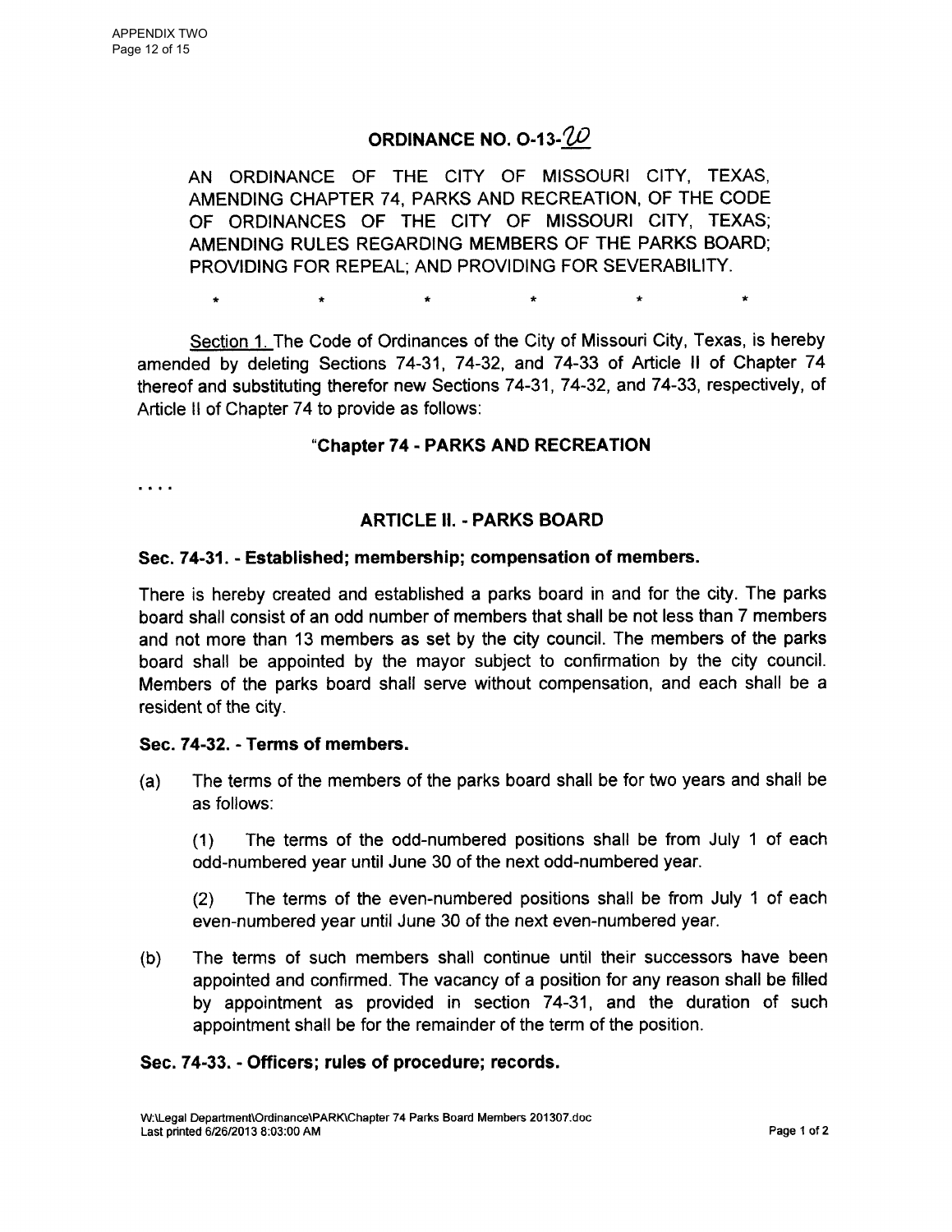The parks board shall organize by electing from its membership a chair and a vicechair, each of whom shall hold office for one year or until his successor shall have been elected. Five (5) board members shall constitute a quorum for the transaction of parks board business. The parks board may adopt its own rules of procedure for the conduct of its business, subject to the approval of such rules by the city council. The parks board shall keep a record of its proceedings and shall file the record with the city secretary."

Section 2. Repeal. All ordinances or parts of ordinances in conflict herewith, if any, shall be and are hereby repealed only to the extent of such conflict.

Section 3. Severability. In the event any clause, phrase, provision, sentence or part of this Ordinance or the application of the same to any person or circumstance shall for any reason be adjudged invalid or held unconstitutional by a court of competent jurisdiction, it shall not affect, impair, or invalidate this Ordinance as a whole or any part or provision hereof, other than the part declared to be invalid or unconstitutional; and the City Council of the City of Missouri City, Texas, declares that it would have passed each and every part of the same notwithstanding the omission of any such part thus declared to be invalid or unconstitutional, or whether there be one or more parts.

PASSED and APPROVED on first reading this 17th day of June, 2013.

PASSED, APPROVED and ADOPTED on second and final reading this X day of **باب ل**ه  $\frac{1}{2}$ , 2013.

Allen Owen, Mayor

APPROVED AS TO FORM:

**Secretary** 

ATTEST:

Caroline Kelley, City Attorne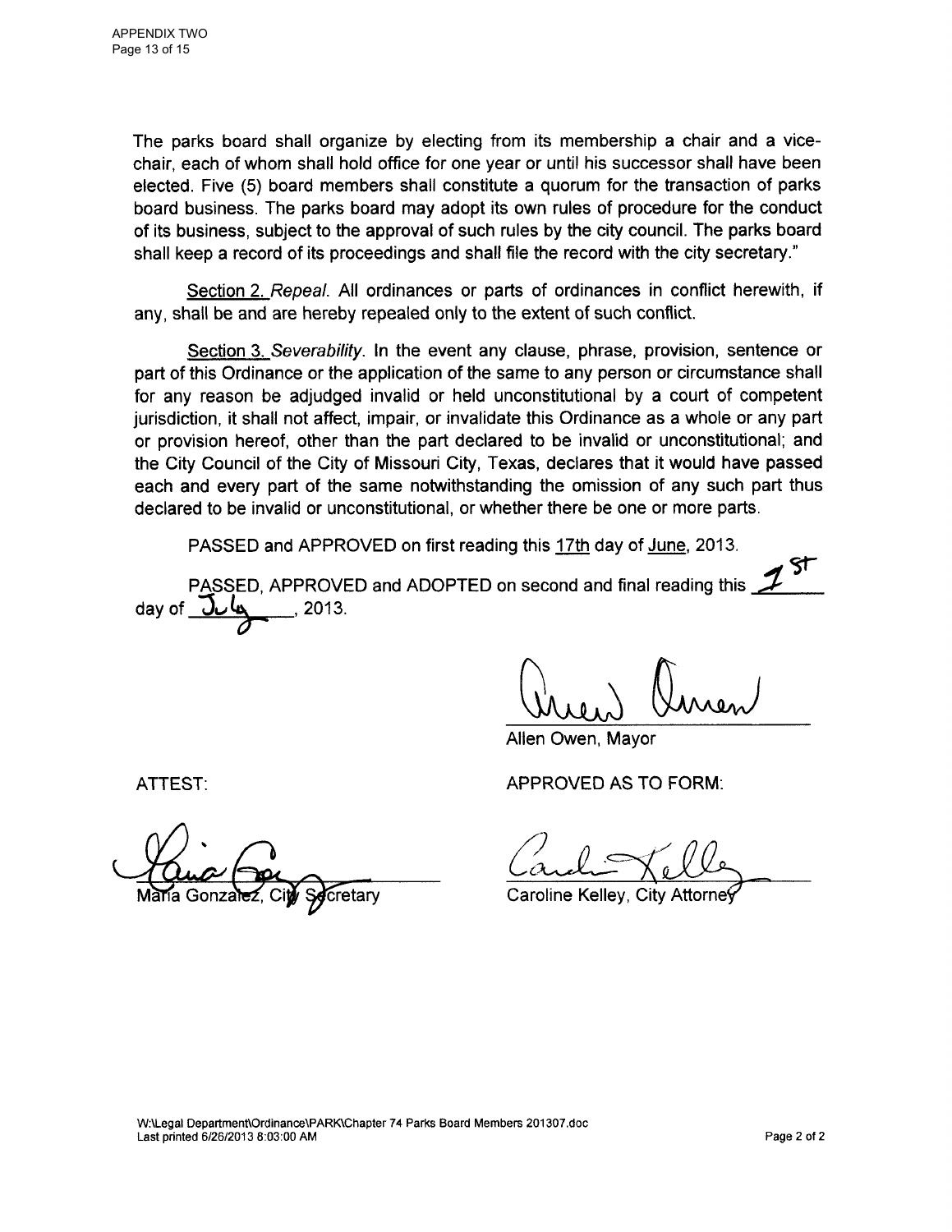## SECTION 18. ‐ BOARD OF ADJUSTMENT

<span id="page-31-0"></span>**SECTION 18. BOARD OF ADJUSTMENT [\[12\]](#page-31-0)**  [18.1. - Establishment.](#page-31-1)

[18.2. - Powers.](#page-31-2)

[18.3. - Hearing.](#page-32-0)

[18.4. - Vote required.](#page-32-1)

## <span id="page-31-1"></span>**18.1. - Establishment.**

A board of adjustment is hereby established in accordance with the provisions of article 1011g, Revised Civil Statutes of Texas, [V.T.C.A., Local Government Code §§ 211.008—211.011] with the powers and duties as provided in said statute and this ordinance.

The board of adjustment shall consist of five members, each to be appointed by the city council of the City of Missouri City, for staggered terms of two years and removable for cause by the appointing authority upon written charges and after public hearing. In addition, there shall be likewise appointed four alternate members of the board of adjustment who shall serve in the absence of one or more regular members when requested to do so by the city manager or the mayor. Alternate members shall be appointed for a term of two years and shall be subject to removal as the regular members. Vacancies shall be filled for the unexpired term of any member, regular or alternate, whose term becomes vacant.

All cases to be heard by the board of adjustment shall be heard by a minimum number of four members.

## <span id="page-31-2"></span>**18.2. - Powers.**

- A. The board of adjustment shall have the power to hear appeals by any person aggrieved or by any officer, department, board, or bureau of the city affected by any decision of an administrative official in the enforcement of this ordinance. Such appeal shall be taken within 15 days by filing, with the officer from whom the appeal is taken and the board of adjustment, a notice of appeal specifying the grounds thereof. The officer from whom the appeal is taken shall forthwith transmit to the board all the papers constituting the record upon which the action appealed from was taken.
- B. The board of adjustment shall have the power to authorize upon appeal in specific cases such variance from the terms of this ordinance as will not be contrary to the public interest, where, owing to special conditions, a literal enforcement of the provisions of this ordinance will result in unnecessary hardship, and so that the spirit of the ordinance shall be observed and substantial justice done.

In granting such variance, the board of adjustment may prescribe appropriate conditions and safeguards in conformity with this ordinance. Violation of such conditions and safeguards, when made a part of the terms under which the variance is granted, shall be deemed a violation of this ordinance.

Under no circumstances shall the board of adjustment grant a variance to allow a use not permissible under the terms of this ordinance in the district involved, or any use, expressly or impliedly, prohibited by the terms of this ordinance in said district.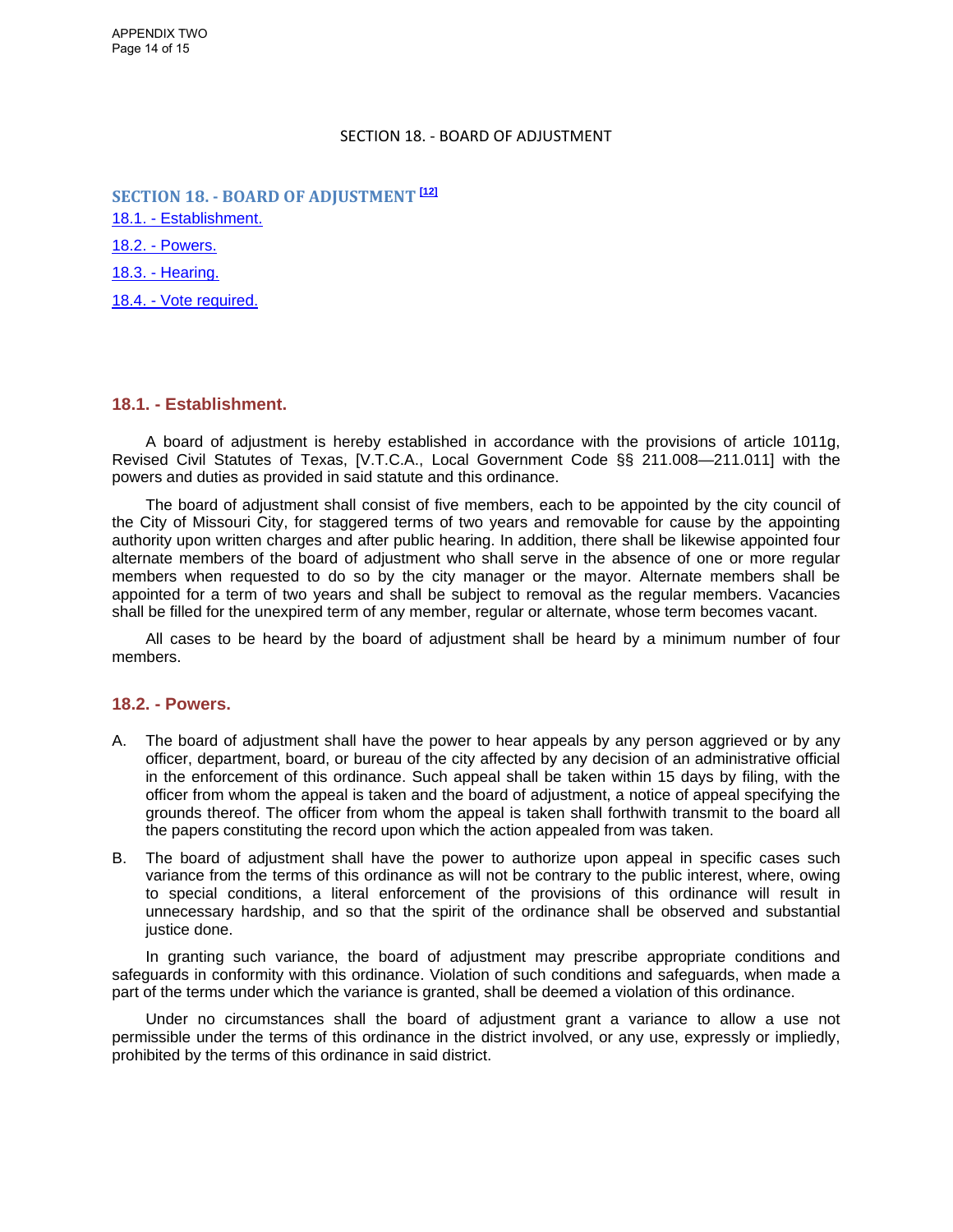## PART II ‐ CODE OF ORDINANCES APPENDIX A ‐ ZONING

## SECTION 18. ‐ BOARD OF ADJUSTMENT

C. The board of adjustment shall have the power in appropriate cases and subject to appropriate conditions and safeguards to hear and decide special exceptions to the terms of this ordinance upon which such board is required to pass under this ordinance.

## <span id="page-32-0"></span>**18.3. - Hearing.**

The board of adjustment shall fix a reasonable time for the hearing of an appeal, give public notice thereof, as well as due notice to the parties in interest, and decide the same within a reasonable time. Upon the hearing, any party may appear in person or by agent or by attorney.

In the exercise of the above-mentioned powers, the board of adjustment may reverse and affirm, wholly or partly, or may modify the order, requirement, decision or determination appealed from and make such order, requirement, decision and determination as ought to be made, and to that end shall have all the powers of the officer from whom the appeal is taken.

## <span id="page-32-1"></span>**18.4. - Vote required.**

The concurring vote of four members of the board of adjustment shall be necessary to reverse any order, requirement, decision or determination of any administrative official, or to decide in favor of an applicant on any matter upon which it is required to pass under this ordinance, and to affect [effect] any variance of this ordinance.

FOOTNOTE(S):

--- (**12**) ---

**Cross reference—** Boards, committees and commissions, § 2-111 et seq. [\(Back\)](#page-31-0)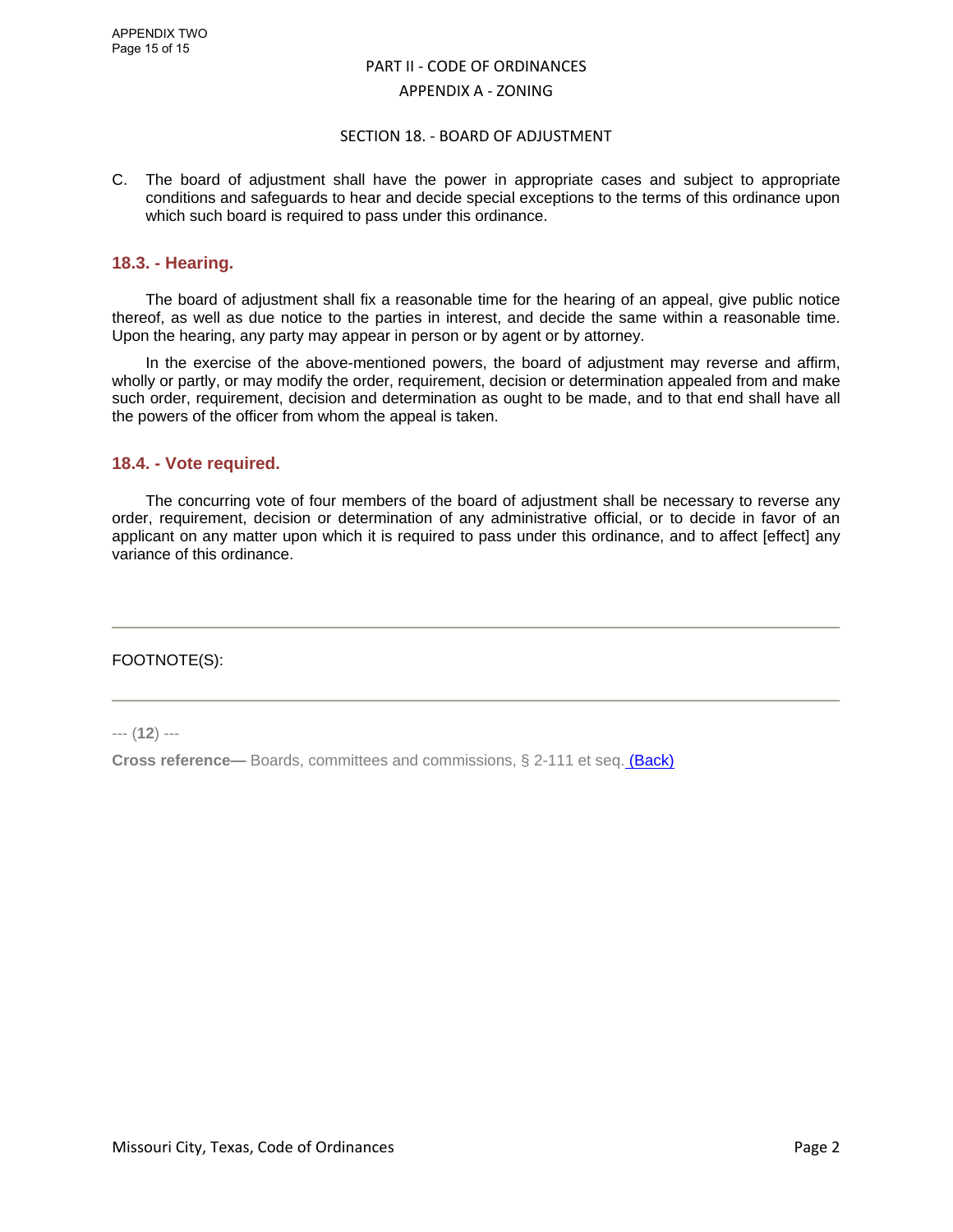# **RESOLUTION NO. R-12-22**

A RESOLUTION OF THE CITY COUNCIL OF THE CITY OF MISSOURI CITY, TEXAS, ADOPTING RULES OF PROCEDURE FOR THE PLANNING AND ZONING COMMISSION AND THE CAPITAL IMPROVEMENTS ADVISORY COMMITTEE OF THE CITY OF MISSOURI CITY, TEXAS, AND REPEALING ALL OTHER RESOLUTIONS IN CONFLICT HEREWITH.

 $\ddot{\bullet}$ 

WHEREAS, Chapter 395 of the Texas Local Government Code (Chapter 395) authorizes a political subdivision to finance capital improvements associated with new development; and

WHEREAS, Chapter 395 requires that a Capital Improvements Advisory Committee be appointed to advise a political subdivision on certain matters related to the procedures promulgated by Chapter 395; and

WHEREAS, Chapter 395 further requires the governing body of a political subdivision to adopt procedural rules for the Capital Improvements Advisory Committee; and

WHEREAS, the City Council of the City of Missouri City has appointed the Planning and Zoning Commission as the Capital Improvements Advisory Committee; and

WHEREAS, Section 2-133 of the Missouri City Code provides that the Planning and Zoning Commission shall have the authority and responsibility to adopt rules and regulations governing the conduct of its affairs; and

WHEREAS, Section 2-133 of the Missouri City Code requires the City Council of the City of Missouri City to approve such rules and regulations before they become effective; and

WHEREAS, on May 9, 2012, and June 13, 2012, the Planning and Zoning Commission considered rules and regulations governing the conduct of its own affairs, including procedural rules for the Capital Improvements Advisory Committee, and adopted such rules and regulations pending the approval of the City Council of the City of Missouri City; now therefore,

BE IT RESOLVED BY THE CITY COUNCIL OF THE CITY OF MISSOURI CITY, TEXAS: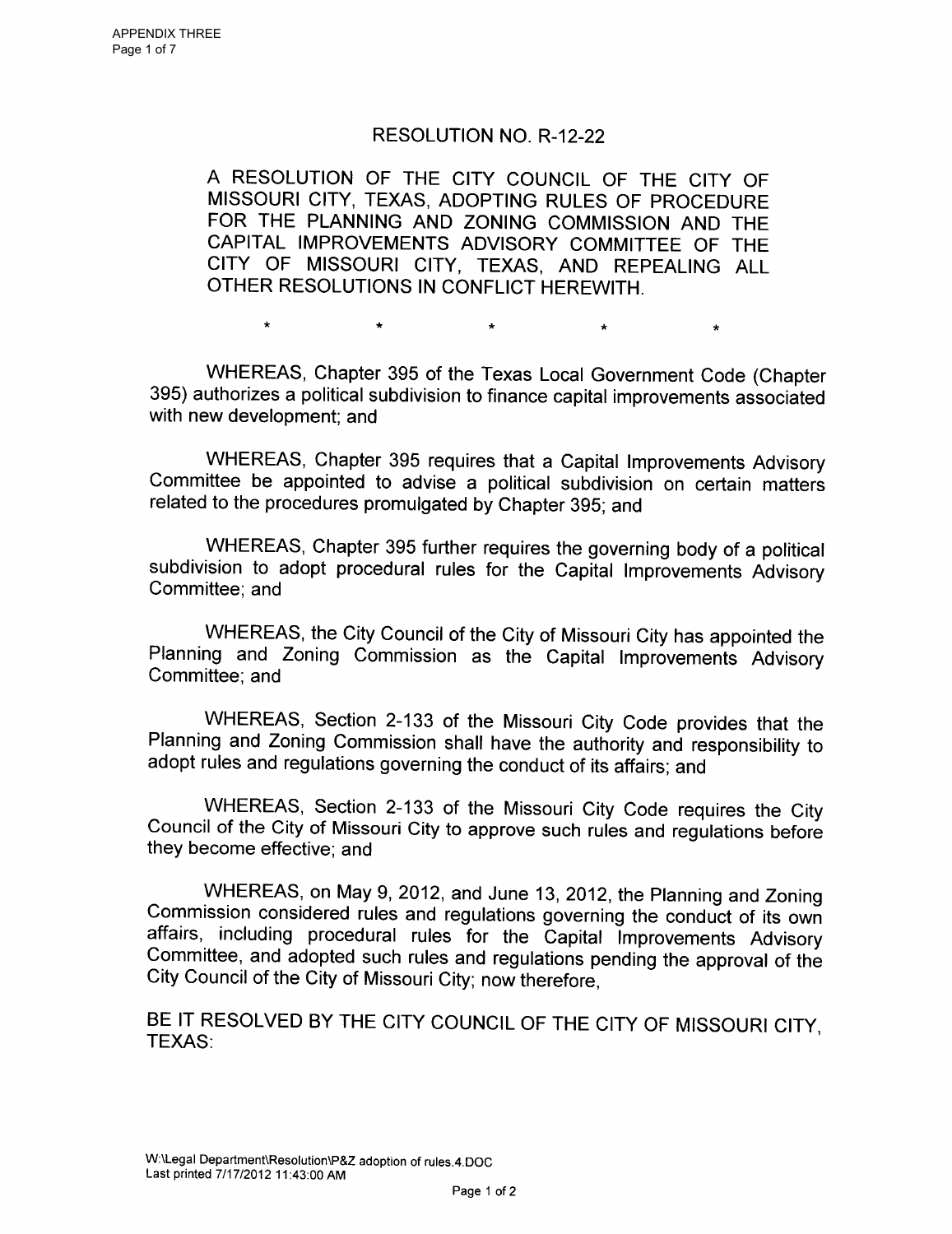Section 1. That the facts and recitations set forth in the preamble of this Resolution are hereby found to be true and correct, and are made a part of this Resolution for all purposes.

Section 2. That the City Council of the City of Missouri City hereby adopts the Planning and Zoning Commission Rules of Procedure attached hereto as Exhibit "A" and made a part hereof.

All resolutions or parts of resolutions in conflict herewith are Section 3. repealed to the extent of such conflict only.

Section 4. This Resolution shall take effect immediately upon its passage.

PASSED, APPROVED, and ADOPTED on this 16<sup>th</sup> day of July, 2012.

Allen Owen, Mayor

ATTEST:

ະretary

**APPROVED AS TO FORM:** 

Attorney Kelley, Cie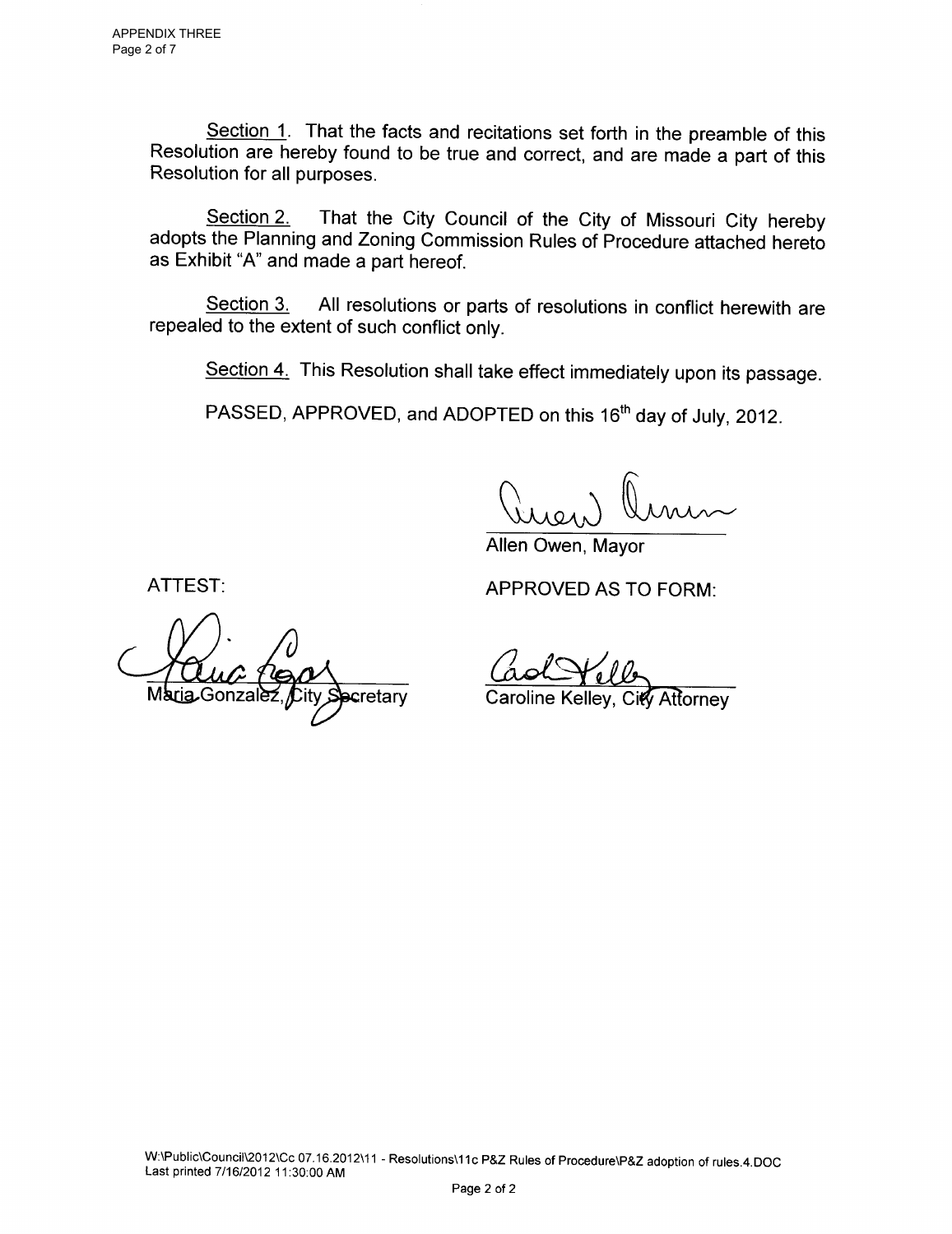# **Exhibit A**

# PLANNING AND ZONING COMMISSION **MISSOURI CITY, TEXAS RULES OF PROCEDURE**

### ORGANIZATION AND OFFICERS  $\mathbf{I}$ .

### 101. Organization

The Planning and Zoning Commission ("Commission") shall consist of those members appointed by the City Council and shall be organized under the laws of the State of Texas, the City Charter, as amended; the Missouri City Code, as amended; and the City Zoning Ordinance, as amended.

### 102. Officers

A Chairman and Vice Chairman shall be elected from among the Commission's membership at the first meeting following the  $31<sup>st</sup>$  of July of each year and at such other times as those offices may become vacant. If at any meeting of the Commission neither the Chairman nor the Vice Chairman is present, those Commission members present shall elect one of their number to be Chairman for conducting the meeting as provided herein.

### 103. Duties

- A. The Chairman, or in the absence of the Chairman, the Vice Chairman or the member elected as temporary chairman, shall preside at meetings and shall decide all points of order or procedure.
- B. The Director of Development Services ("Director") shall be the regular technical advisor of the Commission and the custodian of the minutes and other official records, shall attend to the correspondence of the Commission, and shall cause to be given such notices as are required in the manner prescribed by law.
- C. It shall be the duty of the Commissioners to attend all meetings. Commissioners who are absent for three (3) consecutive regular meetings are subject to removal from office.

### 104. Rules of Order

Robert's Rules of Order, latest revision, shall be the Commission's final authority on all questions of procedure and parliamentary law not covered by these Rules of Procedure.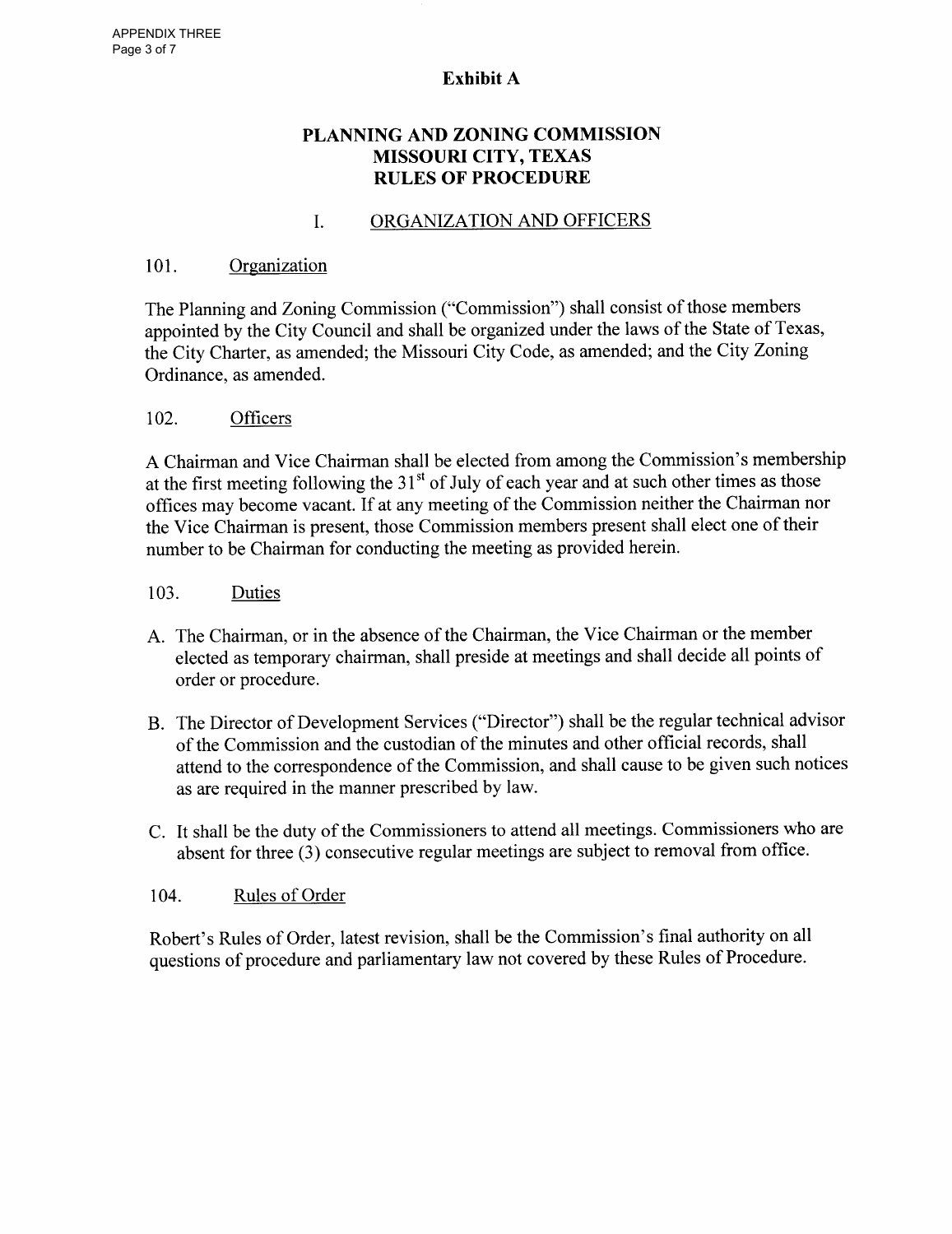Planning and Zoning Commission **Rules of Procedure** 

### $II.$ **MEETINGS**

 $201.$ Ouorum A quorum shall consist of a majority of members qualified and serving on the Commission.

### 202. Agenda

An agenda shall be prepared by the Director or his designee for each meeting of the Commission. The agenda shall include applications prepared and submitted according to the Missouri City Code, as amended, and the procedures provided herein.

### 203. **Regular Meetings**

Regular meetings shall be held on the second Wednesday of each month, as needed, after proper notice is given as required by law.

### 204. **Special Meetings**

Special meetings for any purpose may be held (1) on the call of the Chairman, (2) on the call of the Director, or  $(3)$  on the request of three  $(3)$  or more Commissioners and by giving written notice to all members and the general public at least 72 hours before the meeting.

### 205. **Public Meetings**

All meetings shall be held in full compliance with the provisions of the laws of the State of Texas, the Missouri City Code, as amended, and these Rules of Procedure. Any party in interest may appear on his or her own behalf or be represented by counsel or an agent.

### III. **CONDUCT OF MEETINGS**

### 301. Order of Business

The Director or his designee shall record the names of the members present and absent at each meeting of the Commission. The order of business shall be as follows:

- 1. Call to order.
- 2. Roll call.
- 3. Minutes.
- 4. Reports.
- 5. Public Comments. Public comments shall be limited to three (3) minutes per individual and to five minutes per subject. Public comments may address items that are not on the agenda.
- 6. Plats.
- 7. Zoning map amendments.
- 8. Zoning text amendments.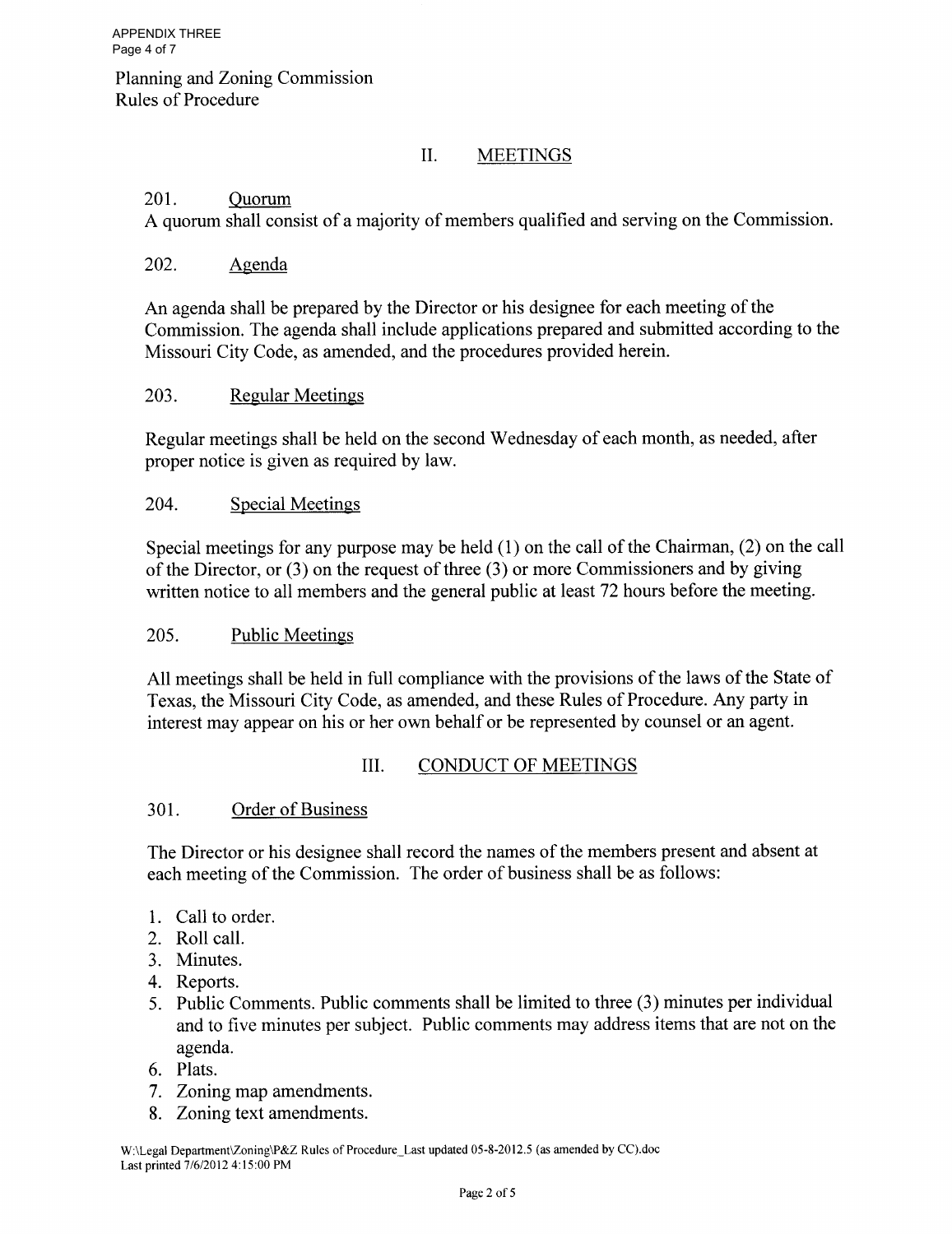Planning and Zoning Commission **Rules of Procedure** 

- 9. Other matters within the jurisdiction of the Commission or the Capital Improvements **Advisory Committee.**
- 10. Executive session as authorized by the Texas Open Meetings Act.

### 302. **Vote Required**

A majority of the quorum present at any meeting shall be necessary to approve or disapprove items of business; provided, however, that a majority shall be no less than three (3) members.

### OFFICIAL RECORDS IV.

### 401. Definition

The official records shall include these rules and regulations and the minutes of the Commission together with all findings, decisions, and other official actions of the Commission. Notes and tape recordings of proceedings and discussions shall not constitute the official records of the Commission.

### 402. Recording of Vote

The minutes of the Commission's proceedings shall show the vote of each member on each decision of the Commission, or if absent or failing to vote, shall indicate that fact.

### 403. Files

All applications coming before the Commission shall be filed and maintained by the Director or his designee for as long as essential for permanent record.

### 404. Public Record

The official minutes and applications presented to the Commission shall be on file in the office of the Director or his designee and shall be open to public inspection during customary working hours.

### V. **APPLICATION PROCEDURES**

### 501. **Application Types**

The Commission shall consider plats, plans, zoning amendments, and other matters related to City planning as requested by the City Council, City officials, or the public.

### 502. **Application Required**

Applications for consideration and discussion by the Commission shall be complete before being placed on any agenda of the Commission. The Director may require a reasonable amount of documentation to complete the application in order for the Commission to clearly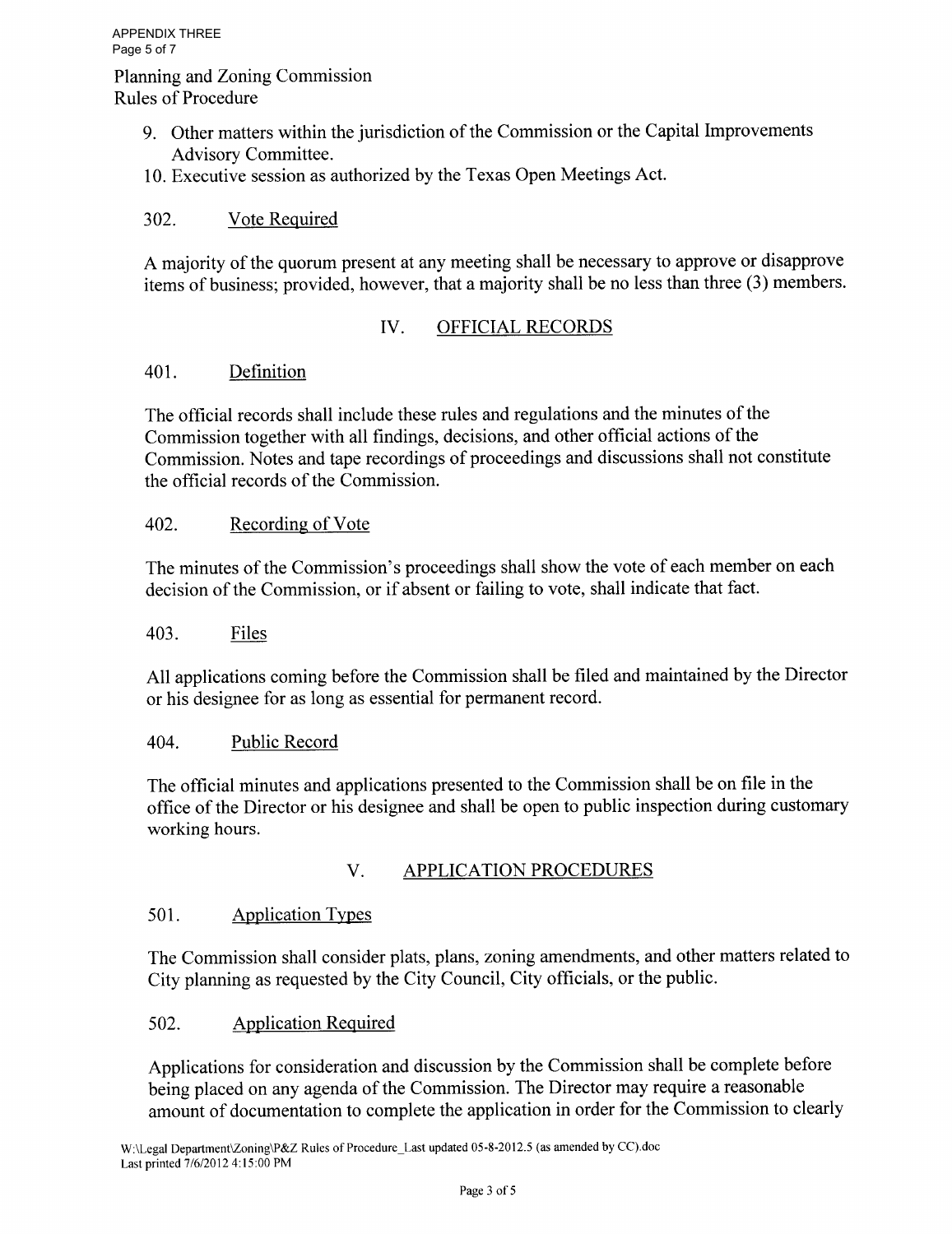## **Rules of Procedure**

understand the application. The application, in sufficient copies, shall consist of maps, plats, and written descriptions as required by the Missouri City Code, as amended, or the Director.

### CAPITAL IMPROVEMENTS ADVISORY COMMITTEE VI.

- 601. Membership
- A. The Capital Improvements Advisory Committee (Committee) shall be composed of the Commission.
- B. The Chairman and Vice Chairman of the Commission shall serve as the Chairman and Vice Chairman, respectively, of the Committee.
- 602. Duties
- A. The Committee shall serve in an advisory capacity.
- B. The Committee shall:
	- (1) advise and assist the City Council in adopting land use assumptions;
	- (2) review impact fee capital improvements plans and file written comments;
	- (3) monitor and evaluate the implementation of the impact fee capital improvements plans;
	- (4) file semiannual reports with respect to the progress of impact fee capital improvements plans and report to the City Council any perceived inequities in implementing the plans or in imposing the impact fees; and
	- (5) advise the City Council of the need to update or revise land use assumptions, impact fee capital improvements plans, and impact fees.
- C. The Committee's written comments and recommendations regarding land use assumptions, impact fee capital improvement plans, and impact fees shall be submitted to the City Council before the fifth business day before the date of any public hearing or City Council action on such assumptions, plans, or fees.

#### 603. Rules of Order

Commission Rules of Procedure shall apply to the Committee.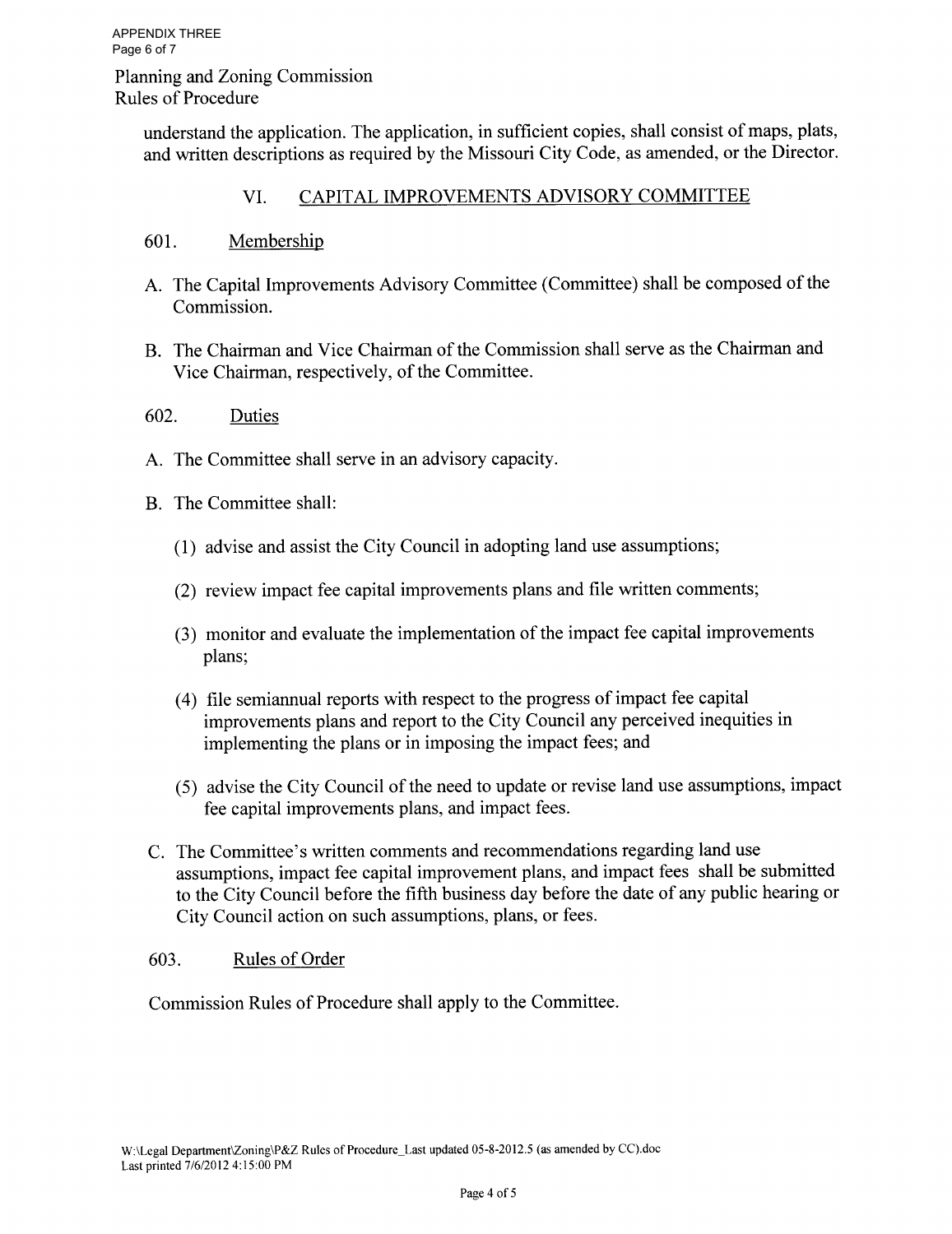Planning and Zoning Commission **Rules of Procedure** 

### VII. RULES OF PROCEDURE AND AMENDMENTS

#### 701. **Rules of Procedure**

A copy of these Rules of Procedure and of any amendments thereto shall be made available in the office of the City Secretary within ten (10) days following their date of adoption.

#### **Amendment Procedure** 702.

Any proposed amendment to these rules shall be considered and favorably acted on by the Commission at two separate commission meetings prior to submitting such proposed amendment to the City Council for consideration.

### **Repealing Clause** 703.

All previously adopted rules and regulations of the Commission shall be and the same are hereby expressly repealed.

**ADOPTED:** 

This  $\frac{16t^2}{8}$  day of  $\frac{76}{9}$ , 2012.

ATTEST:

Filed in the office of the City Secretary this  $167$  day of  $7/2$ , 2012 Maria Gonzalez etary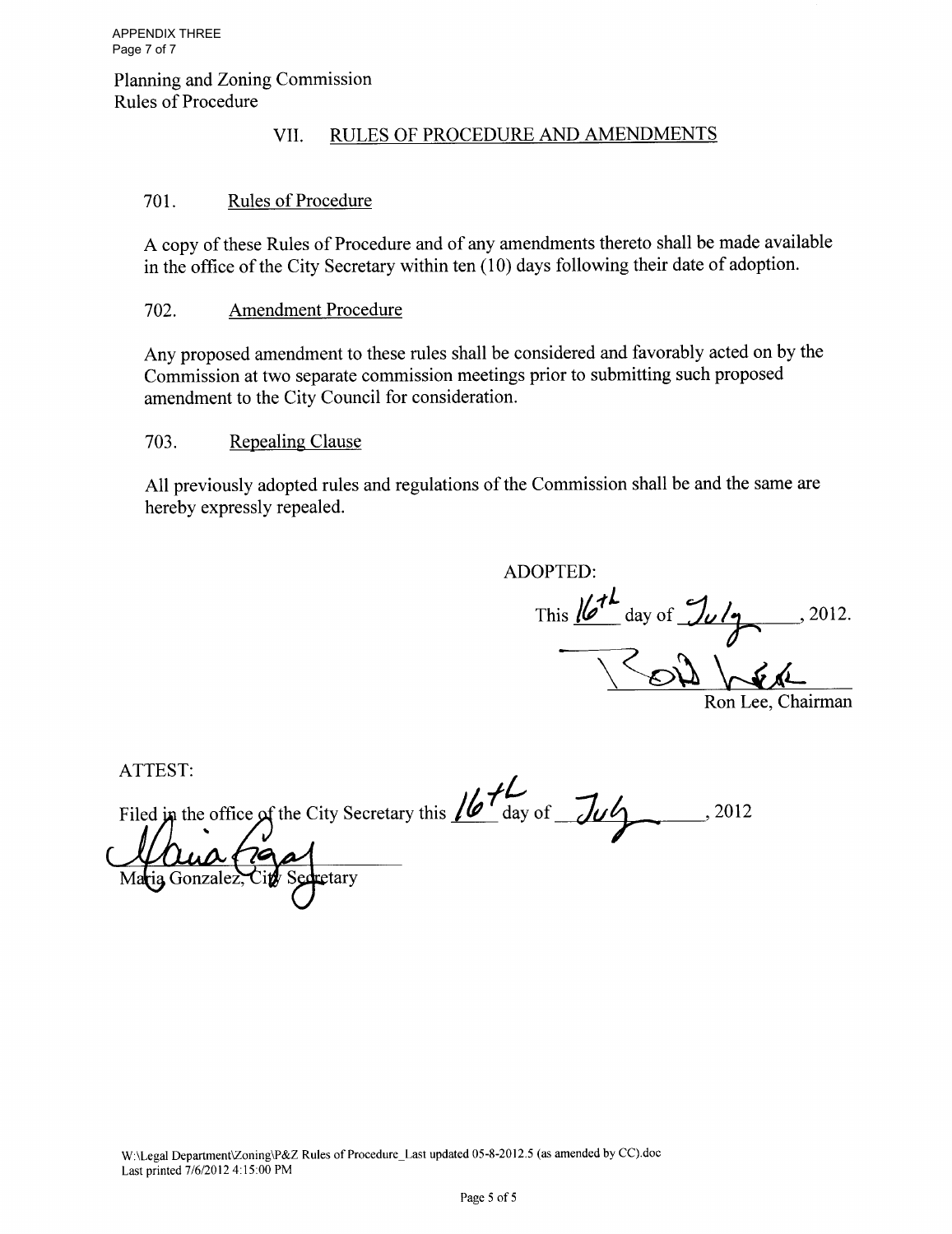Adopted: October 1, 2009

Policy 1-0: Roles and Responsibilities of Officers of the Parks Board

# OFFICERS OF THE BOARD

- 1) The Officers of the Board shall be a President and Vice-President.
- 2) The President shall preside at all meetings of the Board, and in the event of the President's absence from any meeting, the Vice-President shall preside thereat. In the event of the absence of both the President and Vice-President from any meeting, the next senior in point of service shall preside thereat.
- 3) The President and Vice-President shall be elected by the Board during the September meeting of each year. The President and the Vice-President shall hold office for one year and until their respective successors are elected, unless their membership on the Board expires sooner.
- 4) If vacancies in the office of President or Vice-President shall occur by resignation, or when the incumbent ceases to be a member of the Board. the Board shall elect one of its members to fill same for the unexpired term.
- 5) The Board Chair shall:
	- Start and end the meeting on time
	- Create and maintain a positive tone during the meeting
	- Keep the meeting moving by following the agenda  $\bullet$
	- Introduce each agenda item and facilitate the discussion
	- Do not let discussions stray from the agenda
	- Understand and have a working knowledge of parliamentary procedure
	- Bring items to a conclusion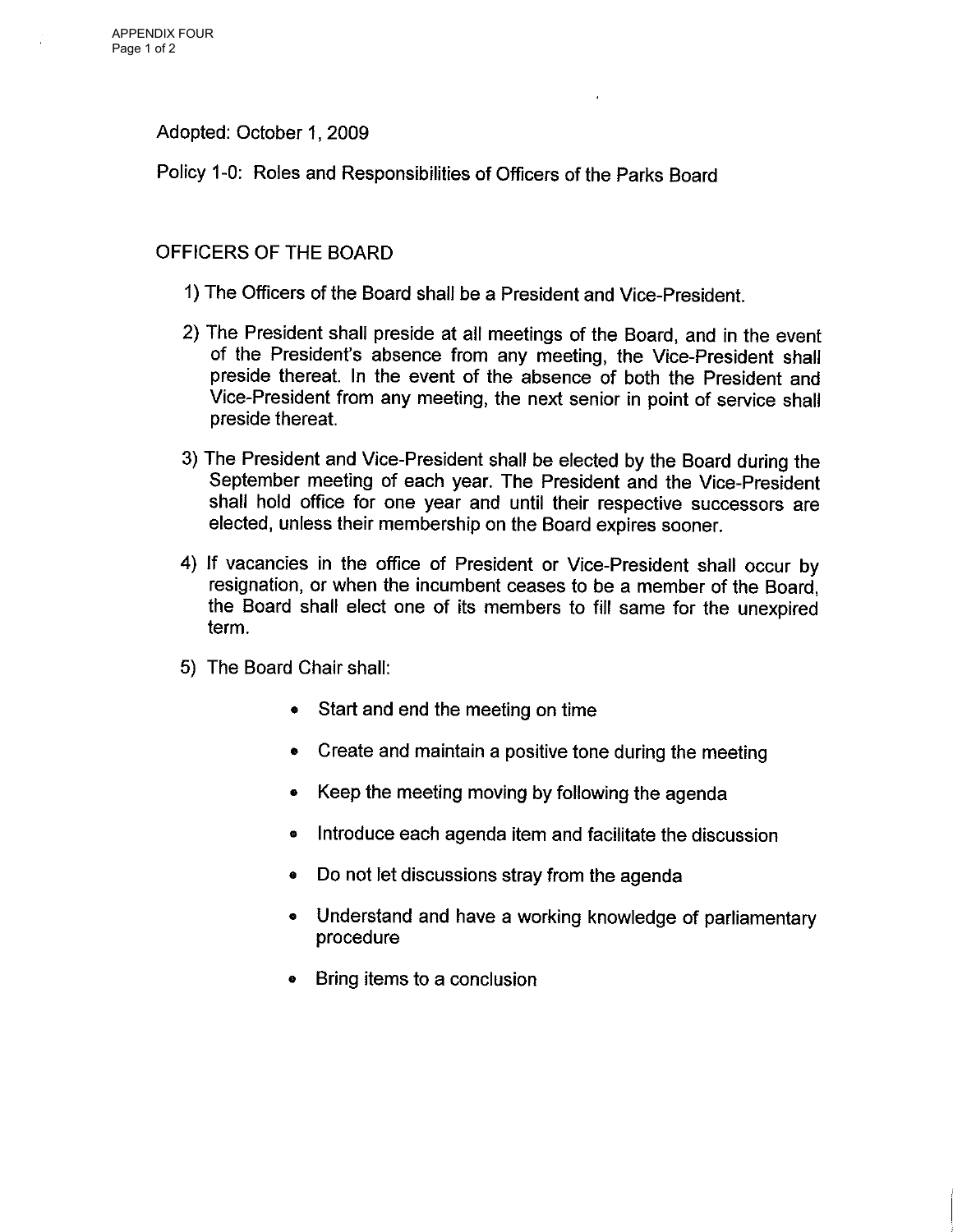Adopted: October 1, 2009

Policy 1-1: Quorum and Attendance of Parks Board

Attendance of the Parks Board

- 1) Six members of the Board shall constitute a quorum for the transaction of business. If not all positions are currently filled, a simple majority of the filled positions will constitute a quorum.
- 2) Meetings shall be held each first Thursday of the Month, with the exception of December and July.
- 3) Attendance of Parks Board meetings shall be considered required, and any foreseen absence shall be reported to the Administrative Assistant of the Parks and Recreation Department as soon as possible.
- 4) If more than two consecutive meetings are missed, the Parks Board Chair shall notify City Council through the City Secretary.
- 5) If more than three meetings are missed per term year, the Parks Board Chair shall notify the City Council through the City Secretary.
- 6) Extenuating circumstances will be considered before the notification of City Secretary.
- 7) It is anticipated that all meetings will begin promptly at 7pm.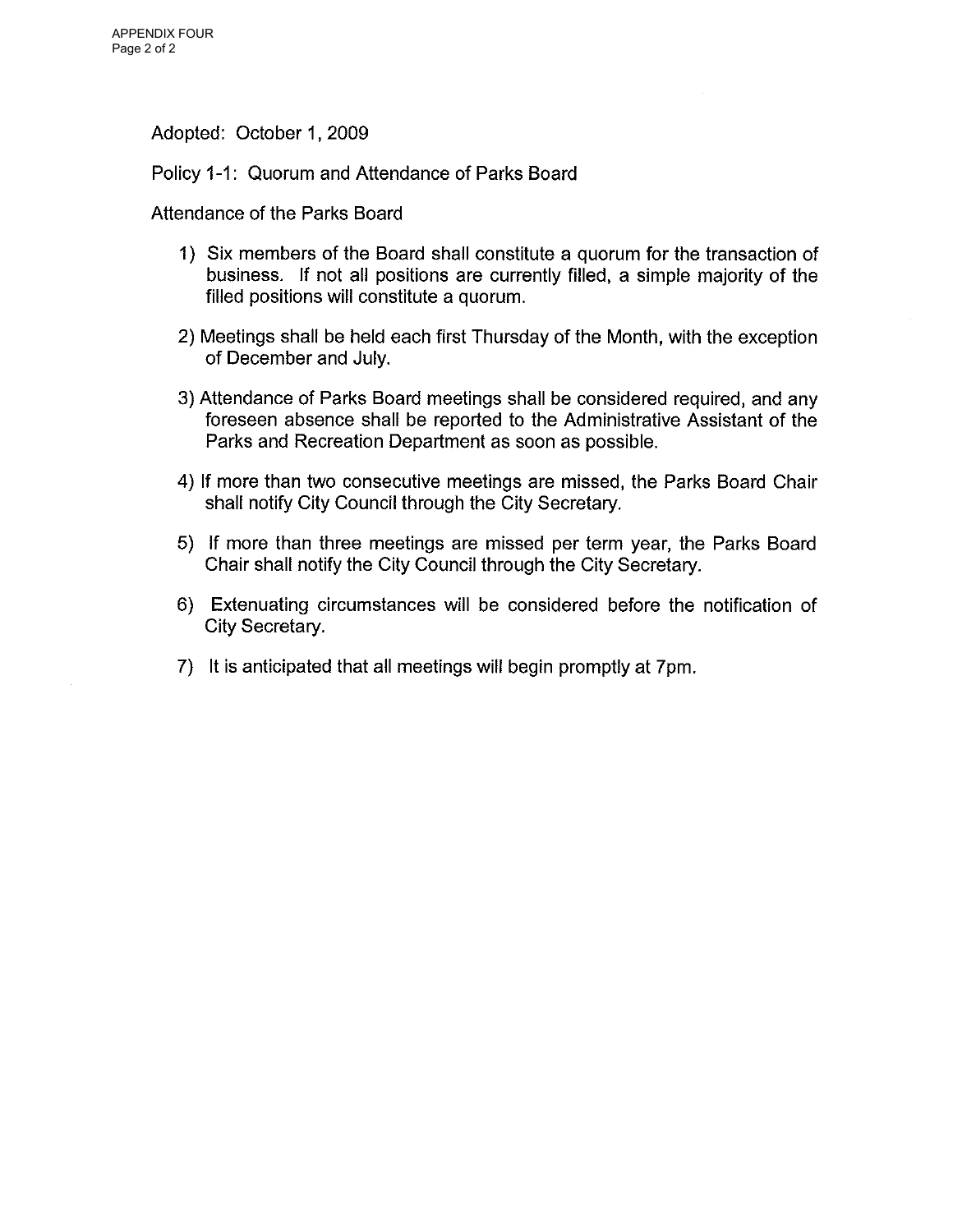# **Board, Committee, and Commission Appointment/Reappointment Discussions**

# **(4) CLOSED BOARD APPOINTMENTS \*\* Executive Session**

# **1. Construction Board of Adjustments**

This board hears appeals to Building Code, Fire Code, Housing Code, and infrastructure standard requirements in Missouri City.

# **2. Electrical Board**

The Electrical Board hears appeals and other matters concerning the city's electrical regulations.

# **3. Planning & Zoning Commission**

The Planning and Zoning Commission is the final authority on applications concerning the subdivision of land and makes recommendations to City Council regarding applications for amendments to the Missouri City Zoning Map and Zoning Ordinance. View the Planning and Zoning Commission's agendas and minutes to gain a better understanding of current projects and issues.

# **4. Zoning Board of Adjustment & Appeals**

The Zoning Board of Adjustment and Appeals hears appeals in the enforcement of the Zoning Ordinance.

# **(6) OPEN APPOINTMENTS \*\* Advisory Boards**

# **1. Parks Board**

The Parks Board serves in an advisory capacity to City Council on parks and recreation policy matters. View the Parks Board's agendas and minutes for additional information about current issues and projects.

# **2. TIRZ Board #1**

TIRZ Board #1 makes recommendations to the City Council concerning the administration of the TIRZ. They also prepare (or cause to be prepared) and adopt a project plan and reinvestment zone financing plan for the zone, and submit plans to the City Council for its approval.

# **3. TIRZ Board # 2**

TIRZ Board #2 makes recommendations to the City Council concerning the administration of the zone. They also prepare (or cause to be prepared) and adopt a project plan and reinvestment zone financing plan for the zone, and submit plans to the City Council for its approval.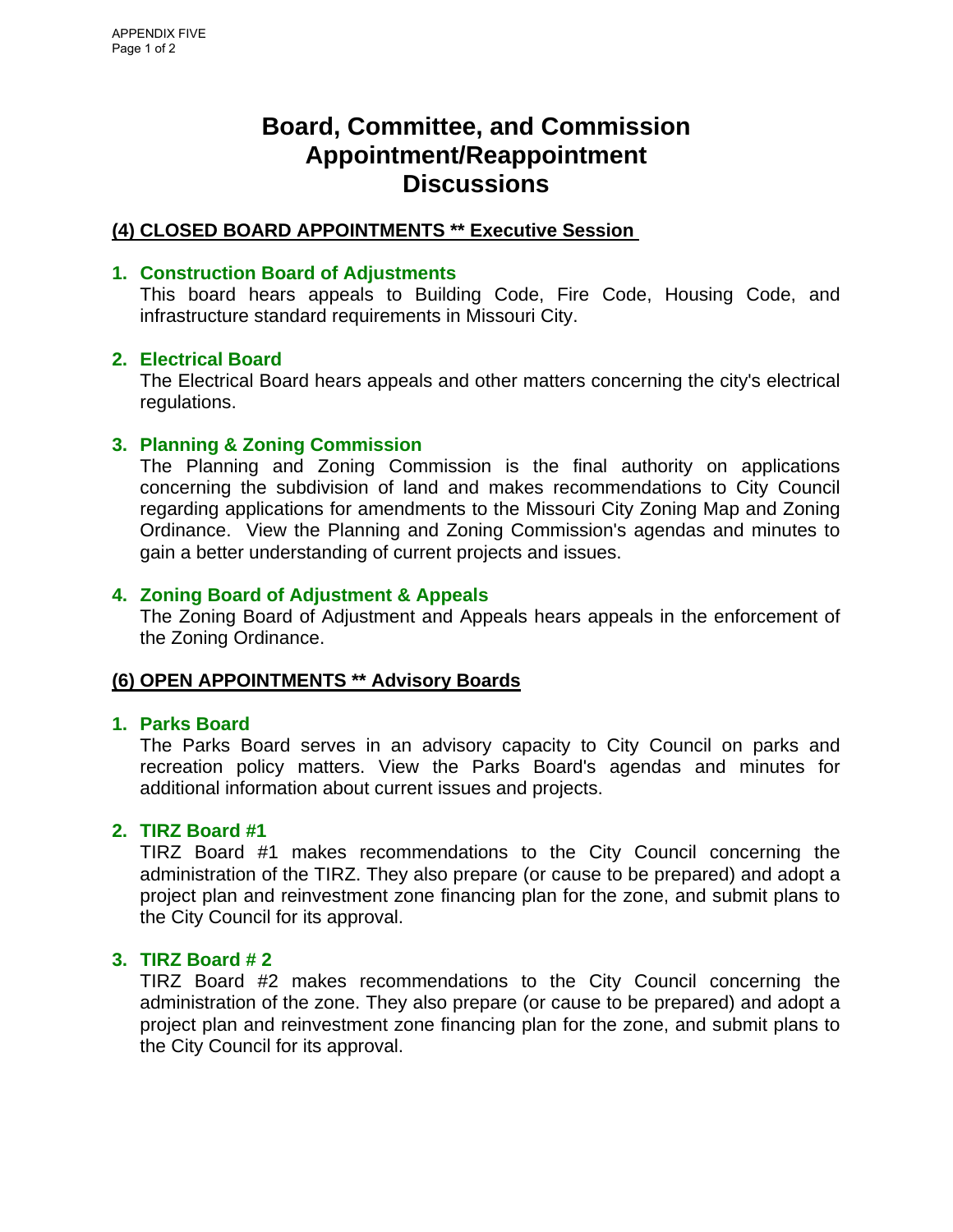# **4. TIRZ Board # 3**

TIRZ Board #3 makes recommendations to the City Council concerning the administration of the zone. They also prepare (or cause to be prepared) and adopt a project plan and reinvestment zone financing plan for the zone, and submit plans to the City Council for its approval.

# **5. Community Development Advisory Committee**

An essential component of the Community Development Block Grant Program is input from the public to determine the uses of the CDBG funds that will best benefit the low-and moderate-income persons and neighborhoods. The funding is also intended to benefit other protected classes, including the disabled and elderly.

During the first funding year of the Community Development Block Grant (CDBG) Program (1998), the City of Missouri City established a Community Development Advisory Committee.

Presently, the Committee membership is composed of the Council members from Districts A and B; one additional Council member; a resident from the Target Area in District A; a resident from the Target Area in District B; and, two citizens at large with an interest in the CDBG program, for the purpose of providing direction to the distribution of the CDBG funds.

The citizen members of the committee serve staggered two year terms.

# **6. Charter Review Commission**

The council shall appoint a charter review commission at least every four (4) years. The council shall appoint the first charter review commission after the adoption of this provision no later than July, 1981. All charter review commissions shall be appointed in July and each shall consist of five (5) citizens of the City of Missouri City.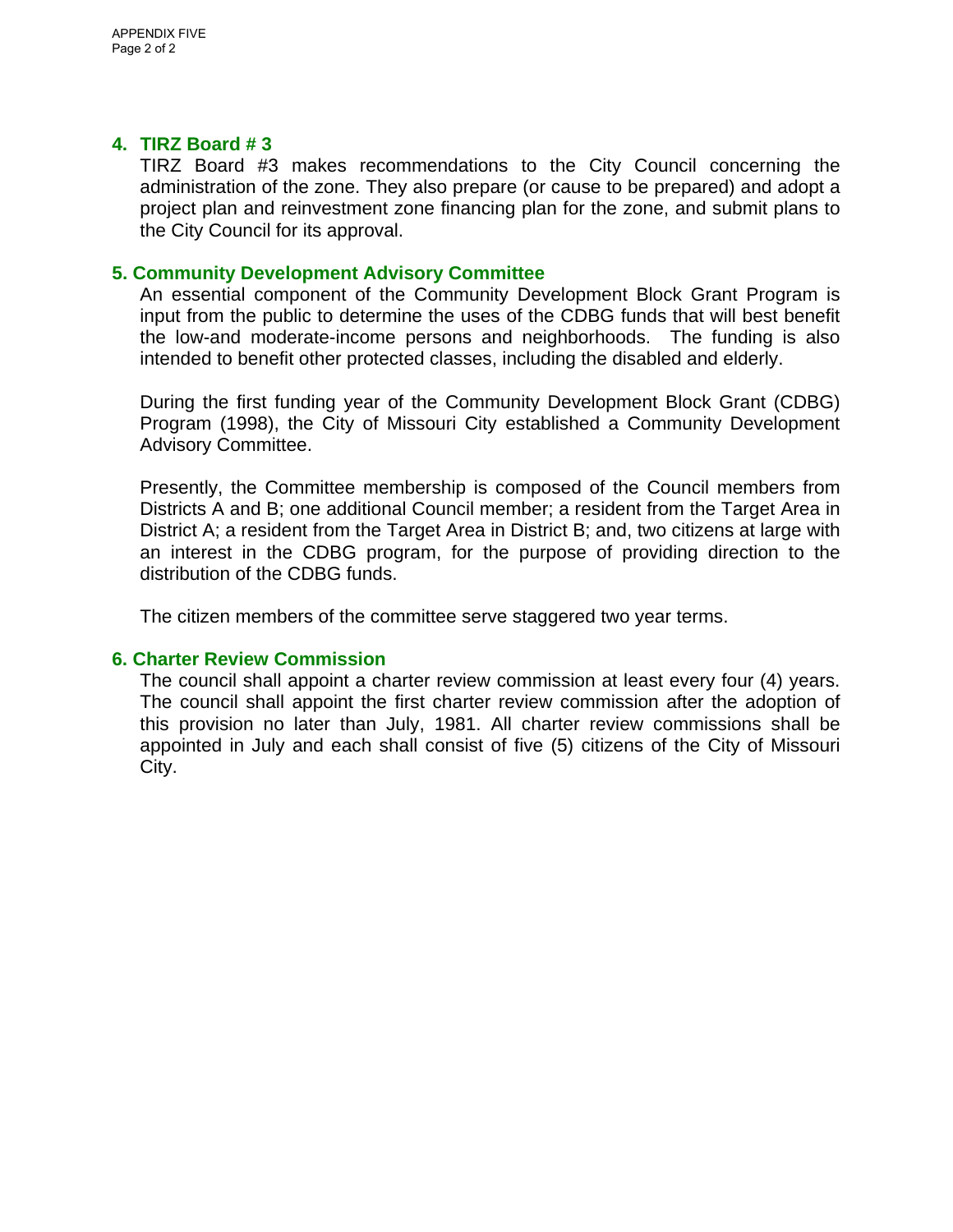# **Office of the Attorney General Open Government Training Information**

Effective January 1, 2006, elected and appointed public officials are required by a state law to receive training in Texas open government laws. The Office of the Attorney General offers free video training courses, which were developed in compliance with a mandate from the 79th Texas Legislature that the Attorney General establish the formal training necessary to ensure that all elected and appointed government officials have a good command of both open records and open meetings laws.

Please access the following link, view both the "Open Meetings Act training Video" and "Public Information Act training video", print course completion certifications, and forward it to the City Secretary of Missouri City.

# https://www.oag.state.tx.us/open/og\_training.shtml

Frequently Asked Questions about Open Government Training

# *Q: Why are public officials required to attend open government training?*

A: The Texas Open Meetings Act and the Public Information Act (Govt. Code Chapters 551 and 552) apply to nearly every governmental body in Texas, yet there has not been a consistent way for public officials to receive training on how to comply with these laws. This is significant because a failure to comply with either the Open Meetings Act or Public Information Act may result in civil and criminal penalties for public officials, and can also lead to a general breakdown of confidence in our governing bodies.

The Office of the Attorney General has found that in most cases where a governmental body violates the open government laws, it is the result of public officials simply not knowing what the law requires. Inconsistent and inaccurate legal advice regarding these laws has sometimes added to the confusion.

Attorney General Greg Abbott called on the 79th Texas Legislature to enact legislation to require public officials to obtain open government training in an effort to promote openness and increase compliance with our "Sunshine laws." The Legislature responded by passing Senate Bill 286, which requires public officials to receive training in the requirements of the Open Meetings Act and Public Information Act beginning January 1, 2006.

--------------------------------------------------------------------------------

# *Q: What does the law require with regard to open government training?*

A: The Open Meetings Act (Government Code section 551.005) and the Public Information Act (Government Code section 552.012) impose mandatory open government educational requirements on elected and appointed officials who are subject to the those laws.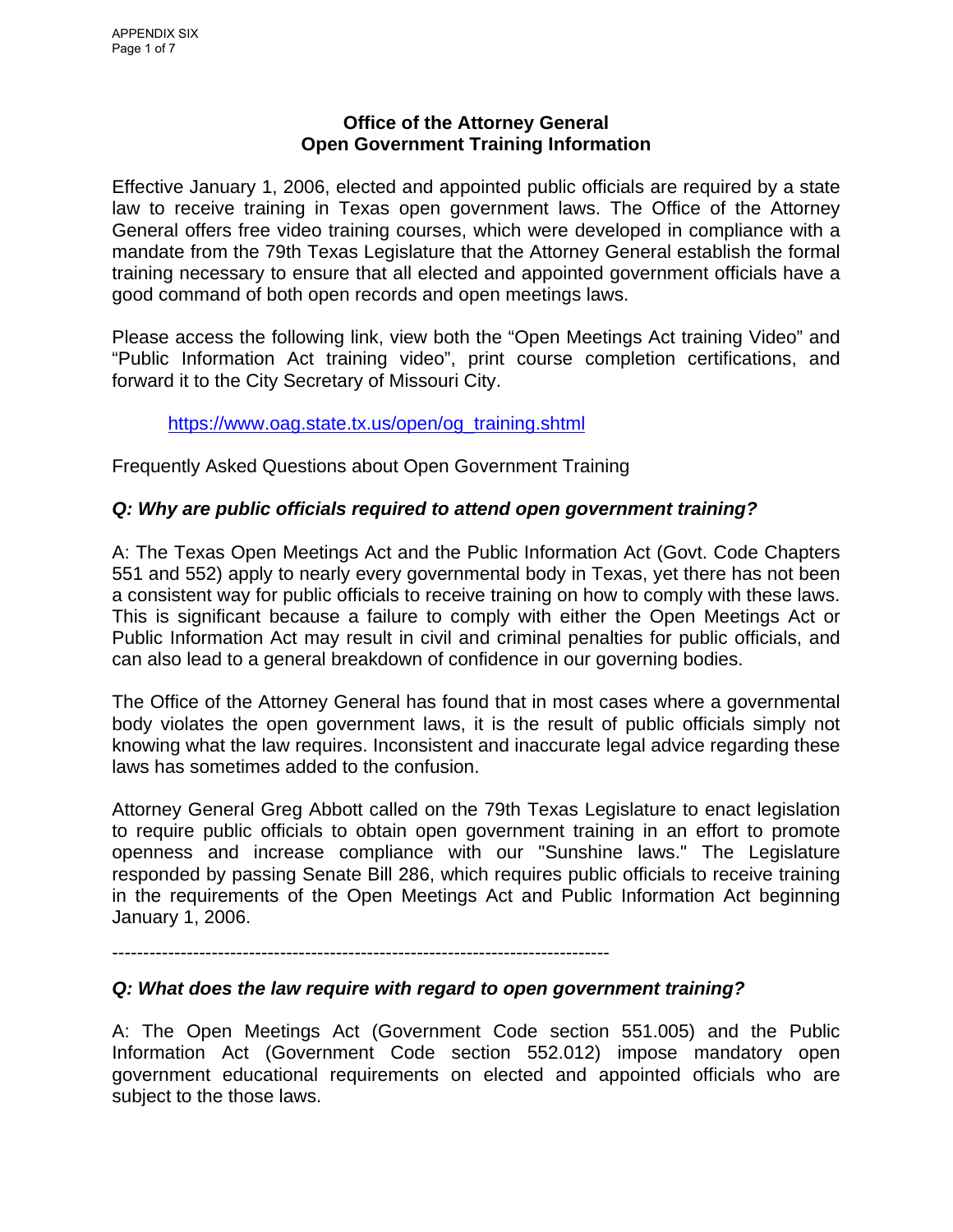# *Q: How much training is required?*

A: The law requires at least two hours of open government training, consisting of a onehour educational course on the Open Meetings Act and one-hour educational course on the Texas Public Information Act.

--------------------------------------------------------------------------------

# *Q: What is the deadline for completing open government training?*

A: Officials who are in office before January 1, 2006 have one year until January 1, 2007 to complete the required training. Officials who are elected or appointed after January 1, 2006 have 90 days within which to complete the required training.

--------------------------------------------------------------------------------

# *Q: Who is required to complete the training?*

A: Each elected or appointed official who is a member of a governmental body subject to the Open Meetings Act or the Public Information Act must attend training. Additionally, employees who serve as a governmental body's designated public information coordinator are required to complete the Public Information Act training course.

--------------------------------------------------------------------------------

# *Q: How often are officials required to complete open government training?*

A: Officials and others subject to the training requirements must complete a course of training at least once. There is no requirement for continuing education or "refresher" courses.

--------------------------------------------------------------------------------

# *Q: Are judicial officials and employees required to obtain open government training?*

A: Judicial officials and judicial employees do not need to attend Public Information Act training, but may be responsible for completing Open Meetings Act training.

Judicial officials and employees do not need to obtain training regarding the Public Information Act because public access to information maintained by the court system is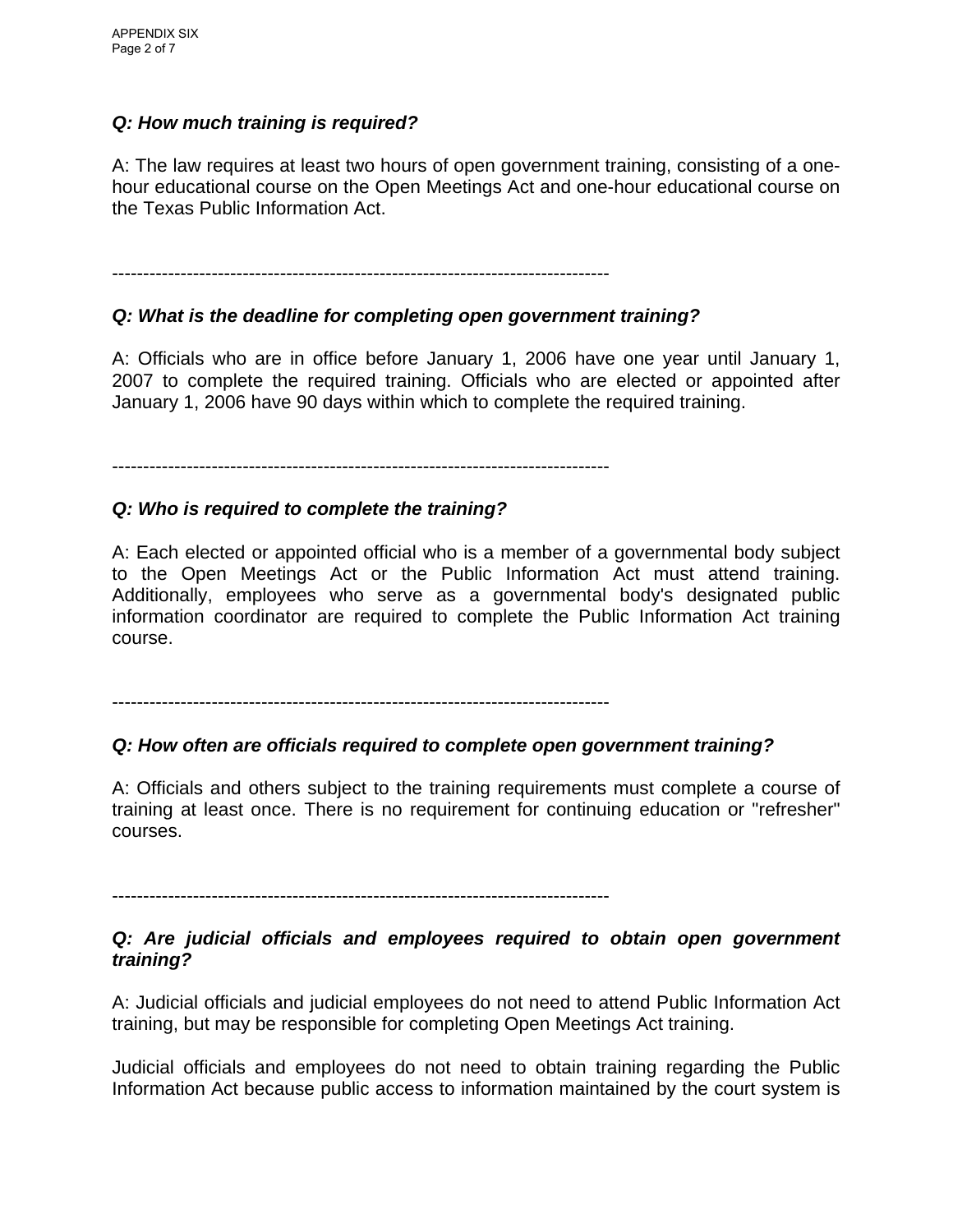governed by Rule 12 of the Judicial Administration Rules of the Texas Supreme Court and by other applicable laws and rules. (see Govt. Code 552.0035). However, if a judge or judicial employee serves as a member of a governmental body subject to the Open Meetings Act, we advise that they should comply with the Open Meetings Act training requirements. If you are unsure if the open government training requirement applies to you, please consult with the Office of the Attorney General or the Office of Court Administration.

--------------------------------------------------------------------------------

# *Q: What topics are covered by the training?*

A: The law outlines the basic topics to be covered by the training.

Open Meetings curriculum requirements:

the general background of the legal requirements for open meetings;

the applicability of the Open Meetings Act to governmental bodies;

procedures and requirements regarding quorums, notice, and record-keeping under the Open Meetings Act;

procedures and requirements for holding an open meeting and for holding a closed meeting; and

penalties and other consequences for failure to comply with the Open Meetings Act. Public Information Act curriculum requirements:

the general background of the legal requirements for open records and public information;

the applicability of the Public Information Act to governmental bodies;

procedures and requirements regarding complying with open records requests;

the role of the attorney general under the Public Information Act; and

penalties and other consequences for failure to comply with the Public Information Act.

--------------------------------------------------------------------------------

# *Q: Do all public officials have to receive training on the Open Meetings Act?*

A: Generally yes. The Open Meetings Act training requirement applies to all elected or appointed officials who routinely participate in meetings subject to that law as part of their regular duties; this includes most officials.

However, the law recognizes that some public officials do not conduct business in meetings subject to the Open Meetings Act. These might include, for example, law enforcement officials, auditors, or county clerks. These types of officials will not be required to complete training in the Open Meetings Act.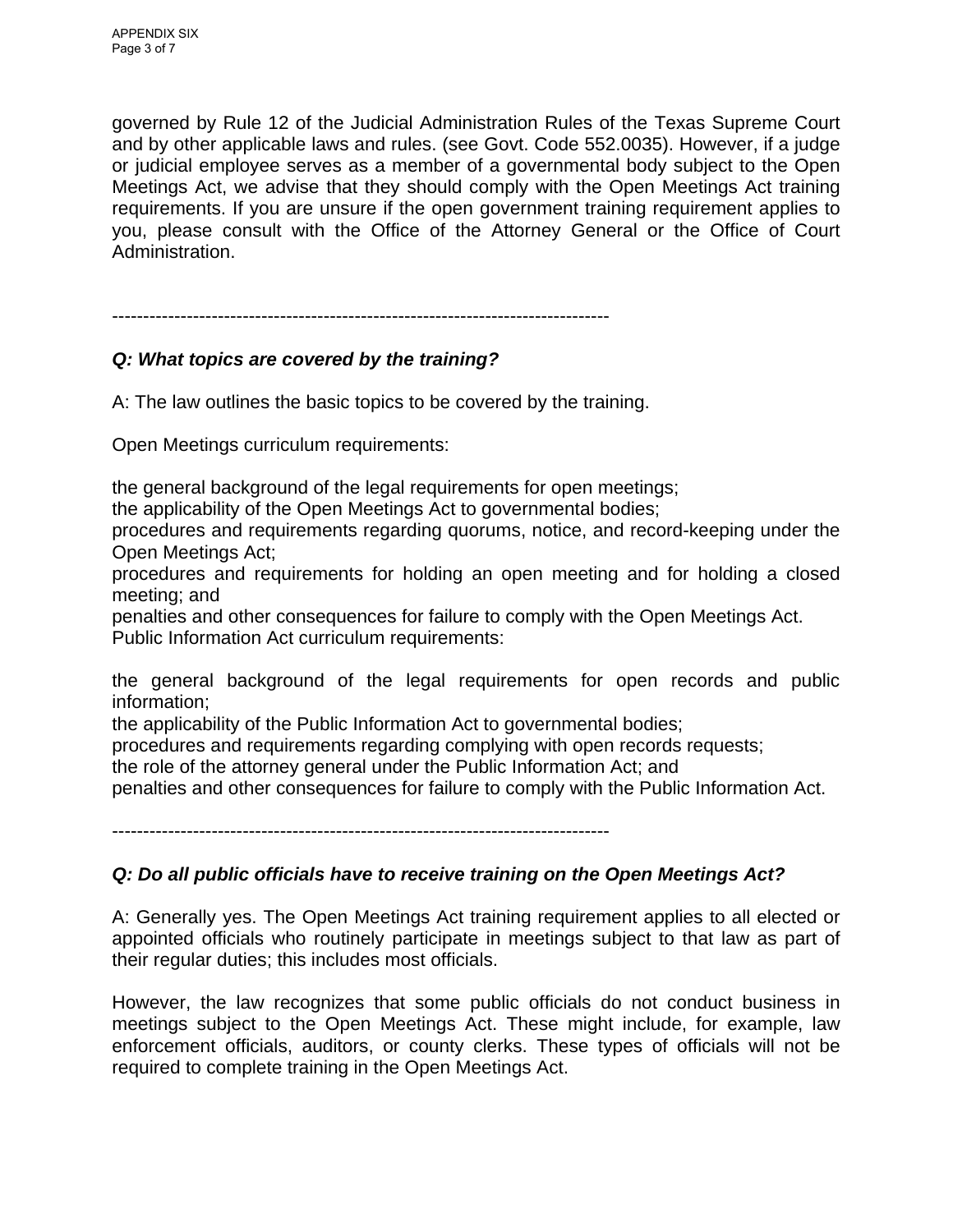If you are unsure if the Open Meetings Act training requirements apply to you, you should consult your county or district attorney, or call the Attorney General's Open Government Hotline at 1-877-OPEN-TEX (1-877-673-6839).

--------------------------------------------------------------------------------

# *Q: Do all public officials have to receive training on the Public Information Act?*

A: Yes, unless: (1) The official's governmental body employs a designated public information coordinator who is responsible for responding to Public Information Act requests on behalf of the governmental body; and (2) The designated public information coordinator completes an approved Public Information Act training course. There are no other exceptions.

All officials are strongly encouraged to complete the required Public Information Act training and should be advised that designation of a public information coordinator to complete training on their behalf does not relieve the public official of their duty to comply with the law.

--------------------------------------------------------------------------------

# *Q: Do officers of entities that are not "governmental bodies" have to comply with the open government training requirements?*

A: Only elected and appointed officials who serve with governmental bodies are required to obtain the training. However, if you are an official who serves with another type of entity that is required by law to comply with the Open Meetings Act or the Public Information Act, then you are strongly encouraged to complete the training, but not clearly required to do so by law. You may wish to consult with your organization's legal counsel for advice on the laws that apply to your organization.

--------------------------------------------------------------------------------

# *Q: How can officials receive the required training?*

A: The Office of the Attorney General provides free training for all public officials through both online and video courses. Training may also be obtained from any entity that offers a training course that has been reviewed and approved by the Office of the Attorney General. This would encompass courses by various interest groups, professional organizations, and continuing education providers.

--------------------------------------------------------------------------------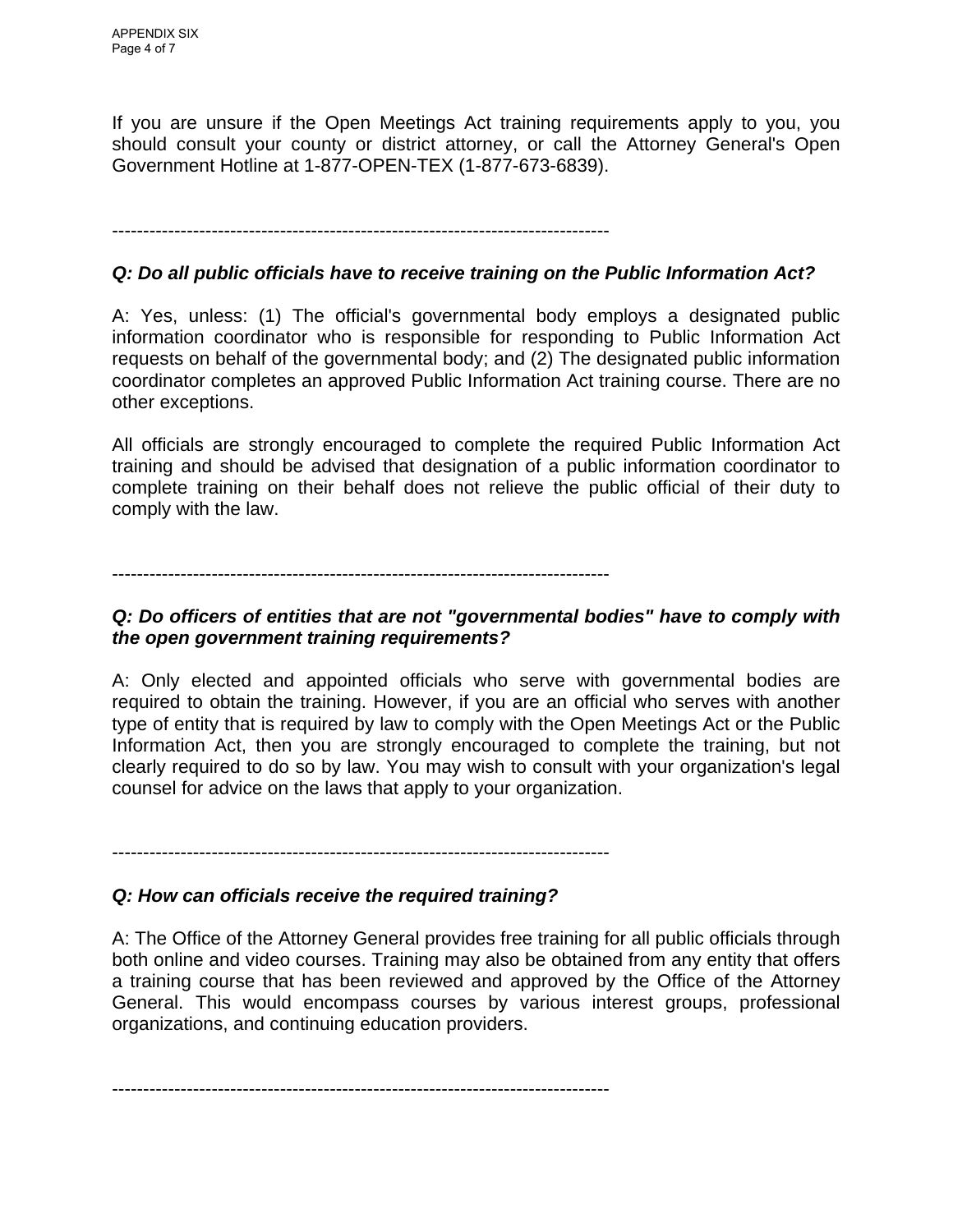# *Q: How can I obtain the Attorney General's Free Video Training?*

A: The attorney general's free training videos are available for viewing on this website (see links below).

Open Meetings Act Training Video (running time: approx. 1 hour) Public Information Act Training Video (running time: approx. 1 hour)

--------------------------------------------------------------------------------

# *Q: How do I obtain a course completion certificate once I have finished the Attorney General's free video training course?*

A: You can obtain your course completion certificate(s) online , and entering the identification code that was provided at the end of your training video. If you are unable to complete your certificate online, please call the Attorney General's Public Information and Assistance line at 1(800) 252-8011 to have a completion certificate mailed to you. Please be prepared to give the call agent the proper identification code.

This certificate is to be maintained by the member's governmental body and made available for public inspection upon request.

--------------------------------------------------------------------------------

# *Q: Can public officials who have already attended open government training in the past opt-out of the training requirements of Government Code 551.005 and 552.012?*

A: No. There are no "grand-father" provisions for public officials who may have attended open government training in the past. Only training approved by the attorney general under the provisions of the law will comply with the requirements of Government Code 551.005 and 552.012.

--------------------------------------------------------------------------------

# *Q: How will public officials demonstrate that they have complied with the open government training requirements?*

A: The entity providing the training is required to give the participant a certificate of course completion. The public official or public information coordinator is then required to keep the certificate on file with their governmental body and make it available for public inspection upon request.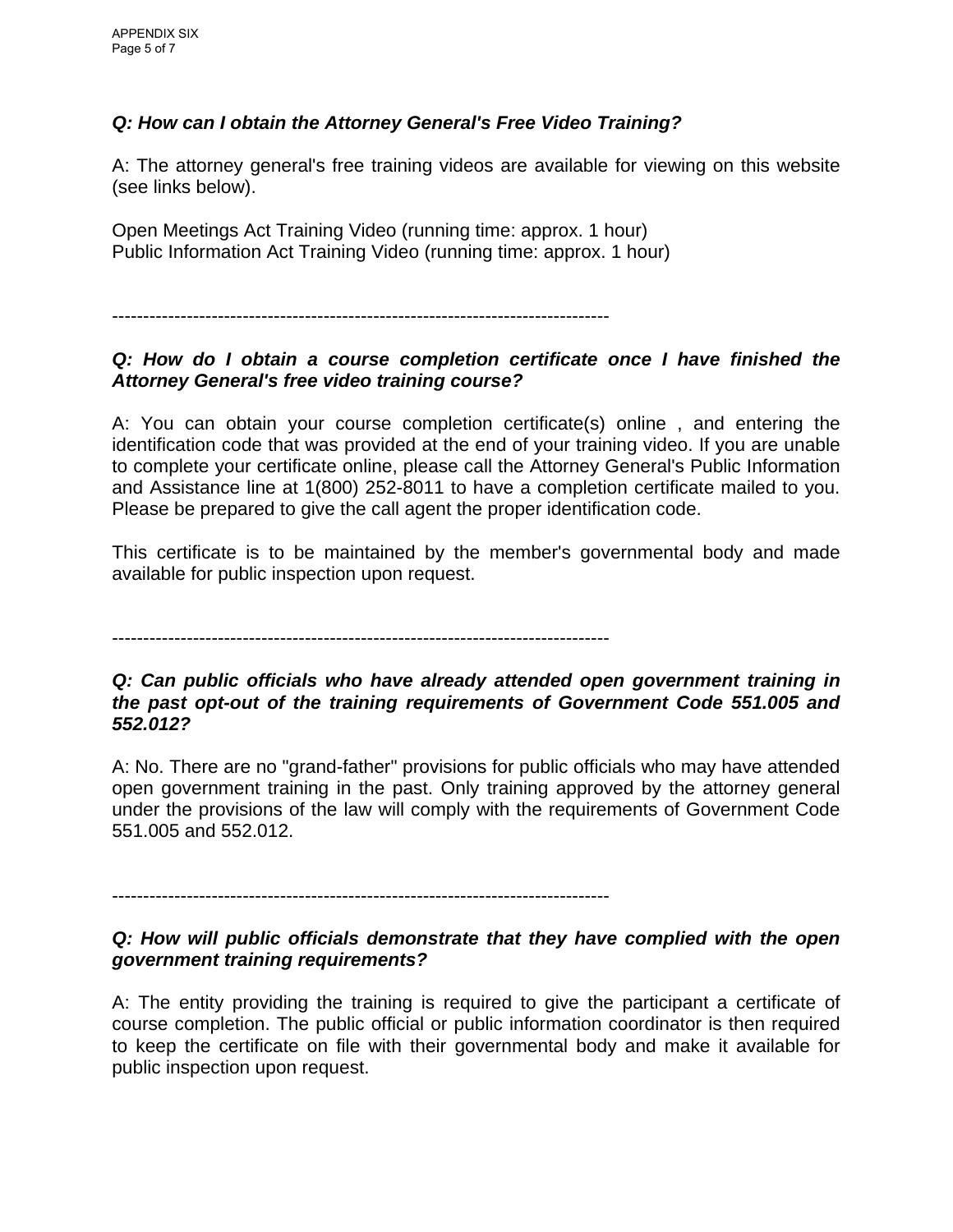# *Q: What is the penalty for failure to receive training?*

A: The law imposes no specific penalty on officials who fail to attend open government training. The purpose of the law is not to punish public officials, but to foster open government by making open government education a recognized obligation of public service.

Despite this lack of a penalty provision, officials should be cautioned that a deliberate failure to comply with the training requirements could result in an increased risk of criminal prosecution should they ever be accused of violating the Open Meetings Act or the Public Information Act.

--------------------------------------------------------------------------------

# **Q: Will open government training count toward compliance with other continuing** *education requirements for public officials?*

A: Yes. To avoid imposing duplicate training requirements on public officials, the attorney general is required to harmonize the Open Meetings and Public Information Act training required by the Open Meetings Act and the Public Information Act with any other statutory training requirements that may be imposed on public officials, such as those required of county commissioners under Local Govt. Code Section 81.0025.

--------------------------------------------------------------------------------

# *Q: Can I become certified by the attorney general as an open government trainer?*

A: No. The attorney general is not authorized to certify individuals, companies, or organizations to provide open government training. Rather, the law allows the attorney general the option to review and approve course materials used by others for the purpose of determining whether they are accurate and otherwise in compliance with the Open Meetings Act and the Public Information Act. In this way, the law places an emphasis on the quality of information provided to public officials, rather than the credentials of the trainer.

--------------------------------------------------------------------------------

# *Q: How can I apply to the attorney general for approval of open government training course materials?*

A: Applicants seeking approval of an open government training course must complete an online application and submit copies of their training course materials to the Office of the Attorney General in order to receive consideration. The online application is available here.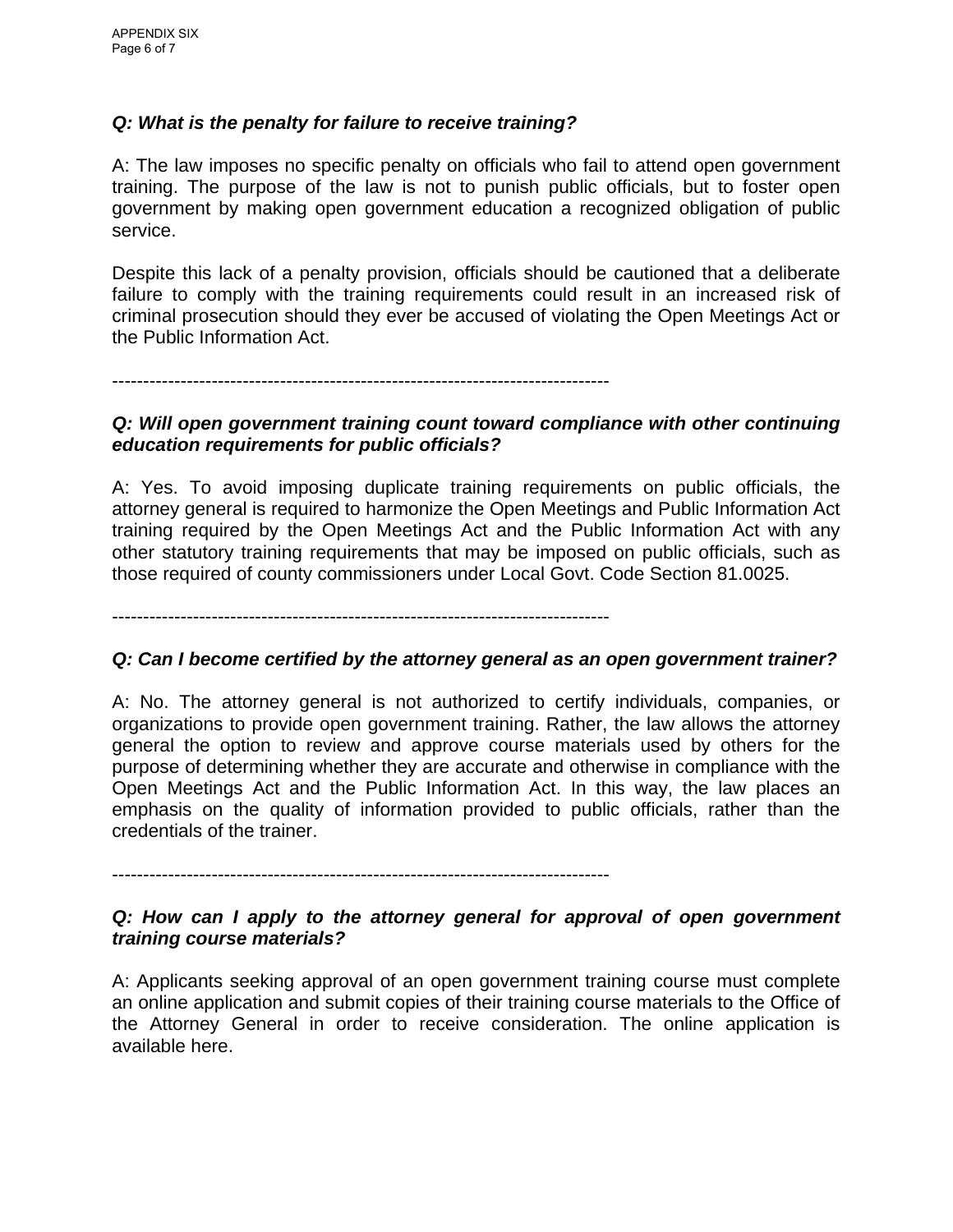Course approval is not required for entities that will rely on completion of the attorney general's video training course to satisfy the training requirements of the Open Meetings Act and the Public Information Act.

--------------------------------------------------------------------------------

# *Q: Can governmental bodies conduct their own open government training?*

A: Yes. Governmental entities may conduct their own internal training on the Open Meetings Act and the Public Information Act by either making the attorney general's free video training course available for their officials, or by obtaining attorney general approval of their own course materials to ensure that they are accurate, up-to-date, and meet the requirements of the Open Meetings Act and the Public Information Act .

--------------------------------------------------------------------------------

# *Q: Will other types of entities be allowed to offer training courses?*

A: Yes. Officials may obtain the required training from any person or entity that offers a training course utilizing course materials that have been properly reviewed and approved by the Office of the Attorney General.

--------------------------------------------------------------------------------

# *Q: Do I need approval from the Office of the Attorney General to use the AG's Open Government training videos?*

A: No. The attorney general's open government training videos are freely available for use. You are permitted to use this video as part of any training course on Open Government and you are free to make as many copies of the video as you may need.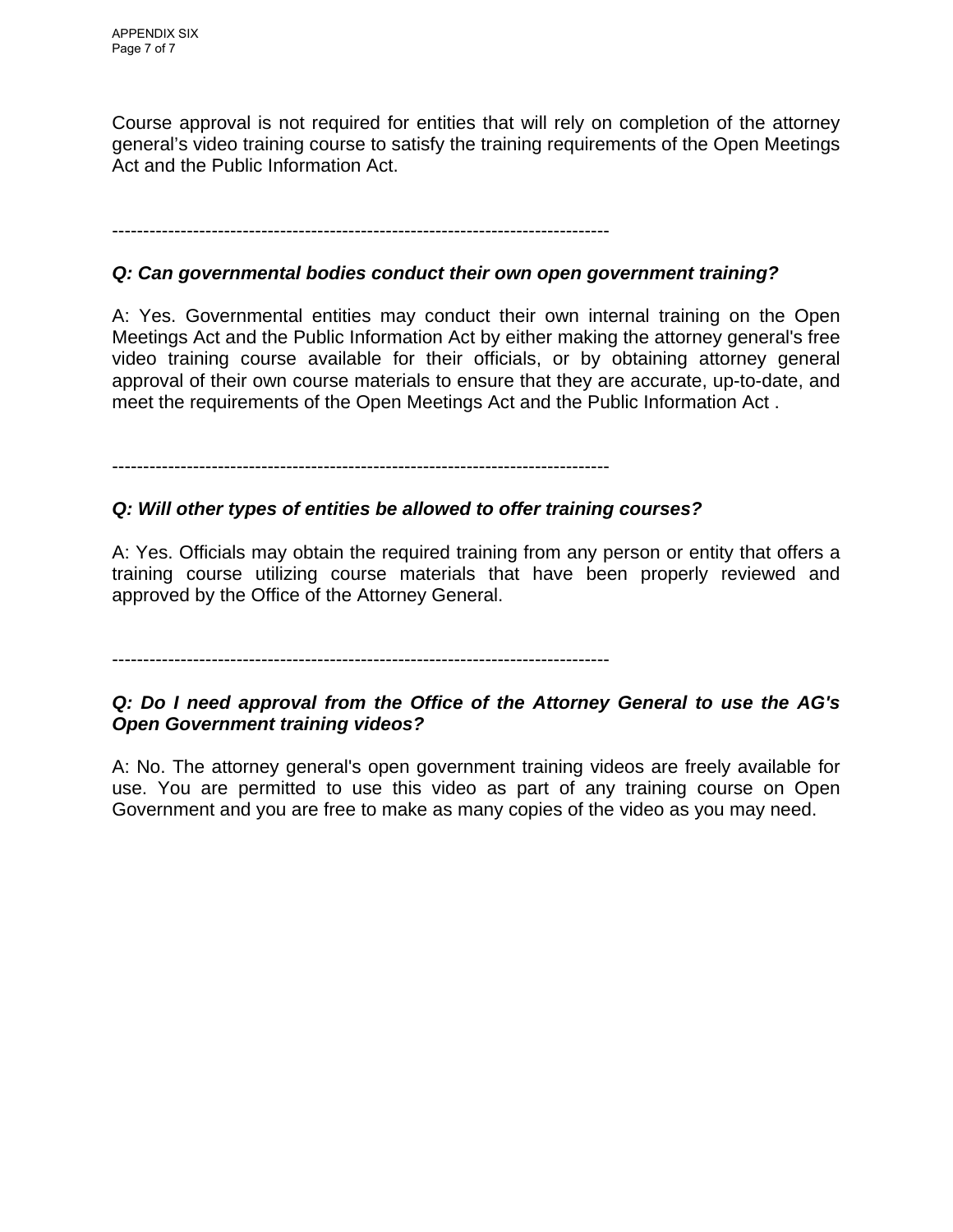# **ROBERT'S RULES OF ORDER**

# **1 General.**

These rules, consistent with the City Charter and any applicable city ordinance, statute or other legal requirement, shall govern the proceedings of the City Council.

# **2 Authority of the Chair.**

- a. Subject to appeal to the full City Council, the presiding officer shall have the authority to prevent the misuse of motions, the abuse of any privilege, or the obstruction of the business of the City Council by ruling any such matter out of order. In so ruling, the Mayor shall be courteous and fair and should presume that the moving party is acting in good faith.
- b. The presiding officer will perform the role of facilitator to assist the City Council in focusing agenda discussions and deliberations.
- c. Any member of the City Council may move to require enforcement of the rules, and the affirmative vote of a majority of the City Council shall require the presiding officer to act.

# **3 Obtaining the Floor.**

Any Councilmember wishing to speak must first obtain the floor by being recognized by the presiding officer. The presiding officer must recognize any Councilmember who seeks the floor appropriately entitled to do so.

# **4 Council Deliberations and Order of Speakers.**

- a. The presiding officer shall control the debate and the order of speakers.
- b. Speakers shall generally be called upon in the order of their request to speak.
- c. With the concurrence of the presiding officer, a Councilmember holding the floor may address a question to another Councilmember, the City Manager, the City Attorney, the City Secretary, or the Municipal Court Judge and that Councilmember or officer may respond while the floor is still held by the Councilmember asking the question.
- d. With the concurrence of the presiding officer, a Councilmember holding the floor may address questions to an individual making a presentation to the City Council, e.g., city staff member, consultants, and citizens making public comments.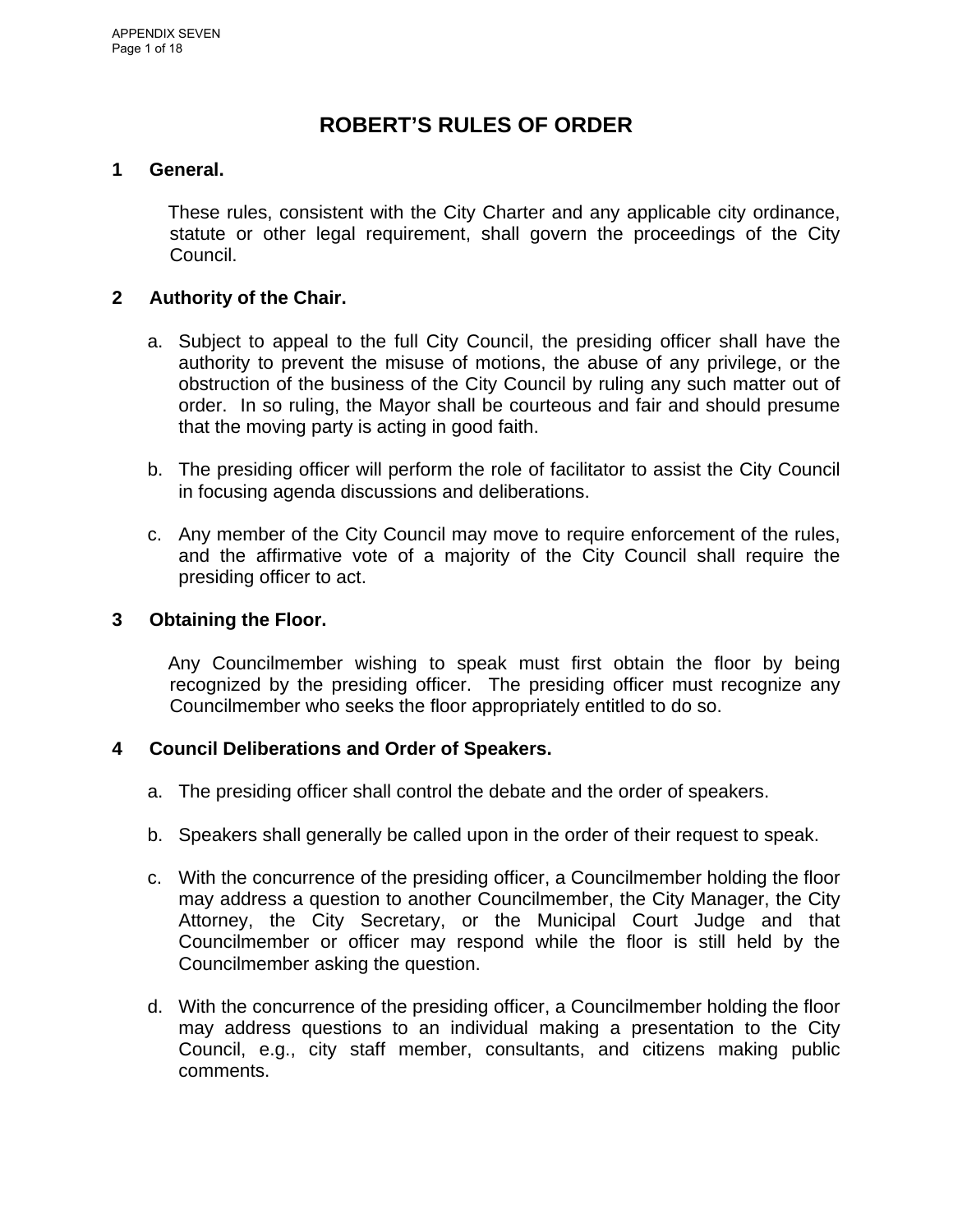- e. Comments and questions shall be conducted in rounds to ensure that Councilmembers have the opportunity to make their comments and then respond to the comments they have heard from their fellow Councilmembers.
- f. The presiding officer only shall terminate deliberations and debate after all Councilmembers have been provided a reasonable time and opportunity to participate and prepare them to render a reasonable and responsible vote on the question.
- g. During presentations by the staff or special guests on statutory agenda items, Councilmembers may obtain the floor from the presiding officer to ask questions of the presenters regarding details of their presentations.
- h. Following a motion and second of a statutory agenda item, Councilmembers may enter into discussions about the item as described below in subsection 8.8d.

# **5 Length of Comments.**

Councilmembers shall govern themselves as to the length of the comments, questions, or presentations. As a courtesy, the presiding officer will signal by hand to a Councilmember who has been speaking for over five minutes. This procedure is not meant to limit debate or to cut comments short, but rather to assist Councilmembers in their efforts to communicate concisely.

# **6 Limit Deliberations to Item at Hand.**

Councilmembers shall limit their comments and questions to the subject matter, time, or motion being currently being considered by the City Council.

# **7 Motions.**

Any member of the City Council, including the presiding officer, may make motions. The presiding officer shall, prior to offering a motion, however, ensure that other Councilmembers have the opportunity to make the motion. Any member of the City Council, other than the person offering the motion, may second a motion. See Annex A (Chief Purposes of Motions) and Annex B (Parliamentary Strategy).

# **8 Procedures for Motions.**

The following is the general procedure for making motions:

a. Before a motion can be considered or debated, it must be seconded. If there is no second, the motion fails.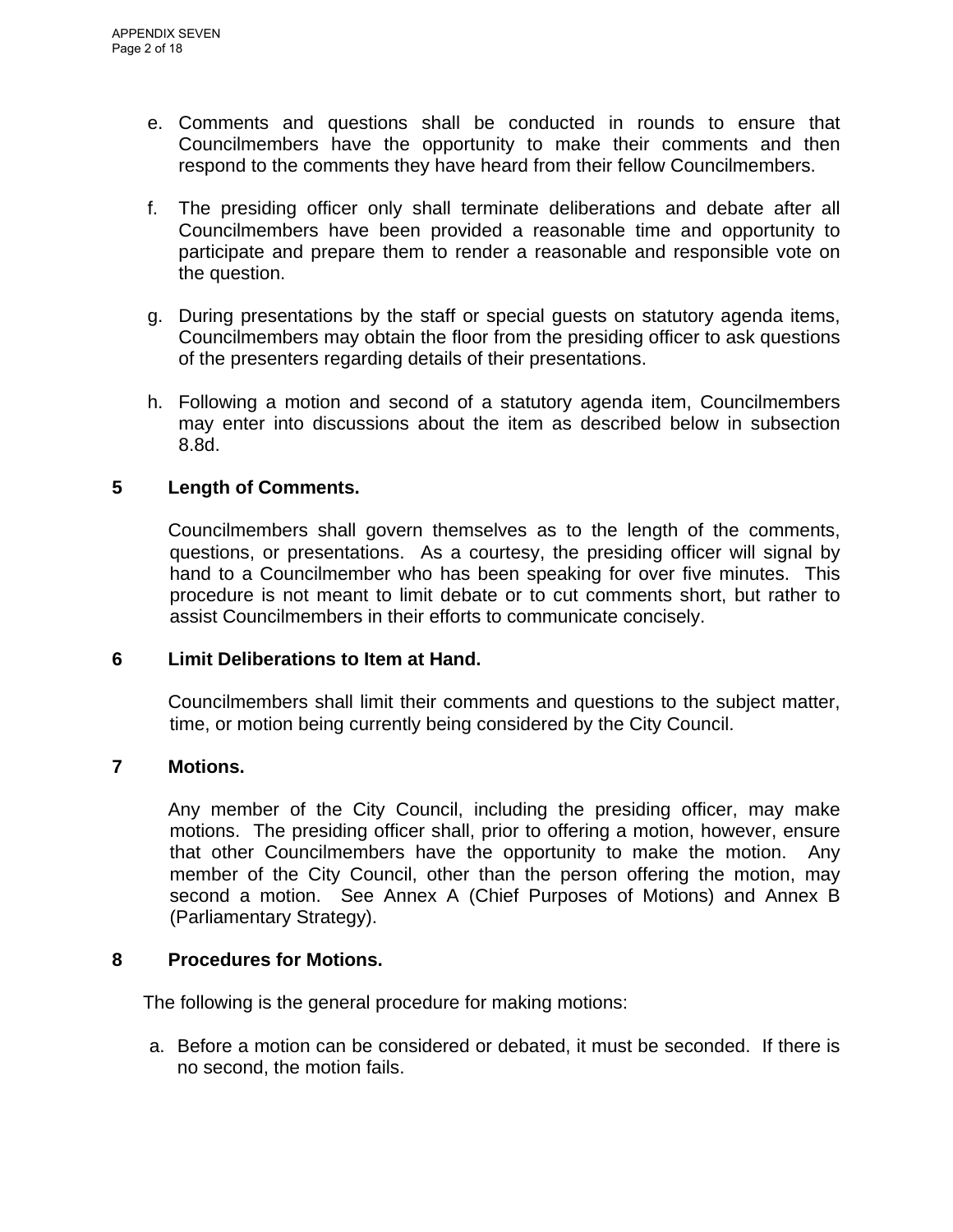- b. A Councilmember who wishes to make a motion should do so through a verbal request to the presiding officer.
- c. A Councilmember who wishes to second a motion should do so through a verbal request to the presiding officer.
- d. Once a motion has been properly made and seconded, the presiding officer shall open the matter for discussion offering the first opportunity to the moving party and, thereafter, to any Councilmember properly recognized by the presiding officer.

# **9 Order of Precedence of Motions.**

*(See Principle Rules Governing Motions)* 

# **10 Amendments to Motions.**

- a. When a motion is on the floor and an amendment is offered, the amendment shall be acted upon prior to action on the main motion.
- b. No proposal of a subject different from that under consideration shall be admitted as a motion or amendment to a motion.
- c. A motion to amend an amendment shall be in order, but one to amend an amendment to an amendment shall not be in order.
- d. Action shall be taken on the amended amendment prior to any other action to further amend the main motion.

# **11 Motion to Continue.**

A motion to continue will leave the motion in its present condition for consideration on a date and time certain.

# **12 Motion to Remove.**

A motion to remove will take the matter off the agenda and will not be considered by the Council for an indefinite period of time.

# **13 Motion to Table.**

A motion to table will delay consideration of the item being discussed by the City Council.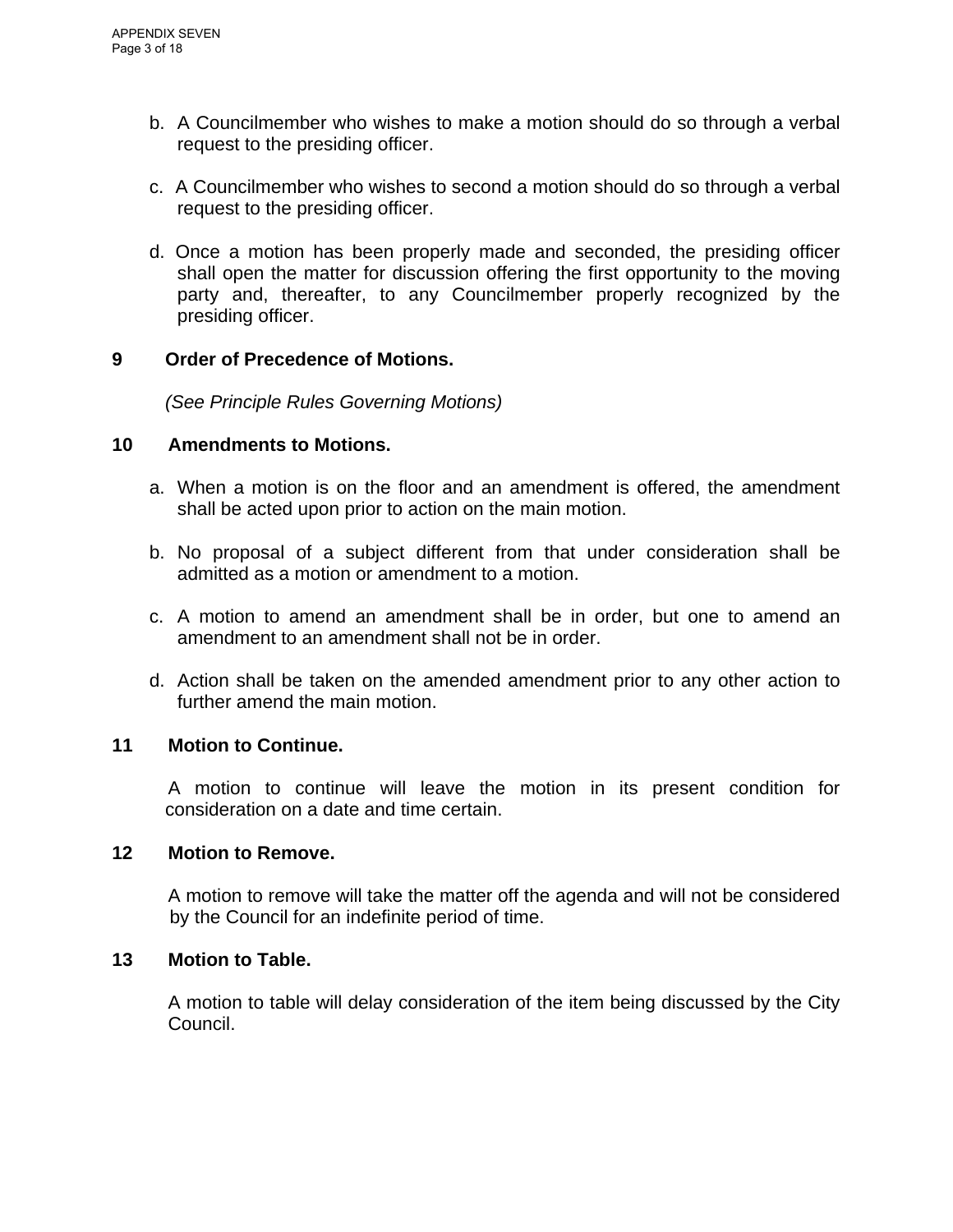# **14 Motion to Refer.**

A motion to refer forwards the item under consideration to the named group, committee, or board for further study.

# **15 Motion to Lay on the Table.**

A motion to lay on the table allows an item to be temporarily set aside under discussion.

# **16 Motion to Take from the Table.**

A motion to take from the table allows the matter to be discussed again and would only be used in conjunction with a motion to lay on the table at the same meeting.

# **17 Withdrawal of Motion.**

A withdrawal of motion indicates a motion may be withdrawn or modified by the Councilmember who originally made the motion at any time prior to its passage. If the motion is modified, the Councilmember who seconded the motion may withdraw his/her second.

# **18 Motion for Reconsideration.**

- a. A motion to reconsider any action of the City Council may be made, seconded, and voted on not later than the next succeeding voting agenda meeting of the City Council. If reconsideration of the Council action has not been posted on the Council agenda for the meeting at which the motion to reconsider is made, however, actual reconsideration of the item must be delayed until the next voting agenda meeting after the posting requirements of the Open Meetings Act are met.
- b. A motion to reconsider an action of the City Council may only be made by a member who voted with the prevailing side. Any member can second it. No question shall be twice reconsidered except by unanimous vote of the City Council, except that action relating to any contract may be reconsidered at any time before the final execution thereof.

# **19 Motion to Close Debate.**

A motion to close debate on the motion (or motions) to which it is applied effectively terminates debate temporarily pending the result of the vote to approve the motion to close debate. If the motion to close debate passes by a two-thirds majority vote, further debate on the motion (or motions) before the Council is terminated and an immediate vote taken. If the motion to close debate does not pass, then debate continues. The motion to close debate is the most drastic of the motions to control debate. Accordingly, the following rules apply: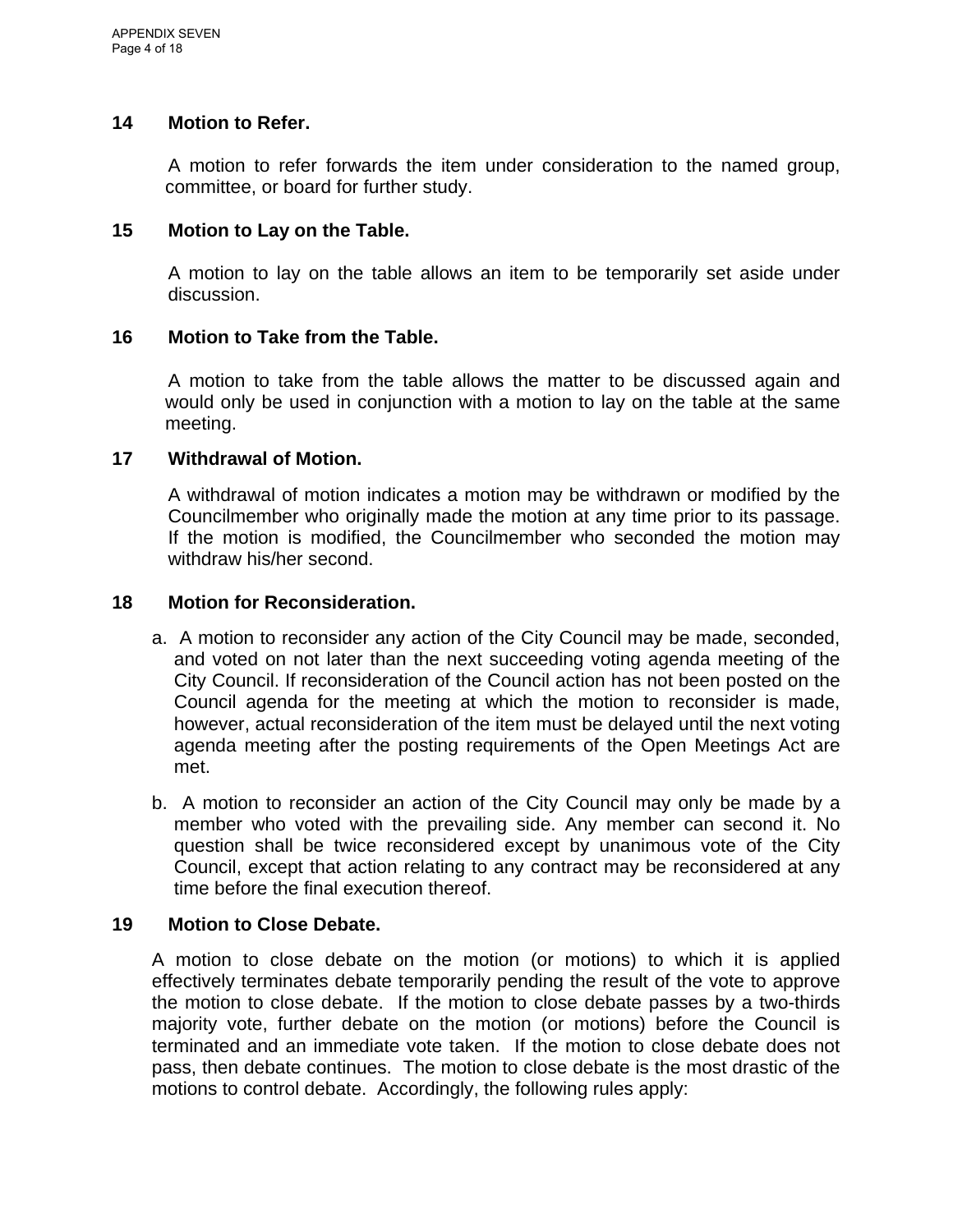- a. Councilmembers may not interrupt a speaker to move to close debate.
- b. A motion to close debate: Requires a second,
- c. Is not debatable,
- d. Cannot be amended,
- e. Requires a two-third vote,
- f. Takes precedence over all subsidiary motions except to postpone temporarily,
- g. Applies to debatable motions only, and
- h. Can have no motion applied to it except to withdraw.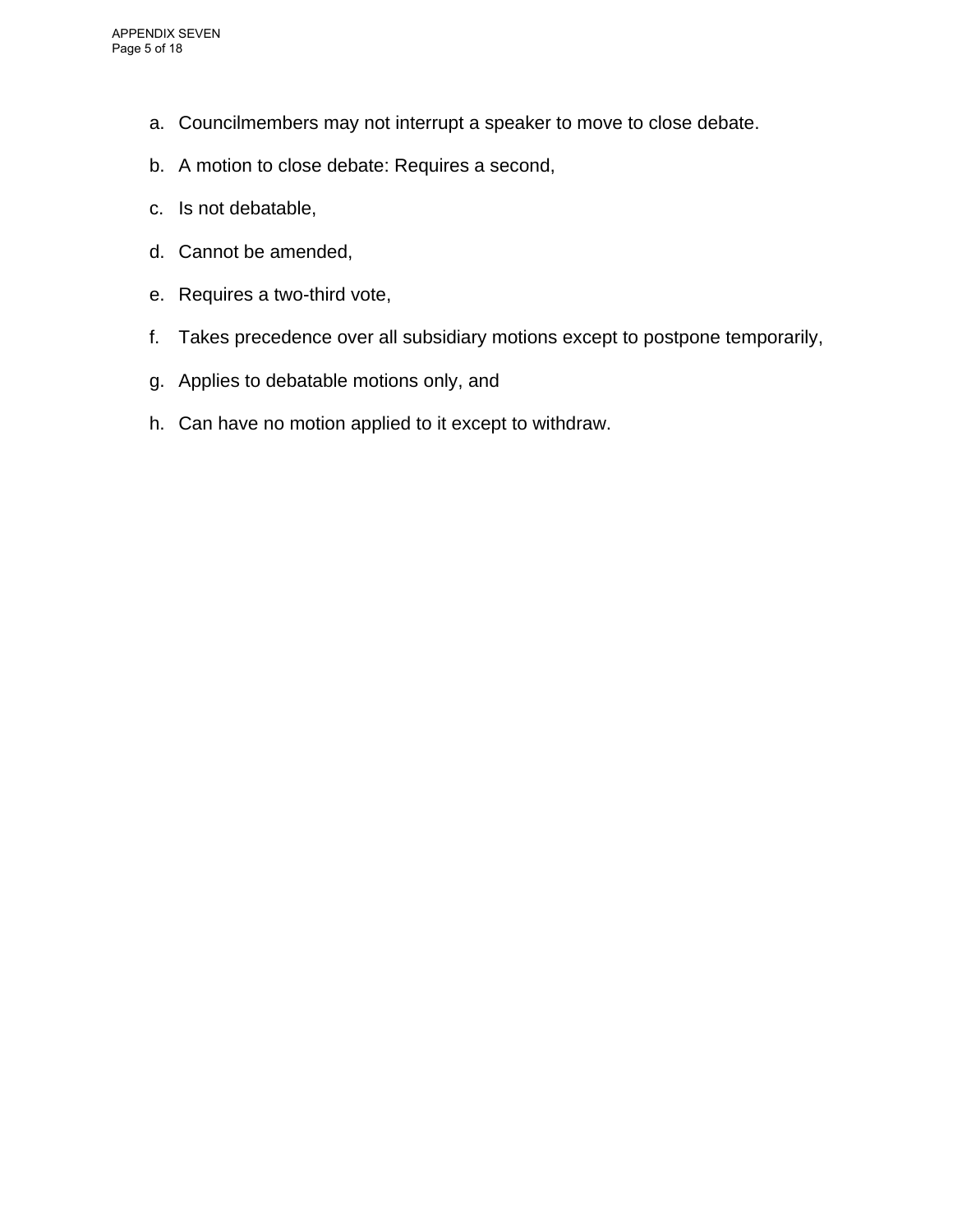# **The Chief Purposes of Motions**

| <b>PURPOSE</b>                                    | <b>MOTION</b>                                                                                                                |  |  |  |
|---------------------------------------------------|------------------------------------------------------------------------------------------------------------------------------|--|--|--|
| Present an idea for<br>Consideration and action   | Main motion<br>Resolution<br><b>Consider informally</b>                                                                      |  |  |  |
| Improve a pending motion                          | Amend<br>Division of question                                                                                                |  |  |  |
| Regulate or cut off debate                        | Limit or extend debate<br>Close debate                                                                                       |  |  |  |
| Delay a decision                                  | Refer to committee<br>Postpone to a certain time<br>Postpone temporarily<br><b>Recess</b><br>Adjourn                         |  |  |  |
| Suppress a proposal                               | Table<br>Withdraw a motion                                                                                                   |  |  |  |
| Meet an emergency                                 | Question of privilege<br>Suspend rules                                                                                       |  |  |  |
| Gain information on a pending motion              | Parliamentary inquiry<br>Request for information<br>Request to ask a member a question<br>Question of privilege              |  |  |  |
| Question the decision of the presiding<br>officer | Point of order<br>Appeal from decision of the chair                                                                          |  |  |  |
| Enforce rights and privileges                     | Division of assembly<br>Division of question<br>Parliamentary inquiry<br>Point of order<br>Appeal from decision of the chair |  |  |  |
| Consider a question again                         | Resume consideration<br>Reconsider<br>Rescind<br>Renew a motion<br>Amend a previous action<br>Ratify                         |  |  |  |
| Change an action already taken                    | Reconsider<br>Rescind<br>Amend a previous action                                                                             |  |  |  |
| Terminate a meeting                               | Adjourn<br>Recess                                                                                                            |  |  |  |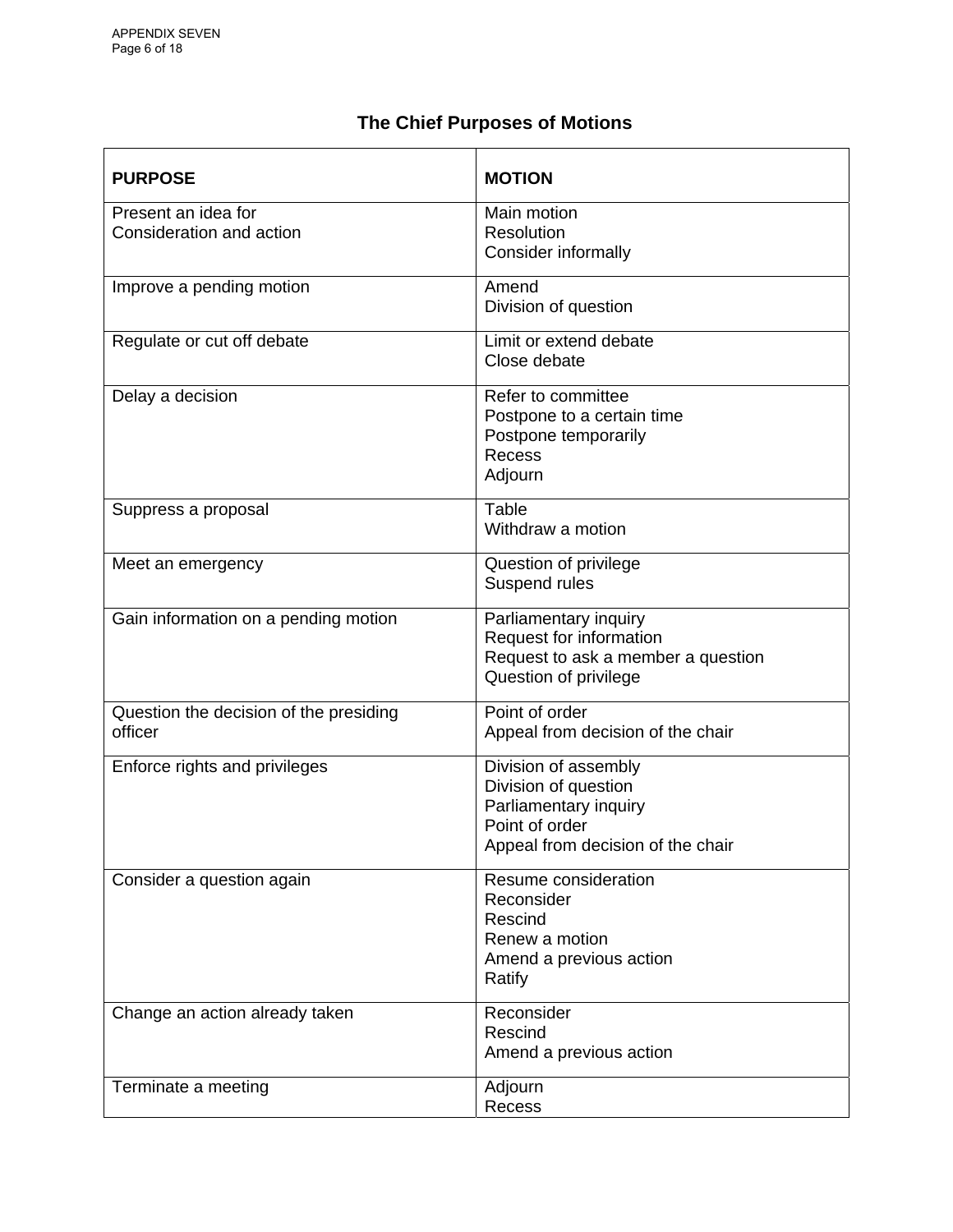# **Parliamentary Strategy**

| <b>To Support a Motion</b> |                                                                      |  | <b>To Oppose a Motion</b>                                                      |  |  |  |  |  |
|----------------------------|----------------------------------------------------------------------|--|--------------------------------------------------------------------------------|--|--|--|--|--|
|                            | 1. Second it promptly and                                            |  | 1. Speak against it as soon as possible. Raise                                 |  |  |  |  |  |
|                            | enthusiastically.                                                    |  | question; try to put proponents on the                                         |  |  |  |  |  |
|                            | 2. Speak in favor of it as soon as                                   |  | defensive.                                                                     |  |  |  |  |  |
|                            | possible.                                                            |  | 2. Move to amend the motion so as to eliminate                                 |  |  |  |  |  |
|                            | 3. Do your homework; know your                                       |  | objectionable aspects.                                                         |  |  |  |  |  |
|                            | facts; have handouts, charts,                                        |  | 3. Move to amend the motion to adversely                                       |  |  |  |  |  |
|                            | overhead projector slides, etc. if                                   |  | encumber it.                                                                   |  |  |  |  |  |
|                            | appropriate.                                                         |  | 4. Draft a more acceptable version and offer as                                |  |  |  |  |  |
|                            | 4. Move to amend motion, if                                          |  | amendment by substitution.                                                     |  |  |  |  |  |
|                            | necessary, to make it more                                           |  | 5. Move to postpone to a subsequent meeting.<br>6. Move to refer to committee. |  |  |  |  |  |
|                            | acceptable to proponents.                                            |  | 7. Move to table.                                                              |  |  |  |  |  |
|                            | 5. Vote against motion to table or to<br>postpone, unless delay will |  | 8. Move to recess, if you need time to round up                                |  |  |  |  |  |
|                            | strengthen your position.                                            |  | votes or obtain more facts.                                                    |  |  |  |  |  |
|                            | 6. Move to recess or postpone, if you                                |  | 9. Question the presence of quorum, if                                         |  |  |  |  |  |
|                            | need time to marshal facts or work                                   |  | appropriate.                                                                   |  |  |  |  |  |
|                            | behind the scenes.                                                   |  | 10. Move to adjourn                                                            |  |  |  |  |  |
|                            | 7. If defeat seems likely, move to                                   |  | 11. On a voice vote, vote emphatically.                                        |  |  |  |  |  |
|                            | refer to committee, if that would                                    |  | 12. If the motion is adopted, move to reconsider,                              |  |  |  |  |  |
|                            | improve chances.                                                     |  | if you might win a subsequent vote.                                            |  |  |  |  |  |
|                            | 8. If defeat seems likely, move to                                   |  | 13. If the motion is adopted, consider trying to                               |  |  |  |  |  |
|                            | divide question, if appropriate, to                                  |  | rescind it at a subsequent meeting.                                            |  |  |  |  |  |
|                            | gain at least a partial victory.                                     |  | 14. Have available a copy of the rule of                                       |  |  |  |  |  |
|                            | 9. Have available a copy of the rules                                |  | procedure, City Charter, and The Standard                                      |  |  |  |  |  |
|                            | of procedure, City Charter, and The                                  |  | Code of Parliamentary Procedure, in case of a                                  |  |  |  |  |  |
|                            | <b>Standard Code of Parliamentary</b>                                |  | procedural dispute.                                                            |  |  |  |  |  |
|                            | Procedure, in case of a procedural                                   |  |                                                                                |  |  |  |  |  |
|                            | dispute.                                                             |  |                                                                                |  |  |  |  |  |
|                            | 10. If motion is defeated, move to                                   |  |                                                                                |  |  |  |  |  |
|                            | reconsider, if circumstances                                         |  |                                                                                |  |  |  |  |  |
|                            | warrant it.                                                          |  |                                                                                |  |  |  |  |  |
|                            | 11. If motion is defeated, consider                                  |  |                                                                                |  |  |  |  |  |
|                            | reintroducing it at a subsequent                                     |  |                                                                                |  |  |  |  |  |
|                            | meeting.                                                             |  |                                                                                |  |  |  |  |  |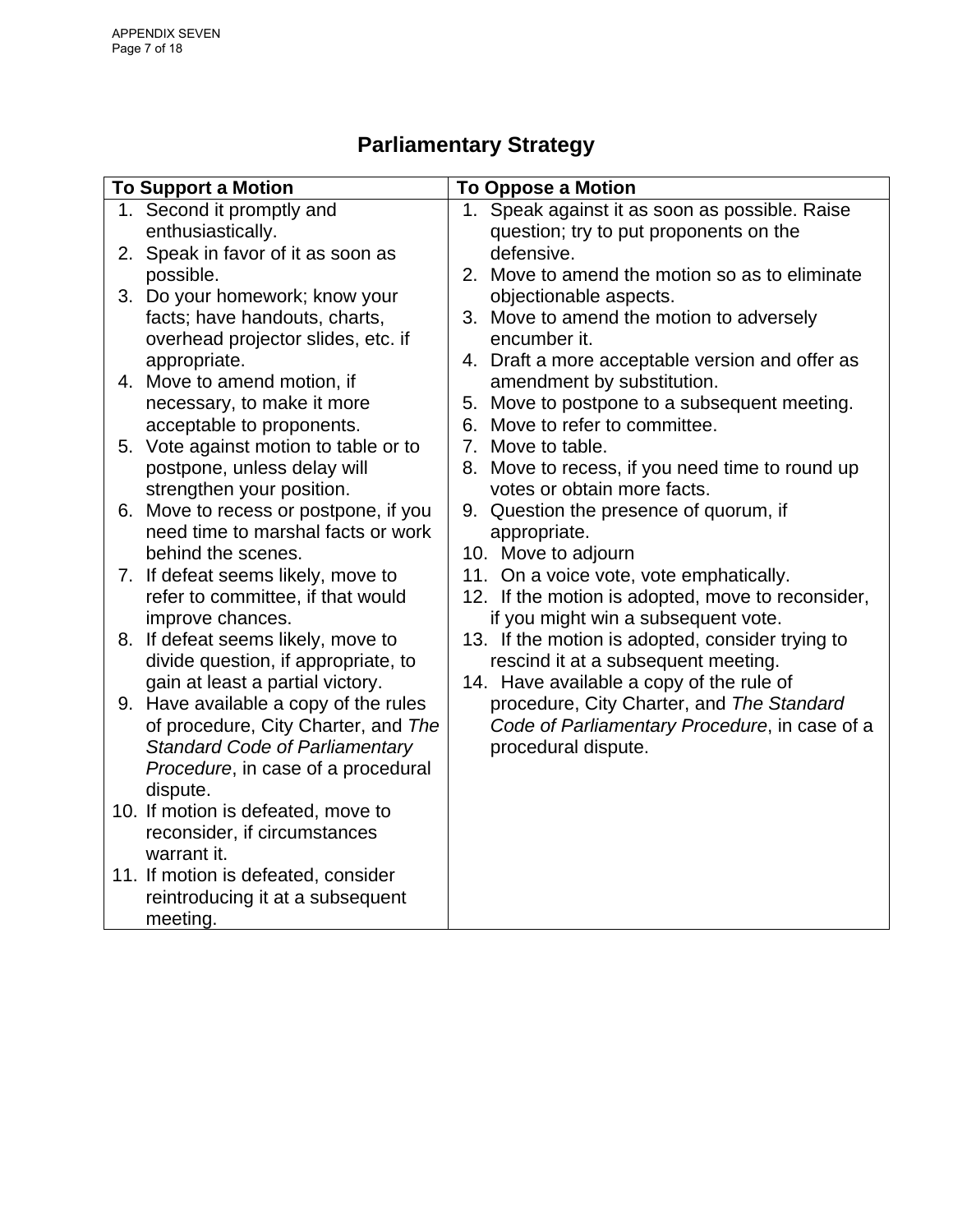# **Principal Rules Governing Motions**

|                                 | <b>Can</b>        | <b>Requires</b> | Debat-         | <b>Amend-</b>  | <b>Vote</b>  | <b>Applies to what</b>      | <b>Can have what other</b>            |
|---------------------------------|-------------------|-----------------|----------------|----------------|--------------|-----------------------------|---------------------------------------|
| <b>Order of precedence (1)</b>  | <b>Interrupt?</b> | second?         | able           | able           | required?    | <i><b>other motions</b></i> | <i>motions applied to</i>             |
| <b>Privileged Motions</b>       |                   |                 |                |                |              |                             |                                       |
| 1. Adjourn                      | No                | Yes             | No(3)          | Yes $(3)$      | Majority     | None                        | Amend                                 |
| 2. Recess                       | No                | Yes             | Yes $(3)$      | Yes $(3)$      | Majority     | None                        | Amend $(3)$                           |
| 3. Question                     | Yes               | N <sub>0</sub>  | No             | No             | None         | None                        | None                                  |
| <b>Subsidiary Motions</b>       |                   |                 |                |                |              |                             |                                       |
| 4. Postpone temporarily (Table) | No                | Yes             | N <sub>0</sub> | No             | Majority (2) | Main motion                 | None                                  |
| 5. Close debate                 | No                | Yes             | N <sub>o</sub> | N <sub>0</sub> | 2/3          | Debatable motions           | None                                  |
| 6. Limit debate                 | N <sub>0</sub>    | Yes             | Yes $(3)$      | Yes $(3)$      | 2/3          | Debatable motions           | Amend $(3)$                           |
| 7. Postpone to certain time     | No                | Yes             | Yes $(3)$      | Yes $(3)$      | Majority     | Main motion                 | Amend (3), close debate, limit debate |
| 8. Refer to committee           | No                | Yes             | Yes $(3)$      | Yes $(3)$      | Majority     | Main motion                 | Amend (3), close debate, limit debate |
| 9. Amend                        | No                | Yes             | Yes            | Yes            | Majority     | Rewordable motions          | Close debate, limit debate, amend     |
| <b>Main Motions</b>             |                   |                 |                |                |              |                             |                                       |
| 10. a. The main motion          | N <sub>o</sub>    | Yes             | Yes            | Yes            | Majority     | None                        | Restorative, subsidiary               |
| b. Restorative main motions     |                   |                 |                |                |              |                             |                                       |
| Amend a previous action         | No                | Yes             | Yes            | Yes            | Majority     | Main motion                 | Subsidiary, restorative               |
| Ratify                          | No                | Yes             | Yes            | Yes            | Majority     | Previous motion             | Subsidiary                            |
| Reconsider                      | Yes               | Yes             | Yes $(3)$      | N <sub>0</sub> | Majority     | Main motion                 | Close debate, limit debate            |
| Rescind                         | No                | Yes             | Yes            | N <sub>o</sub> | Majority     | Main motion                 | Close debate, limit debate            |
| Resume consideration            | No                | Yes             | N <sub>0</sub> | No             | Majority     | Main motion                 | None                                  |

# **INCIDENTAL MOTIONS**

|                               | Can               | <b>Requires</b> | Debat-         | Amend- | <b>Vote</b>      | <b>Applies to what</b> | <b>Can have what other</b> |
|-------------------------------|-------------------|-----------------|----------------|--------|------------------|------------------------|----------------------------|
| <b>No Order of precedence</b> | <b>Interrupt?</b> | second?         | able           | able   | <b>required?</b> | <b>other motions</b>   | <i>motions applied to</i>  |
| <b>Motions</b>                |                   |                 |                |        |                  |                        |                            |
| Appeals                       | Yes               | Yes             | Yes            | No     | Majority         | Decision of chair      | Close debate, limit debate |
| Suspend rules                 | No                | Yes             | N <sub>o</sub> | No     | 2/3              | None                   | None                       |
| Consider informally           | No                | Yes             | No             | No     | Majority         | Main motion            | None                       |
| <b>Requests</b>               |                   |                 |                |        |                  |                        |                            |
| Point of order                | Yes               | N <sub>0</sub>  | No             | No     | None             | Any error              | None                       |
| Parliamentary inquiry         | Yes               | N <sub>0</sub>  | No             | No     | None             | All motions            | None                       |
| Withdraw a motion             | Yes               | No              | No             | No     | None             | All motions            | None                       |
| Division of a question        | N <sub>0</sub>    | N <sub>0</sub>  | N <sub>0</sub> | No     | None             | Main motions           | None                       |
| Division of assembly          | Yes               | N <sub>0</sub>  | No             | No     | None             | Indecisive note        | None                       |

### **NOTES:**

(1) Motions are in order only if no motion higher on the list is pending. Thus, if a motion to close debate is pending, a motion to amend would be out of order; but a motion to recess would be in order, since it outranks the pending motion

(2) Requires two-thirds vote when it would be in order, since it outranks the pending motion.

(3) Debatable if no other motion is pending.

(4) Withdraw may be applied to all motions.

(5) Reference document will be most recent edition of *Robert's Rules of Order Newly Revised* (issued in odd-numbered years)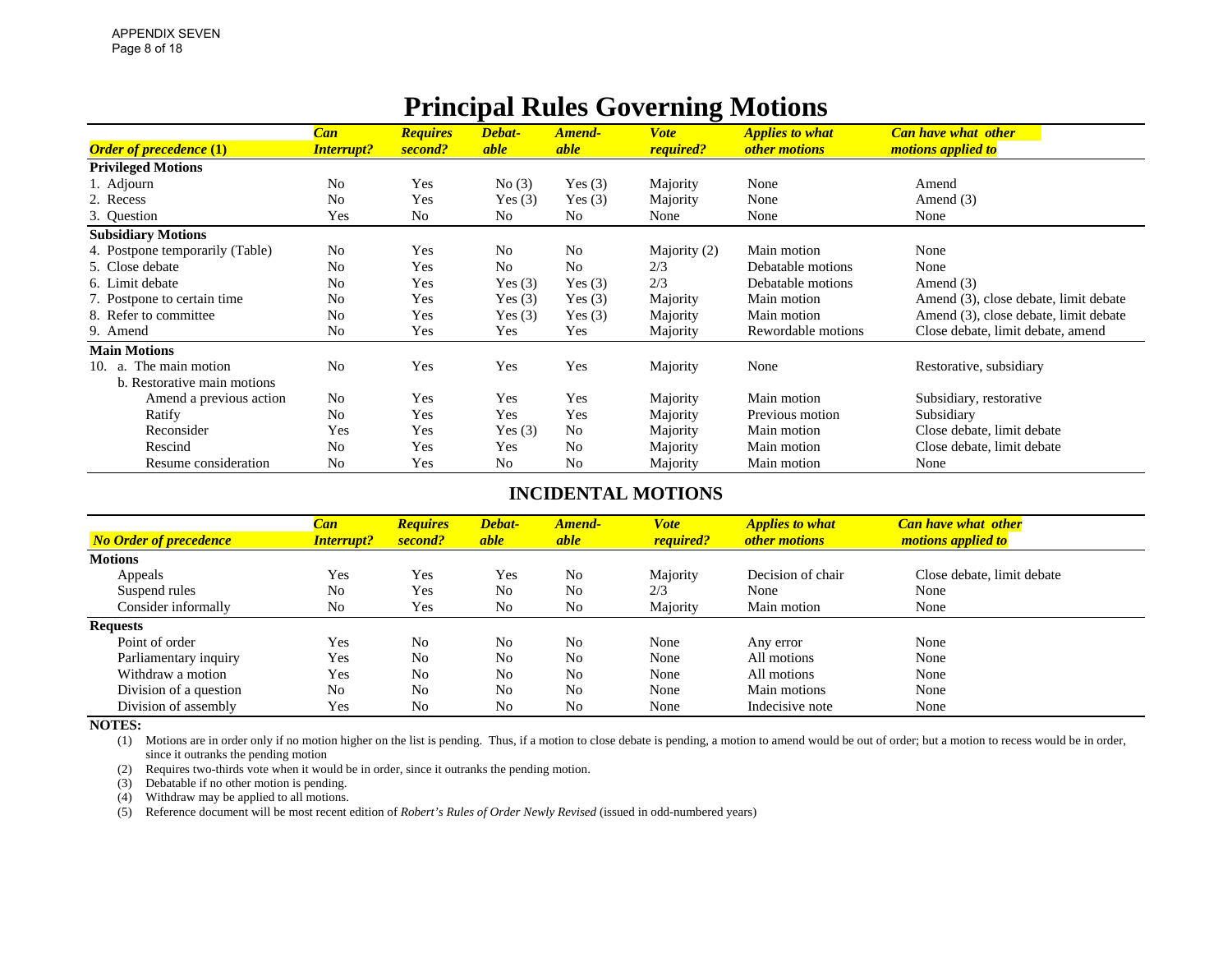# **Fundamental Principles of Parliamentary Law**

- 1. All members have equal rights, privileges, and obligations; rules must be administered impartially.
- 2. The minority has rights, which must be protected.
- 3. Full and free discussions of all motions, reports, and other items of business is a right of all members.
- 4. In doing business the simplest and most direct procedure should be used.
- 5. Logical precedence governs introduction and disposition of motions.
- 6. Only one question can be considered at a time.
- 7. Members may not make a motion or speak in debate until they have been recognized by the chair and thus have obtained the floor.
- 8. No member may speak a second time on the same question if anyone who has not spoken on that question wishes to do so.
- 9. Members must not attack or question the motives of other member. Customarily, all remarks are addressed to the presiding officer.
- 10. In voting, members have the right to know at all times what motion is before the assembly and what affirmative and negative votes mean.
- 11. The majority vote decides. This is a fundamental concept of democracy.
- 12. All meetings will be characterized by fairness and good faith.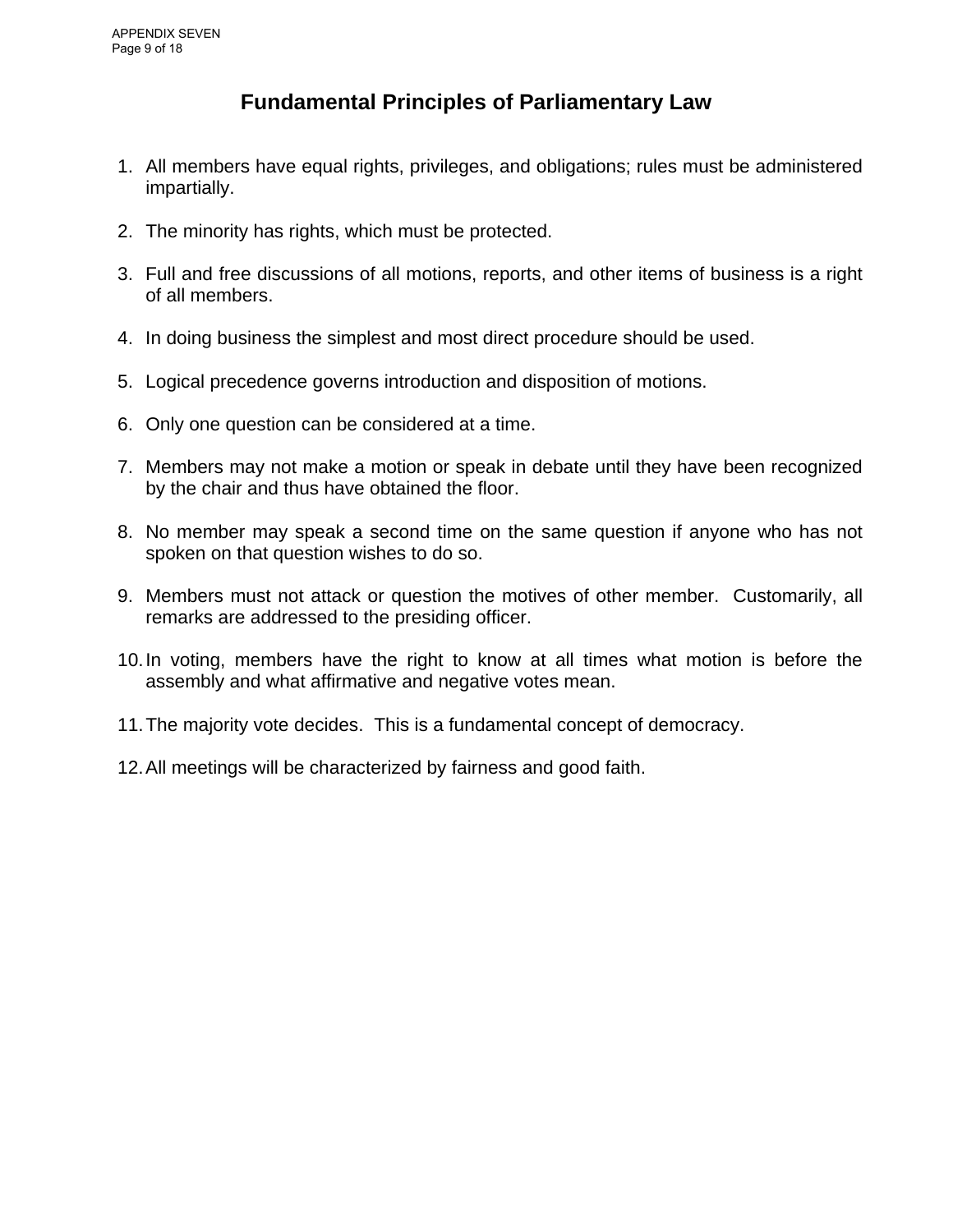# **Parliamentary Terms and Definitions**

## **Adhere**

To be attached to and dependent on; pending amendments adhere to the motion to which they are applied.

## **Ad hoc Committee**

See Special Committee.

## **Adjourn**

To officially terminate a meeting.

## **Adjourned Meeting**

See Continued Meeting.

## **Adjournment Sine Die (without day)**

The final adjournment terminating a convention or series of meetings.

## **Adopt**

To approve by vote and give effect to a motion or a report.

## **Affirmative Vote**

The "yes" or "aye" vote supporting a motion as stated.

## **Agenda**

The official list of items of business planned for consideration during a meeting or convention.

## **Apply**

A motion is said to apply to another motion when it may be used to alter, dispose of, or affect the first motion.

## **Approval of Minutes**

Formal acceptance, by vote of the members or by general consent, of the secretary's record of a meeting, thus making the record the official minutes of the organization.

## **Assembly**

A meeting of the members of a deliberative body.

## **Ballot Vote**

The expression by ballot, voting machine. Or otherwise of a choice with respect to any election or vote taken on any matter, cast in such a manner that the person expressing the choice cannot be identified with the choice expressed; i.e., a secret ballot.

## **Bylaws**

The set of rules adopted by an organization defining its structure and governing its functions.

## **Call of a Meeting**

The written announcement distributed to members prior to the meeting indicating the time and place of the meeting, and stating the business that is to be brought up at the meeting.

## **Chair**

The presiding officer of a deliberative body.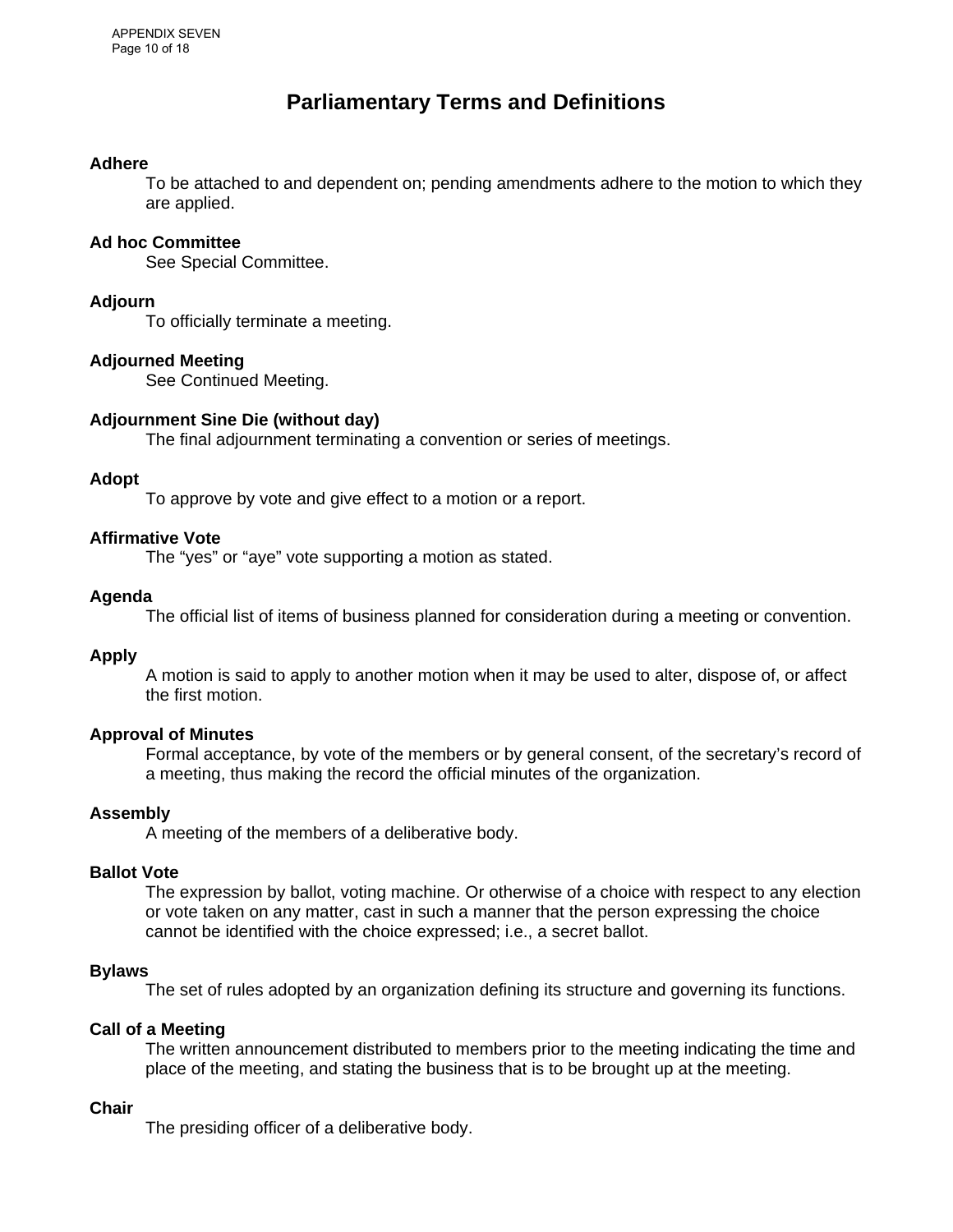## **Challenging a Vote**

Objecting to a vote on the ground that the voter does not have the right to vote.

## **Challenging an Election**

Objecting to an election on the ground that it is not being conducted properly.

## **Charter**

An official grant from government of the right to operate as an incorporated organization, or an official grant from a parent organization of the right to operate as a constituent or component group of the parent organization.

## **Close Debate**

A motion which, if approved, ends discussion and prevents further amendments. The old terminology for this motion is "move the previous question." The term "vote immediately" also is sometimes used.

## **Closed Session**

A session of an assembly, board, or committee open only to members of the assembly, board, or committee, the proceedings of which are confidential.

## **Common Parliamentary Law**

The body of rules and principles that is applied by the courts in deciding litigation involving the procedure of organizations. It does not include statutory law or particular rules adopted by an organization.

## **Consent Agenda**

A section of an organization's agenda including only routine matters which are expected to be approved without discussion and without dissent. Any member desiring to discuss or oppose an items can remove it from the consent agenda. Also known as a consent calendar or a unanimous consent agenda.

## **Constituent or Component Groups**

Subordinate groups making up a parent state, national, or international organization and chartered by it.

## **Continued Meeting**

A meeting that is a resumption at a later specified time of an earlier regular or special meeting. The continued meeting is legally a part of the original meeting. Sometimes called an adjourned meeting.

## **Convene**

To open a meeting or convention, usually a large and formal one.

## **Cumulative Voting**

The casting of more than one vote for a candidate when several offices are to be filled, instead of voting for as many candidates as there are vacancies.

## **Debate**

Formal discussion of a motion or proposal by members under the rules of parliamentary law.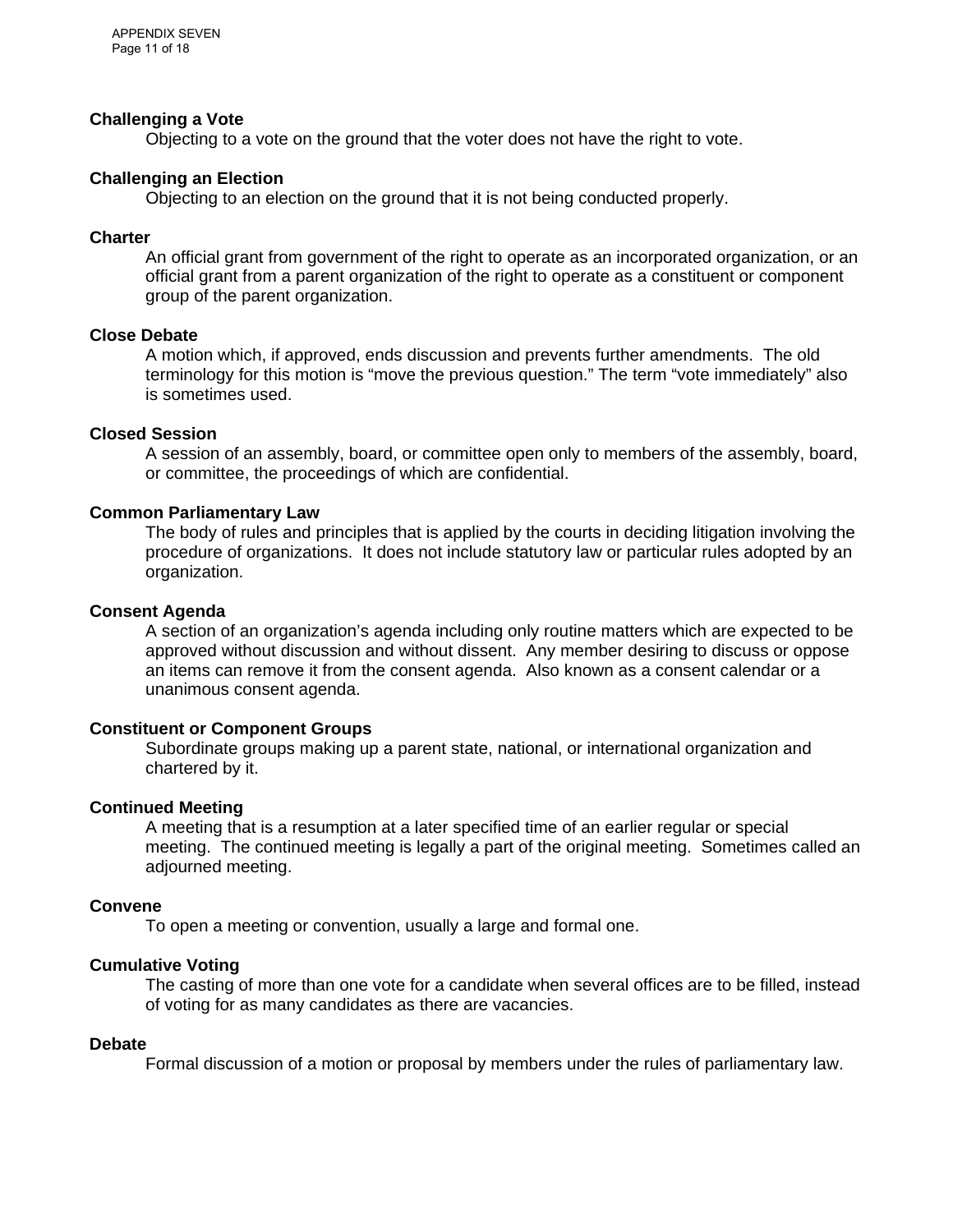## **Delegation of Authority**

An assignment by one person or group to another person or group of the authority to act for the first person or group in certain matters that are lawful and capable of being delegated.

## **Demand**

An assertion of a parliamentary right by a member.

## **Dilatory Tactics**

Misuse of procedures of debate to delay or prevent progress in a meeting.

## **Discretionary Duty**

A duty that usually cannot be delegated to another because members rely on the special intelligence, skill, or ability of the person chosen to perform the duty.

## **Disposition of a Motion**

Action on a motion by voting on it, referring, postponing, or in some way removing it from the consideration of the assembly.

## **Division of the Assembly**

A standing vote.

## **Division of the Question**

Separation of a motion into two or more parts to be discussed and voted upon independently.

## **En Bloc**

As a group.

## **Ex Officio Member**

One who is a member of a committee or board by reason of holding another office, a treasurer is often an ex officio member of the finance committee.

## **Executive Session**

See Closed Session.

## **Floor (as in have the floor**)

When a member receives the formal recognition from the presiding officer, that member ahs the floor and is the only member entitled to make a motion or to speak.

## **General Consent**

An informal method of approving routine motions by assuming unanimous approval unless objection is raised. Also called unanimous consent.

## **Germane Amendment**

An amendment relating directly to the subject of the motion to which it is applied.

## **Hearing**

A meeting of an authorized group for the purpose of listening to the views of members or others on a particular subject.

## **Hostile Amendment**

An amendment that is opposed to the spirit or purpose of the motion to which it is applied.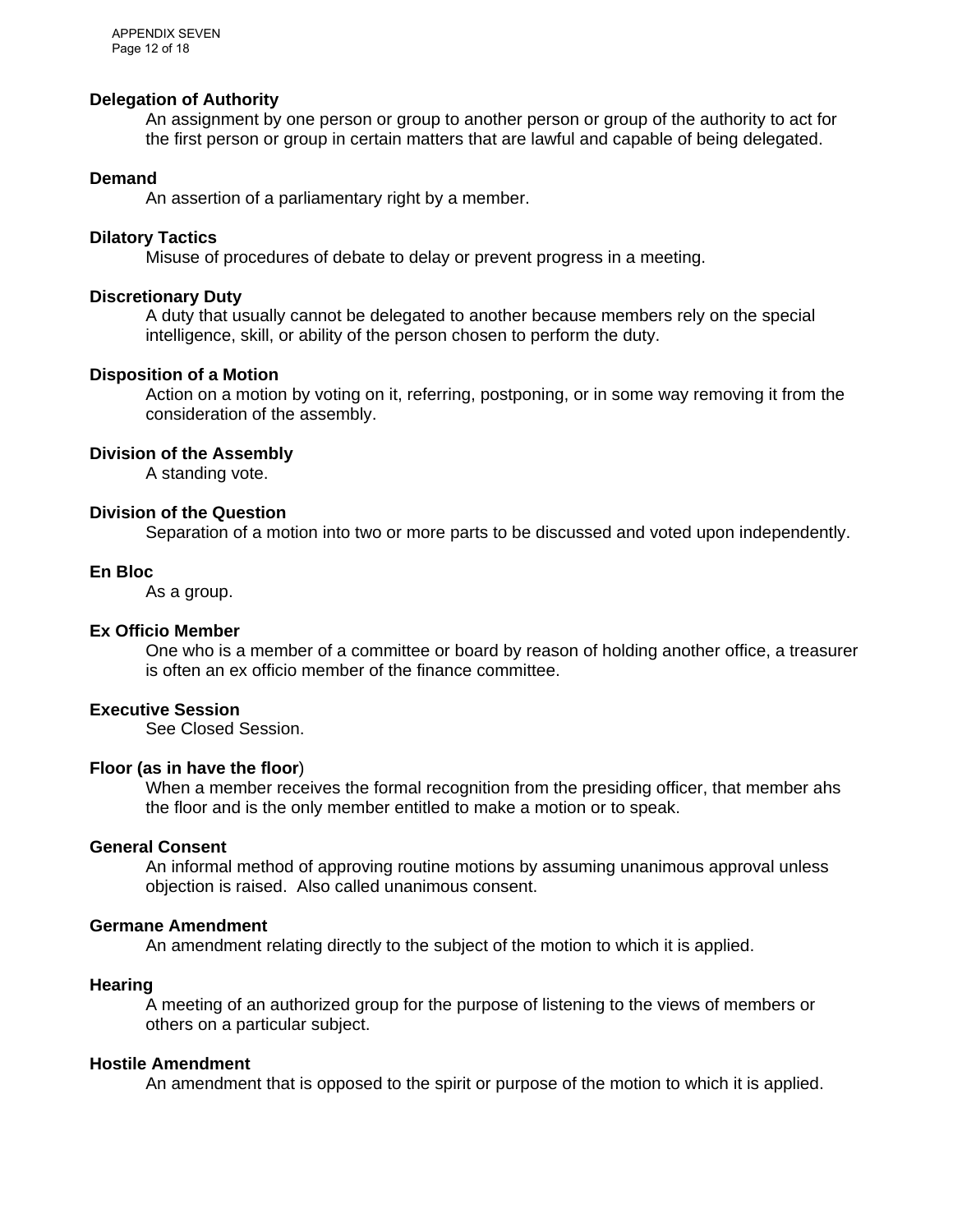## **Illegal Ballot**

A ballot that cannot be counted because it does not conform to the rules governing ballot voting.

## **Immediately Pending Question**

The last-proposed of several pending motions and therefore open for immediate consideration.

## **Incidental Motion**

One of a class of motions dealing not with the content of the pending motion but with a procedural question arising incidentally from its consideration. Examples are point of order, parliamentary inquiry, suspension of the rules, division of the question, and appeal from the ruling of the chair. Incidental motions have no order of precedence.

## **Incorporate**

To form a group into a legal entity chartered by government and recognized by law as having special rights, duties, and liabilities distinct from those of its members.

## **Informal Consideration**

Consideration and discussion of a problem or motion without the usual restriction on debate.

## **Inherent Right**

A right or power that is possessed without being derived from another source.

## **In Order**

Permissible and correct from a parliamentary standpoint at a particular time.

## **Lay on the Table**

See Table

## **Legal Ballot**

A ballot the intent of which is clear, despite misspelling. (Blank ballots or ballots cast for ineligible persons are not considered legal.)

## **Main Motion**

A motion which brings business before the assembly.

# **Majority**

A number that is more than half of any given total.

# **Majority Rule**

Rule by decision of the majority of those who actually vote, regardless of whether a majority of those entitled to vote do so.

## **Majority Vote**

More than half of the number of legal votes cast for a particular motion or candidate, unless a different basis for determining the majority is required.

## **Mass Meeting**

See Organizing Meeting.

## **Media**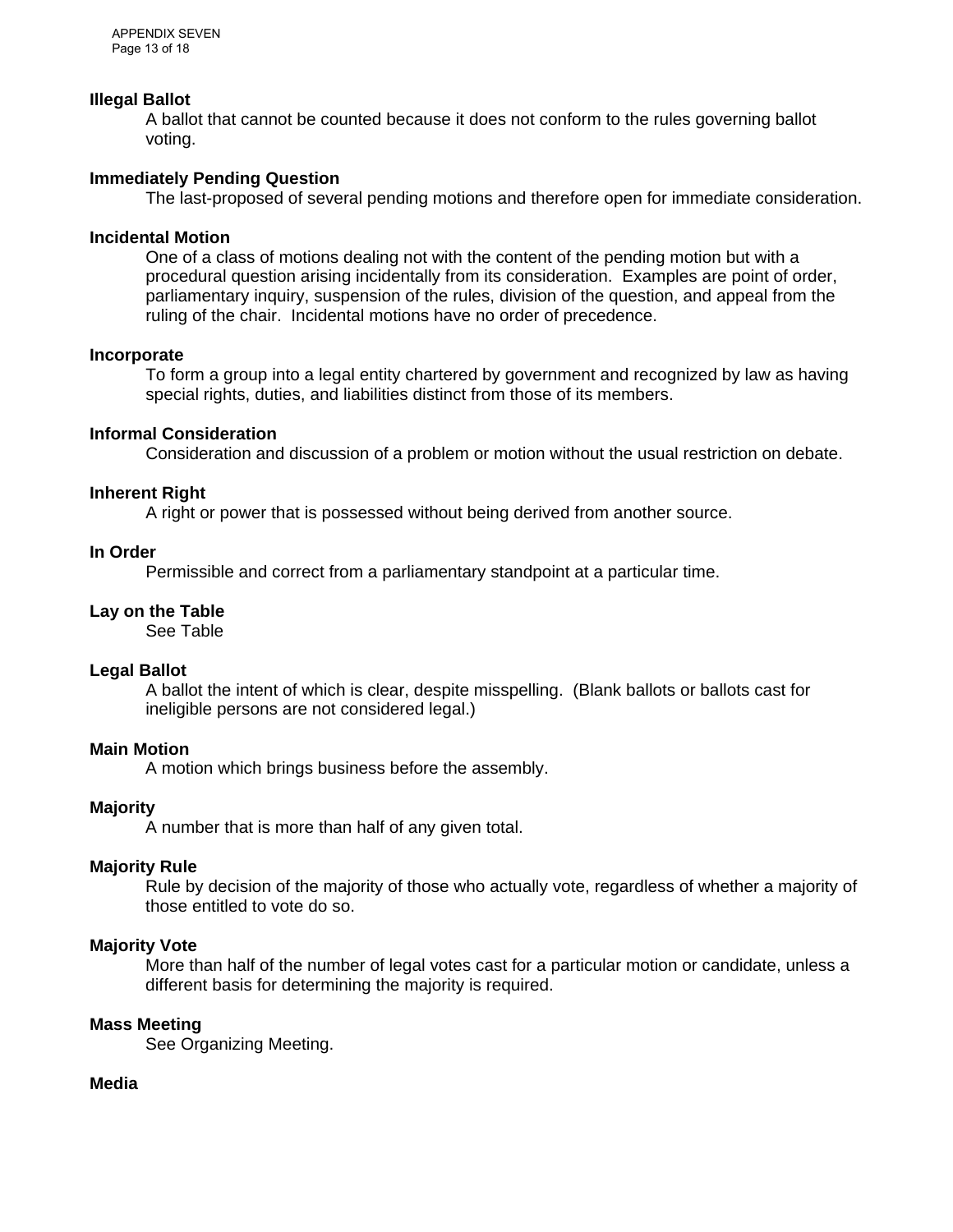The means of mass communication such as radio, television, newspapers and magazines that reach or influence people widely. Local media is further defined as The Huntsville Item, The Houstonian, KSAM-KHVL Radio, KSHU-Channel 7, and KBTX–TV in Bryan/College Station.

## **Media Inquiries**

That portion of regular and special session agendas generally made available to recognized local media to ask questions of the City Council relevant to the business conducted up to that point during the session.

## **Meeting**

An official assembly of the members of an organization during which there is no separation of the members except for a recess, and which continues until adjournment.

## **Member in Good Standing**

Any person who has fulfilled the requirements for in the particular organization and who has neither voluntarily resigned nor been suspended or expelled from membership.

## **Minority**

Any number that is less than half of any given total.

## **Minutes**

The legal record of the actions of a deliberative body that has been approved by vote of the body.

## **Motion**

A proposal submitted to an assembly for its consideration and decision: it is introduced by the words, "I move…"

## **Multiple Slate**

A list of offices and candidates containing the names of more than one nominee for an office or offices.

## **Nomination**

The formal proposal to an assembly of a person as a candidate for an office.

## **Nonprofit Corporation**

A corporation whose basic and dominant purposes are ethical, moral, educational, or social, and which distributes no profit to its members.

## **Objection**

The formal expression of opposition to a proposed action.

## **Order of Business**

The adopted order in which the various classifications of business are presented to the meetings of an assembly.

## **Organizing Meeting**

The initial meeting of a group which does not have an established membership roster or rules, sometimes called a mass meeting.

## **Out of Order**

Not correct, from a parliamentary standpoint, at the particular time.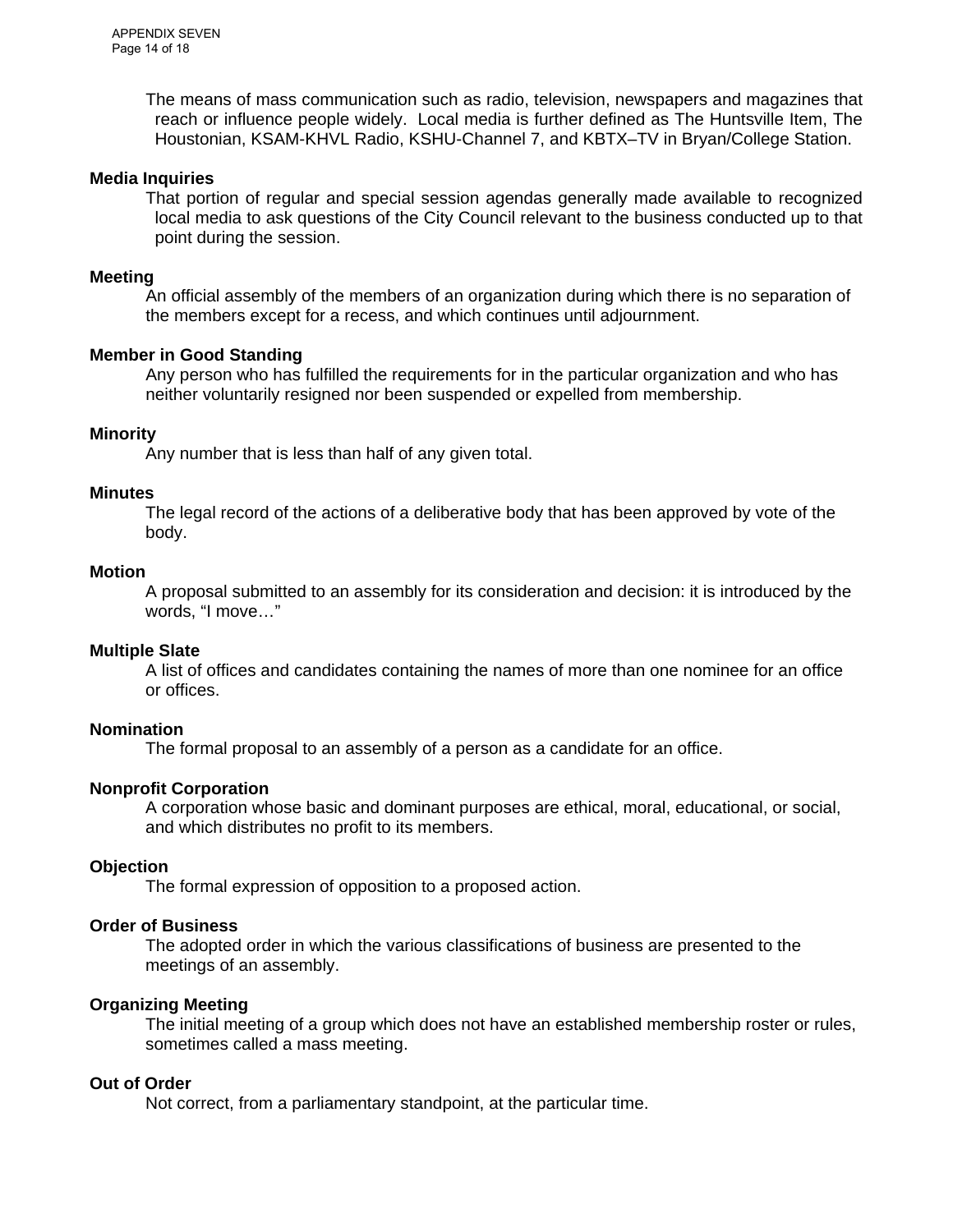## **Parliamentary Authority**

The code or rulebook specified in an organization's bylaws as its authority in matters not covered by its bylaws or standing rules.

## **Pending Question**

Any motion that has been proposed and stated to the assembly for consideration and that is awaiting decision by vote.

## **Plurality Vote**

A larger vote than that received by any opposing candidate or alternative measure.

## **Point of Order**

The raising of a question as to the propriety of some action taken by the chair or by a member.

## **Policy**

An adopted statement of a belief, philosophy, or practice of an organization.

## **Precedence**

The rank or priority governing the proposal, consideration, and disposal of motions.

## **Precedent**

A course of action that may serve as a guide or rule for future similar situations in the particular organizations.

## **Preferential Ballot**

A ballot on which the voter indicates more than one choice, and the order of preference, so that second and subsequent choices can be taken into consideration without another election being needed because of failure of any candidate (or proposition) to obtain a majority on the first ballot.

## **Previous Notice**

The announcement in advance, either at the preceding meeting or in the call of the meeting, that a particular subject will be considered at a meeting.

## **Previous Question**

See Close Debate.

## **Privileged Motion**

A motion not related to the pending business, but of such urgency that it should be allowed to interrupt pending business, to be decided generally without discussion. Privileged motions include questions of privilege and the motions to recess and to adjourn.

## **Procedural Motion**

A motion that presents a question of procedure as distinguished from a substantive proposition.

## **Proposal or Proposition**

A statement of a motion of any kind for consideration and action.

# **Proviso**

A stipulation in the bylaws or in a rule, usually indicating the date or time it goes into effect.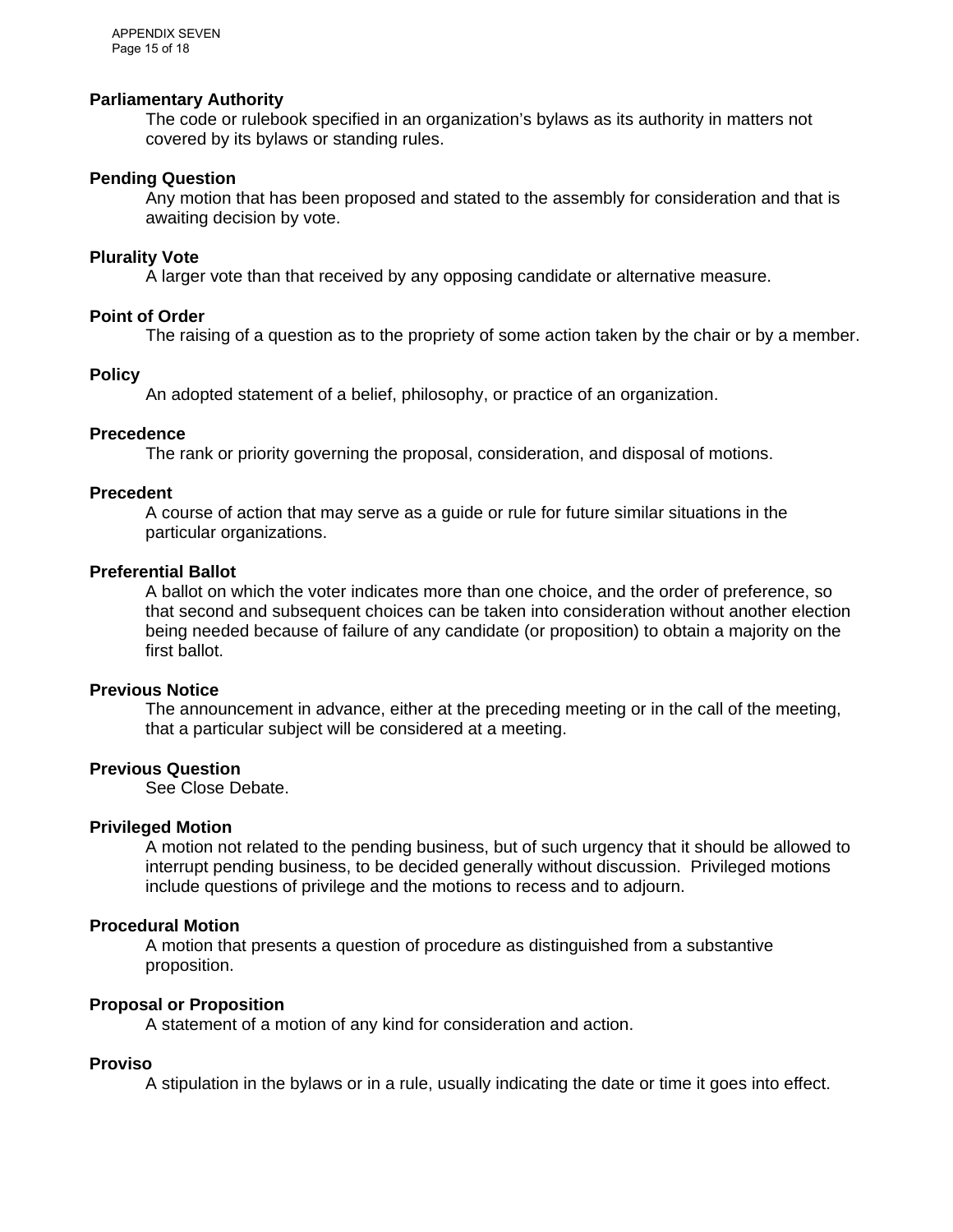## **Proxy**

A signed statement authorizing a person to cast the vote of the person signing it. Proxy may also refer to the person who casts the vote.

## **Public Hearing**

 A formal meeting of the city council during which public testimony may be heard prior to formal action being taken on a specific measure or matter before the council. Some public hearings are mandated by state law while others may be called by the mayor with the consent of four other members of council.

## **Putting the Question**

The statement, by the presiding officer, of a motion to the assembly for the purpose of taking the vote on it.

## **Qualified Motion**

A motion that is limited or modified in some way in its effect by additional words or provisions, for example, "I move we adjourn at four o'clock."

## **Question**

Any proposal submitted to an assembly for decision.

## **Quorum**

The number or proportion of member that must be present at a meeting of an organization to enable it to act legally on business.

## **Railroading**

To push a motion through so rapidly that members do not have opportunity to exercise their parliamentary rights.

## **Recess**

A brief interruption of a meeting.

## **Recognition**

Formal acknowledgment by the presiding officer of a particular member, giving that member the sole right to speak or to present a motion.

## **Renew a Motion**

To present again a motion previously lost at the same meeting or convention.

## **Request**

A statement to the presiding officer of some right that a member desires to exercise. A request can amount to a demand; for example, a call for division.

## **Rescind**

To repeal a motion which has been passed.

## **Resolution**

A formal motion, usually n writing, and introduced by the word "Resolved," that is presented to an assembly for decision.

## **Restorative Motion**

A main motion that concerns an action previously taken.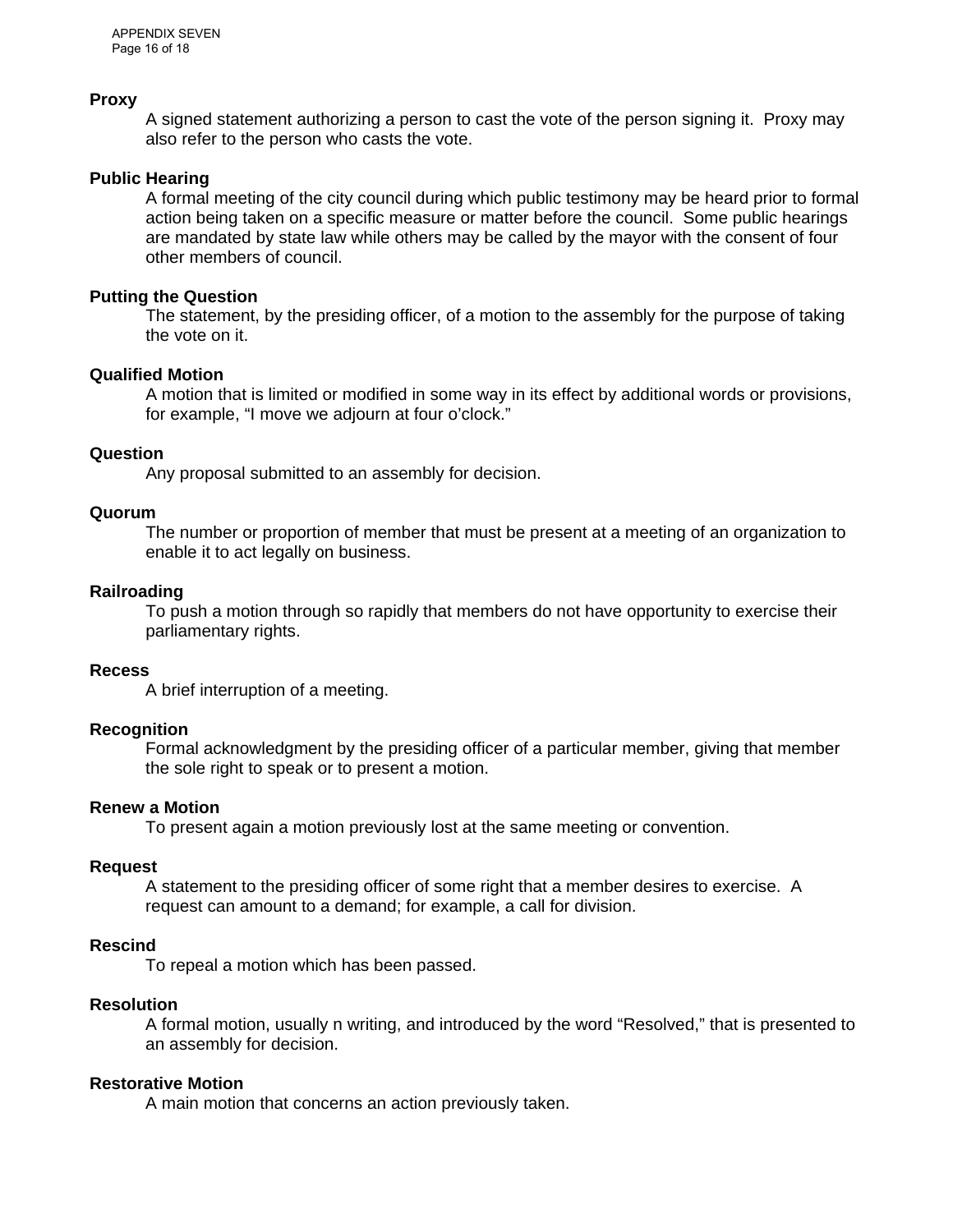APPENDIX SEVEN Page 17 of 18

## **Restricted Debate**

Debate on certain motions in which discussion in restricted to a few specified points.

## **Ruling**

Any pronouncement of the presiding officer that relates to the procedure of the assembly.

## **Second**

After a motion has been proposed, the statement "I second the motion" by another member who thus indicates willingness to have the motion considered.

## **Seriatim**

Consideration by sections or paragraphs.

## **Single Slate**

A list of offices and candidates containing the name of only one candidate for each office.

## **Special Committee**

A committee that is selected to carry out a particular task, and that ceases to exist once the task is completed. Also called an ad hoc committee.

## **Special Meeting**

A meeting held at a time other than that at which the organization normally meets, called to handle one or more specific matters, which must be noted in the call to the meeting.

## **Standing Committee**

A committee that has a fixed term of office and that performs any work in its field assigned to it by the bylaws or referred to it by the organization, that board, or the presiding officer.

## **Statute**

A law passed by a legislative body.

## **Statutory Law**

Law that is enacted by legislative bodies.

## **Subsidiary Motion**

A motion which changes the main motion or disposes of it or aids in consideration of either a main motion or another motion. Subsidiary motions include to amend, to refer to committee, to postpone to a certain time, to limit or extend debate, to close debate, and to postpone temporarily.

## **Substantive Motion**

A motion that states a concrete proposal of business as opposed to a procedural matter.

## **Substitute Motion**

The form of amendment that offers a new motion on the same subject, as an alternative to the original motion.

## **Suspension of the Rules**

A vote to disregard temporarily a rule that prevents the assembly from taking a particular action.

## **Table**

To set a motion aside until the assembly decides to resume consideration of it.